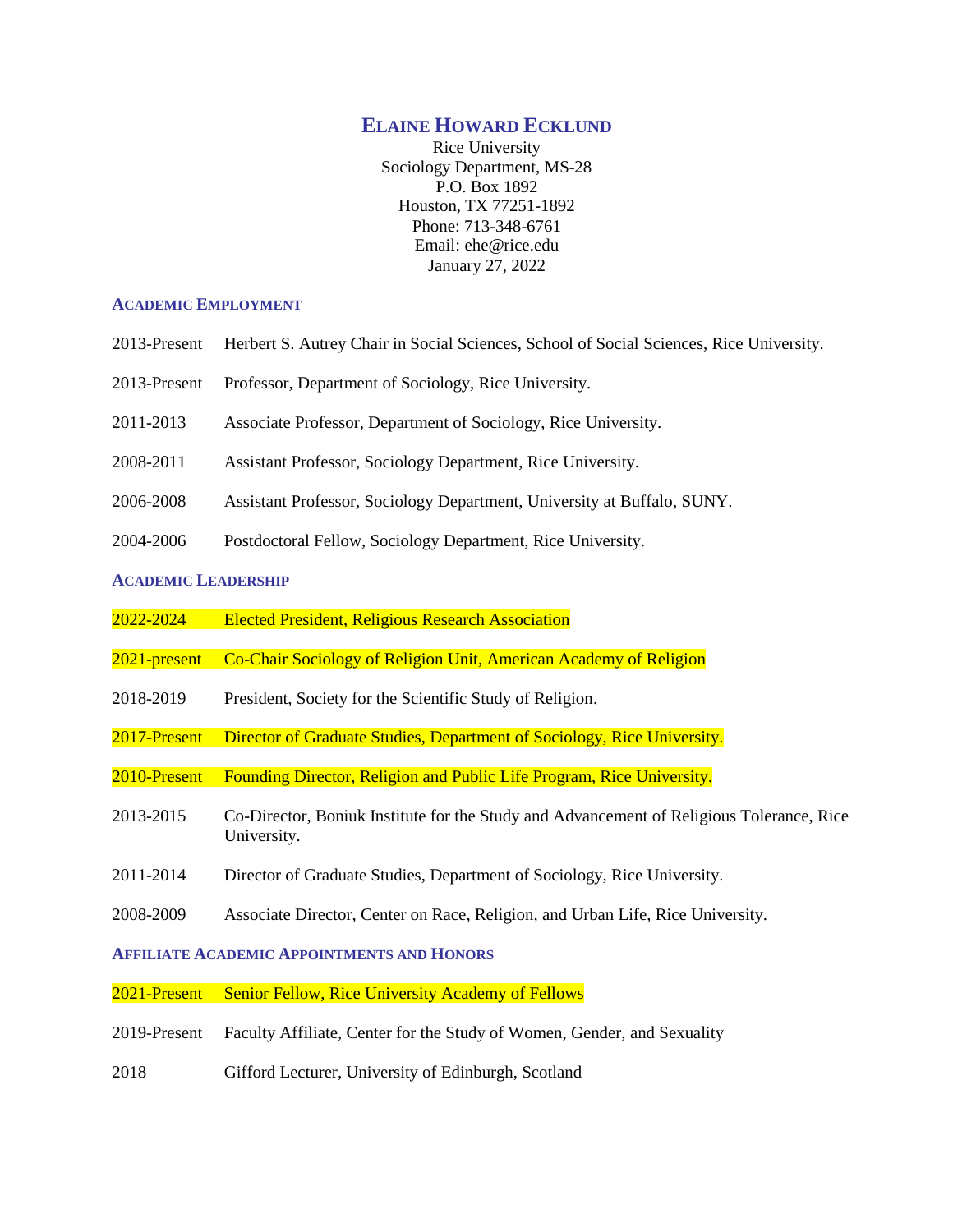| 2018-Present     | Faculty Affiliate, Chao Center for Asian Studies, Rice University.                                                                                                                                                                                     |
|------------------|--------------------------------------------------------------------------------------------------------------------------------------------------------------------------------------------------------------------------------------------------------|
| 2016-Present     | Elected Fellow, International Society for Science and Religion.                                                                                                                                                                                        |
| 2014-Present     | Faculty Affiliate, Department of Religion, Rice University.                                                                                                                                                                                            |
| 2010-Present     | Rice Scholar, James A. Baker III Institute for Public Policy.                                                                                                                                                                                          |
| <b>EDUCATION</b> |                                                                                                                                                                                                                                                        |
| 2001-2004        | Ph.D., Sociology, Cornell University, August, 2004.                                                                                                                                                                                                    |
| 2001-2002        | Visiting Graduate Student Fellow, Princeton University.                                                                                                                                                                                                |
| 1998-2001        | MA, Sociology, Cornell University, January, 2001.                                                                                                                                                                                                      |
| 1991-1995        | BS, Human Development, Cornell University, May, 1995.                                                                                                                                                                                                  |
| <b>GRANTS</b>    |                                                                                                                                                                                                                                                        |
| 2021-2022        | <b>Ecklund, Elaine Howard, PI (Denise Daniels, Co-PI), "The Impact of COVID-19 and</b><br>Racism on Faith at Work," Lilly Endowment, Inc. (\$301,734, #2020-1655).                                                                                     |
| 2021             | Ecklund, Elaine Howard, PI (Dan Bolger, Co-PI), "Doctoral Dissertation Research: Spatial<br>and Cultural Barriers to Social Service Access in Majority Black Neighborhoods," National<br>Science Foundation (\$6,262, Dissertation Improvement Grant). |
| 2020-2023        | <b>Ecklund, Elaine Howard, PI, "How Houston's Religious Communities Are Responding to</b><br>At Risk Populations in a Time of COVID19," Building Research on Inequality and Diversity<br>to Grow Equity (BRIDGE), Rice University (\$5,000).           |
| 2020-2023        | Ecklund, Elaine Howard, PI (Andrea K. Henderson, Co-PI), "Where Science Ends and<br>Religion Begins: The Human Body," Templeton Religion Trust administered through The<br>Issachar Fund (\$200,000).                                                  |
| 2020             | Ecklund, Elaine Howard, PI (Esmeralda Sanchez Salazar, Co-PI), "Doctoral Dissertation<br>Research: Effects of Congregational Affiliation on Higher Education Attainment," National<br>Science Foundation (\$14,116, Dissertation Improvement Grant).   |
| 2019-2023        | Ecklund, Elaine Howard, PI (John H. Evans, Co-PI), "The Sociology of Science and<br>Religion: Identity and Belief Formation," Templeton Religion Trust administered through<br>The Issachar Fund (\$2,900,000).                                        |
| 2019-2022        | <b>Ecklund, Elaine Howard</b> , PI (David R. Johnson, Co-PI), "Communicating Outlooks for a<br>New Global Religion and Science Synergy: The Engagement Challenge (CONGRESS II),"<br>Templeton Religion Trust (\$839,548, Grant # TRT0203).             |
| 2019-2022        | Ecklund, Elaine Howard, PI (Pamela Prickett, Co-PI), "Turning the Tables on Gender and<br>Religion," Henry Luce Foundation (\$550,000).                                                                                                                |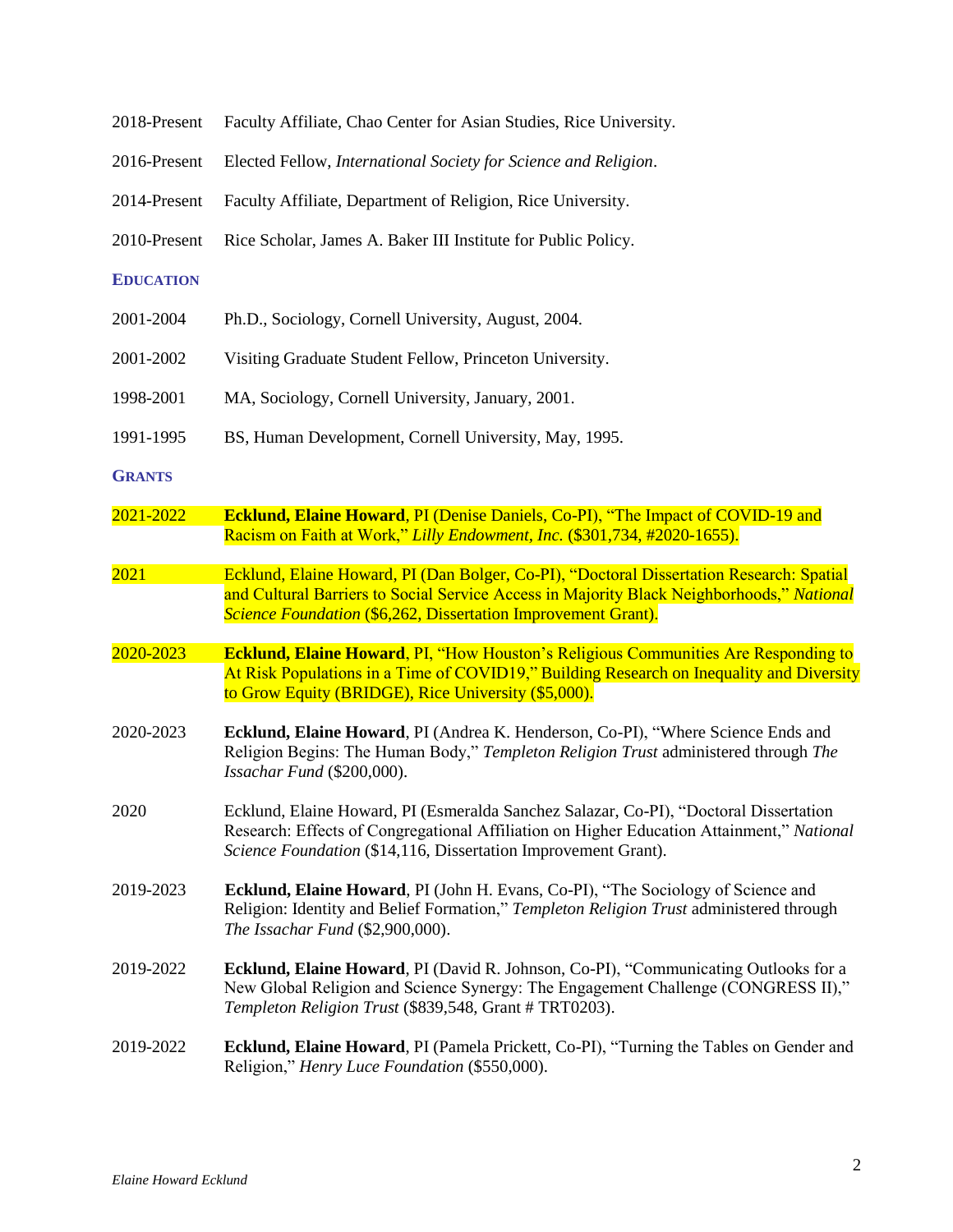- 2019 **Ecklund, Elaine Howard**, PI (John H. Evans, Co-PI), Ramp up funding for "The Sociology of Science and Religion: Identity and Belief Formation," *The Issachar Fund* (\$19,470).
- 2019 **Ecklund, Elaine Howard**, PI, "Giving a Voice to Victims of Religious Bias and Hate Crimes in Houston and Beyond," Faculty Initiatives Fund, Rice University (\$43,855).
- 2019 **Ecklund, Elaine Howard**, PI (Christopher P. Scheitle, Co-PI), "Religion-Related Bias Victimization: Addressing a Blind-Spot: A SUPPLEMENT GRANT" *National Science Foundation* (\$49,977, Grant #1753972).
- 2018-2020 **Ecklund, Elaine Howard**, PI (Christopher P. Scheitle, Co-PI), "Religion-Related Bias Victimization: Addressing a Blind-Spot," *National Science Foundation* (\$249,998, Grant #1753972).
- 2017-2021 **Ecklund, Elaine Howard**, PI (Denise Daniels, Co-PI), "Faith at Work: An Empirical Study," *Lilly Endowment, Inc.* (\$1,500,000, Grant #2017 0021).
- 2017-2020 **Ecklund, Elaine Howard**, PI, "Reaching Evangelical American Leaders to Change Hearts and Minds (REAL CHANGE)," *Templeton Religion Trust* (\$216,155, Grant #TRT0191).
- 2017-2018 **Ecklund, Elaine Howard**, PI (David R. Johnson, Co-PI), "Communicating Outlooks for a New Global Religion and Science Synergy: The Interpretive Challenge (CONGRESS I)," *Templeton Religion Trust* (\$233,766, Grant #TRT0157).
- 2015 **Ecklund, Elaine Howard**, PI, "Religion, Inequality, and Science Education (RISE)," Faculty Initiatives Fund, Rice University (\$38,000).
- 2012-2015 **Ecklund, Elaine Howard**, PI, (Kirstin R.W. Matthews, Steven Lewis, Co-PIs), "Ethics among Physicists in Cross-National Context (EASIC)," *National Science Foundation*  (\$299,688, Grant #1237737).
- 2012-2015 **Ecklund, Elaine Howard**, PI, "Religious Understandings of Science (RUS)," *John Templeton Foundation* (\$1,087,000, Grant #38817).
- 2012-2015 **Ecklund, Elaine Howard**, PI (Kirstin R.W. Matthews, Steven Lewis, Co-PIs), "Religion among Scientists in International Context (RASIC) – A Supplement Request for Including Scientists in India," *Templeton World Charity Foundation* (\$366,714).
- 2012-2015 **Ecklund, Elaine Howard**, PI, (Kirstin R.W. Matthews, Steven Lewis, Co-PIs), "Religion among Scientists in International Context (RASIC)," *Templeton World Charity Foundation* (\$2,057,000, Grant #TWCF0033/AB14).
- 2009 **Ecklund, Elaine Howard**, PI (Anne E. Lincoln, Southern Methodist University, Co-PI), "Perceptions of Women in Academic Science," *National Science Foundation* (\$55,154, Grant #GSE0920837), additional competitive grant in support of existing research.
- 2007-2011 **Ecklund, Elaine Howard**, PI (Anne E. Lincoln, Southern Methodist University, Co-PI), "Perceptions of Women in Academic Science," *National Science Foundation* (\$299,334, Grant #GSE0920837).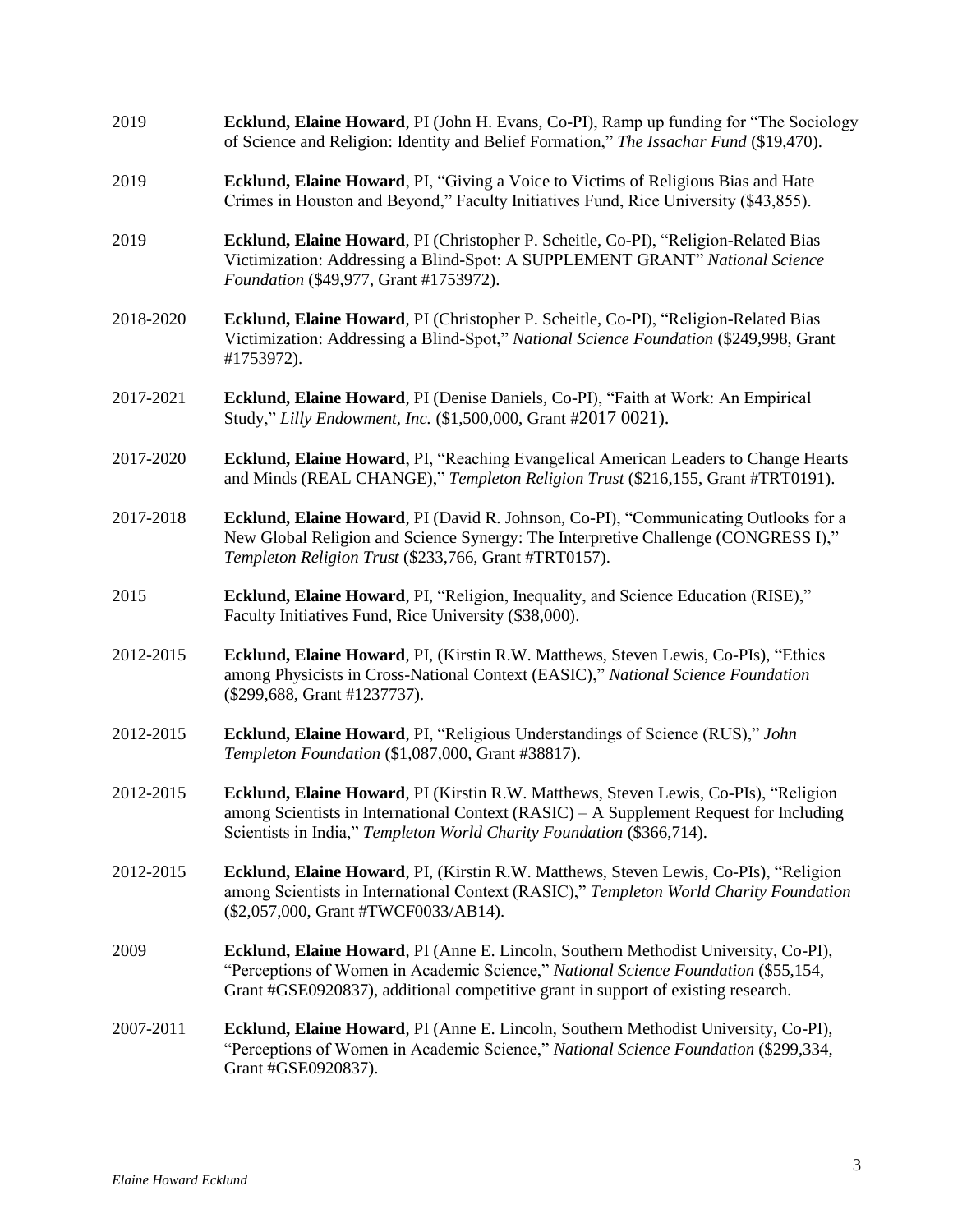| 2007-2010 | <b>Ecklund, Elaine Howard, PI, (Michael O. Emerson, Rice University, Co-PI) "Religion and</b> |
|-----------|-----------------------------------------------------------------------------------------------|
|           | the Changing Face of American Civic Life," Russell Sage Foundation (\$190,149, Grant          |
|           | $\#88 - 07 - 10$ .                                                                            |

- 2006 **Ecklund, Elaine Howard**, PI, "Religion among Academic Scientists," *The John Templeton Foundation* (\$10,000), additional merit-based grant made in support of existing research.
- 2005-2009 **Ecklund, Elaine Howard**, PI, "Religion and Spirituality among Natural and Social Scientists at Elite Research Universities," *The John Templeton Foundation* (\$283,549).

#### **BOOKS**

- 2021 **Ecklund, Elaine Howard**, and David R. Johnson, *Varieties of Atheism in Science*. New York, NY: Oxford University Press (Review in *phys.org*).
- 2020 **Ecklund, Elaine Howard**, *Why Science and Faith Need Each Other: Eight Shared Values That Move Us beyond Fear*. Grand Rapids, MI: BrazosPress (Reviews in *Truth Under Fire*, *European Society for the Study of Science and Theology News and Reviews*, *Englewood Review of Books*, *Pax Christi Texas*, *Zygon: Journal of Religion and Science, Apologetics 315, Christianity Today*, *In All Things*, *The Fountain*, *Journal of Interdisciplinary Studies*, *Perspectives on Science and Christian Faith*; Translated into Korean and Spanish).
- 2019 **Ecklund, Elaine Howard**, David R. Johnson, Brandon Vaidyanathan, Kirstin R. W. Matthews, Steven W. Lewis, Robert A. Thomson Jr., and Di Di, *Secularity and Science: What Scientists Around the World Really Think About Religion*. New York: Oxford University Press (Reviews in *Paradigm Explorer: Journal of the Scientific & Medical Network*, *Public Understanding of Science*, *Review of Religious Research*).
- 2017 **Ecklund, Elaine Howard** and Christopher Scheitle, *Religion Vs. Science: What Religious People Really Think*. New York: Oxford University Press (Reviews in *Publishers Weekly*, *Patheos, Journal of the American Academy of Religion, Theos Think Tank, Journal for the Scientific Study of Religion, Zygon: Journal of Religion and Science*, *Sociology of Religion, Choice, The Journal of Religion*).
- 2016 **Ecklund, Elaine Howard** and Anne E. Lincoln, *Failing Families, Failing Science: Work-Family Conflict in Academic Science*. New York: New York University Press (Reviews in *Times Higher Education, Inside Higher Ed*, *PsycCRITIQUES*, *Social Forces*, *Sociologie du Travail, Sex Roles, American Journal of Sociology*).
- 2010 **Ecklund, Elaine Howard**, *Science Vs. Religion: What Scientists Really Think.* New York and Oxford: Oxford University Press (Reviews in *Publisher's Weekly, Discover Magazine, Chronicle of Higher Education, The Washington Post, Books and Culture, Times Higher Education, Journal for the Scientific Study of Religion, Sociology of Religion, Review of Religious Research, Beliefnet, New York Journal of Books, Library Journal, Christianity Today, Social Forces, Perspectives on Science and Christian Faith*).
- 2006 **Ecklund, Elaine Howard**, *Korean American Evangelicals: New Models for Civic Life.* New York and Oxford: Oxford University Press (Reviews in *Journal for the Scientific Study of Religion, Review of Religious Research, Sociology of Religion, Christian Century, Evangelical Studies Journal, Journal of Asian American Studies,* and *American Journal of Sociology*).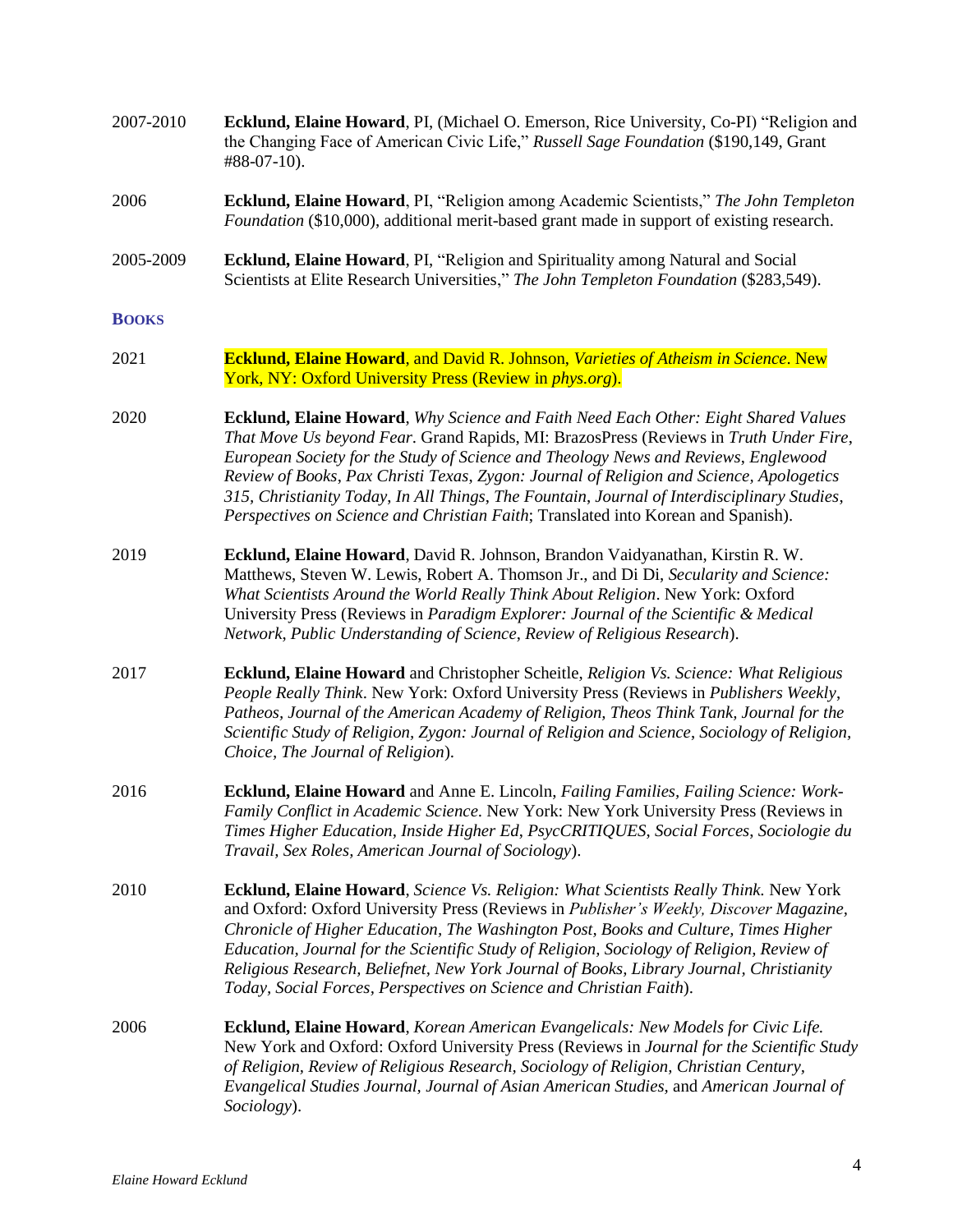# **PEER-REVIEWED ARTICLES AND BOOK CHAPTERS**

\*Postdoc or student author

| 2022 | Daniels, Denise, Elaine Howard Ecklund, Bob Thomson, and Brenton Kalinowski, "The<br>Impact of Gender and Organizational Position on Faith-Work Integration," forthcoming,<br>Journal of Management, Spirituality & Religion.                                       |
|------|---------------------------------------------------------------------------------------------------------------------------------------------------------------------------------------------------------------------------------------------------------------------|
| 2022 | Schneider, Rachel, Deidra Coleman, Elaine Howard Ecklund, and Denise Daniels, "How<br>Religious Discrimination is Perceived in the Workplace: Expanding the View," Socius 8:1-<br>14.                                                                               |
| 2022 | Frost, Jacqui, Christopher P. Scheitle, and Elaine Howard Ecklund, "Patterns of Perceived<br>Hostility and Identity Concealment among Self-Identified Atheists," Social Forces,<br>published online: https://doi.org/10.1093/sf/soab165.                            |
| 2022 | Bolger, Daniel, and Elaine Howard Ecklund, "Seeing is Achieving: Religion,<br>Embodiment, and Explanations of Racial Inequality in STEM," Ethnic and Racial Studies<br>$45(1):3-21.$                                                                                |
| 2021 | Khalsa, Simranjit, Brandon Vaidyanathan, *Brenton Kalinowski, and Elaine Howard<br><b>Ecklund</b> , "Science-Religion Boundaries in Indian Scientific Workplaces," Zygon: Journal<br>of Religion and Science, published online: https://doi.org/10.1111/zygo.12760. |
| 2021 | *Mehta, Sharan, *Rachel Schneider, and Elaine Howard Ecklund, "God Sees No Color'<br>So Why Should I? How Racial Ignorance and Inequality are Produced by White Christians,"<br>forthcoming, Sociological Inquiry.                                                  |
| 2021 | *Ferguson, Jauhara, and Elaine Howard Ecklund, "A Pilot Assessment of How Muslim<br>Scientists Perceive Inclusion in the Scientific Workplace," Sociology of Islam 9:118-130.                                                                                       |
| 2021 | Di, Di, Robert A. Thomson Jr., and Elaine Howard Ecklund, "Publishing and Parenting in<br>Academic Science: A Study of Different National Contexts," Socius 7:1-13.                                                                                                 |
| 2021 | <b>Ecklund, Elaine Howard, "Science and Religion in (Global) Public Life: A Sociological</b><br>Perspective," Journal of the American Academy of Religion 89(2):672-700.                                                                                            |
| 2021 | Peifer, Jared, David R. Johnson, and Elaine Howard Ecklund, "Is the Market Perceived to<br>be Civilizing or Destructive? Scientists' Moral Values and their Attitudes towards Patents,"<br>Journal of Business Ethics 170(2):253-267.                               |
| 2021 | *Ferguson, Jauhara, Elaine Howard Ecklund, and *Connor Rothschild, "Navigating<br>Religion Online: Jewish and Muslim Responses to Social Media," Religions 12(4):258.                                                                                               |
| 2021 | *Bolger, Daniel, Robert A. Thomson Jr., and Elaine Howard Ecklund, "Determinants of<br>Confidence in U.S. Institutions: Comparing Congress and Corporations," Social Science<br><i>Quarterly</i> 102(1):324-342.                                                    |
| 2021 | *Mehta, Sharan, Bob Thomson, and Elaine Howard Ecklund, "Polarized Scientists?<br><b>Exploring Political Differences around Religion and Science among US Biologists and</b><br>Physicists," Sociological Forum 36(1):5-28.                                         |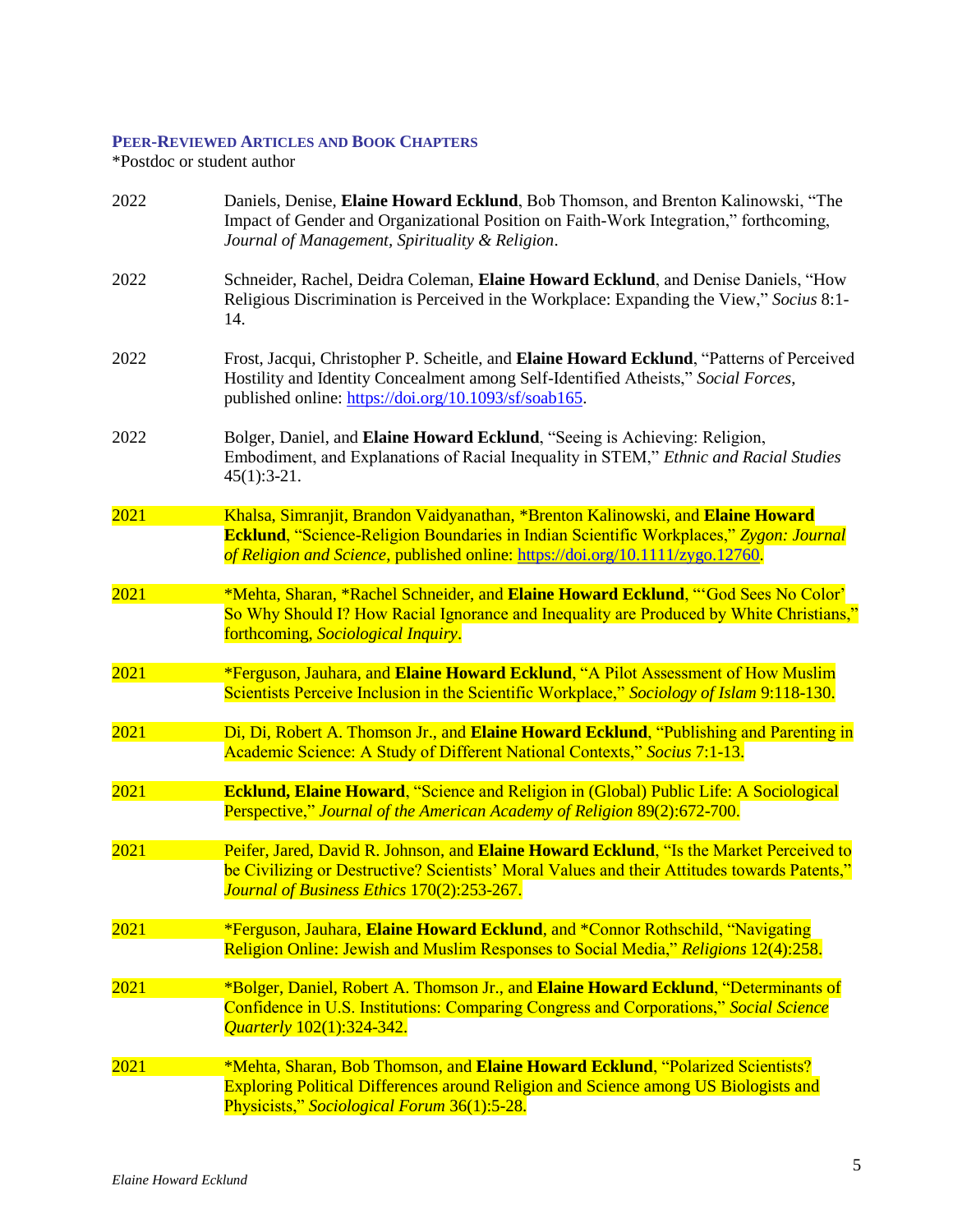| 2021 | Thomson, Robert A. Jr., *Esmeralda Sanchez Salazar, and Elaine Howard Ecklund, "The<br>Very Ivory Tower: Pathways Reproducing Racial-Ethnic Stratification in US Academic<br>Science," Ethnic and Racial Studies 44(7):1250-1270.                                                                                   |
|------|---------------------------------------------------------------------------------------------------------------------------------------------------------------------------------------------------------------------------------------------------------------------------------------------------------------------|
| 2021 | Di, Di, Simranjit Khalsa, Robert A. Thomson Jr., and Elaine Howard Ecklund,<br>"Alternative Spirituality among Global Scientists," The Sociological Quarterly 62(1):187-<br><u> 208.</u>                                                                                                                            |
| 2021 | Unsworth, Amy, and Elaine Howard Ecklund, "Evangelicals, Evolution and Inerrancy: A<br>Comparative Study of Congregational Boundary Work," Journal of Contemporary Religion,<br>published online: https://www.tandfonline.com/doi/full/10.1080/13537903.2021.1945752.                                               |
| 2020 | Scheitle, Christopher P., and Elaine Howard Ecklund, "Individuals' Experiences with<br>Religious Hostility, Discrimination, and Violence: Findings from a New National Survey,"<br>Socius 6:1-15.                                                                                                                   |
| 2020 | Ecklund, Elaine Howard, Denise Daniels, and Rachel C. Schneider, "From Secular to<br>Sacred: Bringing Work to Church," Religions 11(9):442.                                                                                                                                                                         |
| 2020 | Khalsa, Simranjit, Brenton D. Kalinowski, and Elaine Howard Ecklund, "Indian<br>Scientists' Definitions of Religion and Spirituality," Religions 11(7):355.                                                                                                                                                         |
| 2020 | Ecklund, Elaine Howard, "Diversifying the Social Scientific Study of Religion: The Next<br>Seventy Years," Journal for the Scientific Study of Religion 59(1):5-17.                                                                                                                                                 |
| 2020 | Ecklund, Elaine Howard, Denise Daniels, Dan Bolger, and Laura Johnson, "A Nationally<br>Representative Survey of Faith and Work: Demographic Subgroup Differences around<br>calling and Conflict," Religions 11(6):287.                                                                                             |
| 2020 | Thomson, Robert A. Jr., Sharan Kaur Mehta, and Elaine Howard Ecklund, "Doing Gender<br>and Doing Religion in Science: A Cross-National Examination," Journal for the Scientific<br>Study of Religion 59(2):269-288.                                                                                                 |
| 2019 | Scheitle, Christopher P., Sharan Mehta, and Elaine Howard Ecklund, "Can Religiosity Be<br>Explained By 'Brain Wiring'? An Analysis of US Adults' Opinions," Religions 10(10):586.                                                                                                                                   |
| 2019 | Sanchez Salazar, Esmeralda, Brandon Vaidyanathan, and Elaine Howard Ecklund,<br>"Challenging Evolution in Public Schools: Race, Religion and Attitudes Toward Teaching<br>Creationism," Socius: Sociological Research for a Dynamic World 5:1-13.                                                                   |
| 2019 | Johnson, David R., Christopher P. Scheitle, and Elaine Howard Ecklund, "Beyond the In-<br>Person Interview? How Interview Quality Varies across In-Person, Telephone, and Skype<br>Interviews," Social Science Computer Review, published online:<br>https://journals.sagepub.com/doi/pdf/10.1177/0894439319893612. |
| 2019 | Sorrell, Katherine, and Elaine Howard Ecklund, "How UK Scientists Legitimize Religion<br>and Science Through Boundary Work," Sociology of Religion 80(3):350-371.                                                                                                                                                   |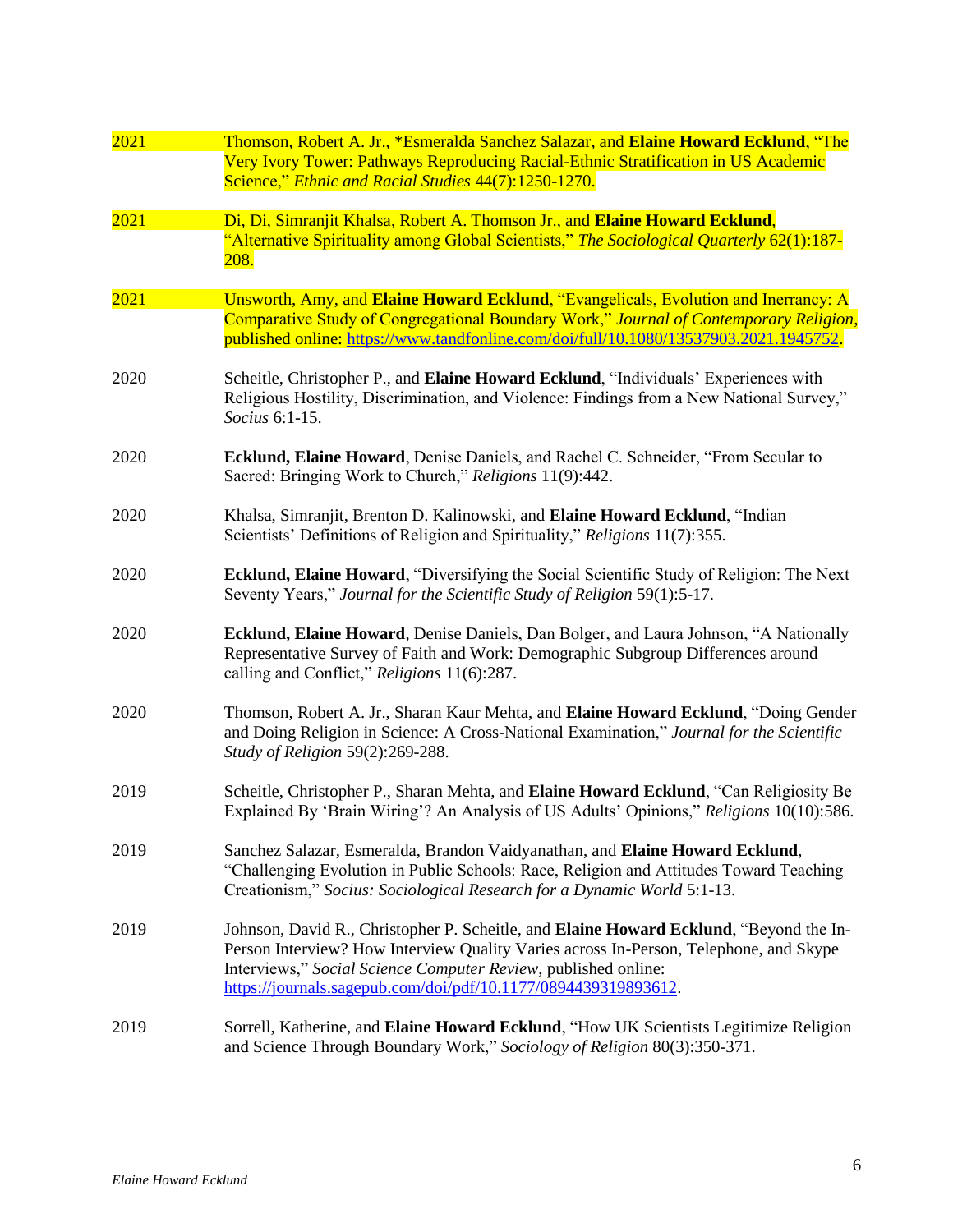| 2019 | Ecklund, Elaine Howard, Sharan Kaur Mehta, and Daniel Bolger, "A Way Forward for<br>Sociological Research on Science and Religion: A Review and A Riff," Zygon: Journal of<br>Religion and Science 54(3):634-647.                                                                |
|------|----------------------------------------------------------------------------------------------------------------------------------------------------------------------------------------------------------------------------------------------------------------------------------|
| 2019 | Sorrell, Katherine, Simranjit Khalsa, Elaine Howard Ecklund, and Michael O. Emerson,<br>"Immigrant Identities and the Shaping of a Racialized American Self," Socius: Sociological<br>Research for a Dynamic World 5:1-12.                                                       |
| 2019 | Bolger, Daniel, Robert A. Thomson Jr., and Elaine Howard Ecklund, "Selection Versus<br>Socialization? Interrogating the Sources of Secularity in Global Science," Sociological<br>Perspectives 62(4):518-537.                                                                    |
| 2019 | Peifer, Jared L., David R. Johnson, and Elaine Howard Ecklund, "The Moral Limits of the<br>Market: Science Commercialization and Religious Traditions," Journal of Business Ethics<br>157(1):183-197.                                                                            |
| 2018 | Tinsley, Cleve IV, Pamela J. Prickett, and Elaine Howard Ecklund, "Black Protestant<br>Views of Science," Du Bois Review 15(2):533-546.                                                                                                                                          |
| 2018 | Ecklund, Elaine Howard, Christopher P. Scheitle, and Jared Peifer, "The Religiosity of<br>Academic Scientists in the United Kingdom: Assessing the Role of Discipline and<br>Department Status," Journal for the Scientific Study of Religion 57(4):743-757.                     |
| 2018 | Ecklund, Elaine Howard, and Christopher P. Scheitle, "Scientists" in The Warfare between<br>Science and Religion, The Johns Hopkins University Press (Reviews in Perspectives on<br>Science and Christian Faith, Fivebooks.com, and British Journal for the History of Science). |
| 2018 | Ecklund, Elaine Howard, and Di Di, "Global Spirituality Among Scientists" in Being<br>Spiritual but Not Religious: Past, Present, Future(s), edited by William B. Parsons,<br>Routledge.                                                                                         |
| 2018 | Scheitle, Christopher P., and Elaine Howard Ecklund, "Perceptions of Religious<br>Discrimination among U.S. Scientists," Journal for the Scientific Study of Religion<br>57(1):139-155.                                                                                          |
| 2018 | Vaidyanathan, Brandon, Simranjit Khalsa, and Elaine Howard Ecklund, "Naturally<br>Ambivalent: Religion's Role in Shaping Environmental Action," Sociology of Religion<br>79(4):472-494.                                                                                          |
| 2018 | Scheitle, Christopher P., David R. Johnson, and Elaine Howard Ecklund, "Scientists and<br>Religious Leaders Compete for Cultural Authority of Science," Public Understanding of<br>Science 27(1):57-75.                                                                          |
| 2018 | Johnson, David, Brandon Vaidyanathan, and Elaine Howard Ecklund, "Structural Strain in<br>Science: Organizational Context, Career Stage, Discipline, and Role Composition,"<br>Sociological Inquiry 88(1):5-31.                                                                  |
| 2018 | Bolger, Daniel, Cleve Tinsley IV, and Elaine Howard Ecklund, "Heaven and Health: How<br>Black, Latino, and Korean Christians View the Relationship between Faith and Health,"<br>Review of Religious Research 60(3):389-402.                                                     |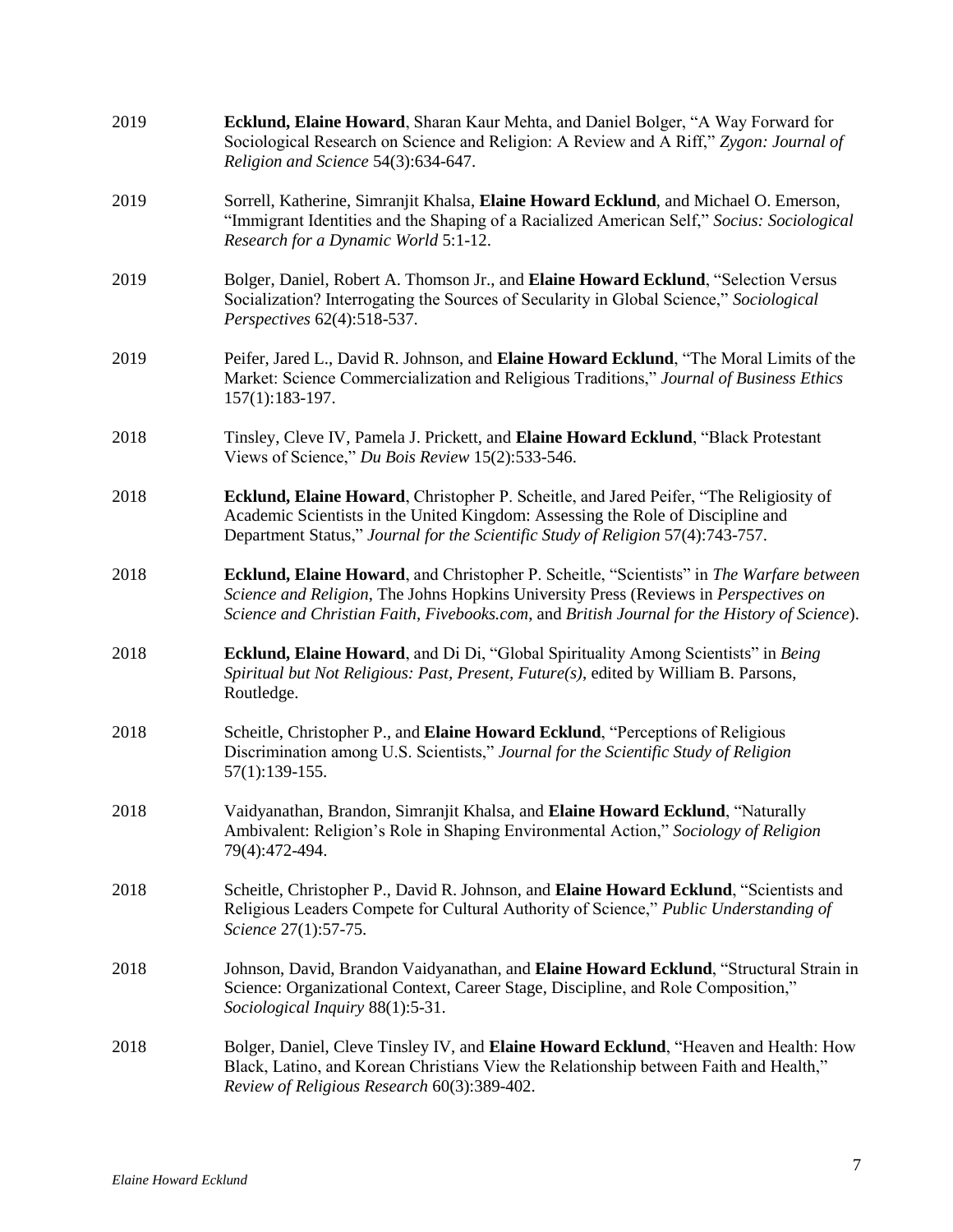| 2018 | Bolger, Daniel, and Elaine Howard Ecklund, "Whose Authority? Perceptions of Science<br>Education in Black and Latino Churches," Review of Religious Research 60(1):49-70.                                                                                                                     |
|------|-----------------------------------------------------------------------------------------------------------------------------------------------------------------------------------------------------------------------------------------------------------------------------------------------|
| 2018 | Johnson, David, Elaine Howard Ecklund, Di Di, and Kirstin Matthews, "Responding to<br>Richard: Celebrity and (Mis)representation of Science," Public Understanding of Science<br>27(5):535-549.                                                                                               |
| 2017 | Di, Di, and Elaine Howard Ecklund, "Producing Sacredness and Defending Secularity:<br>Faith in the Workplace of Taiwanese Scientists," Socius: Sociological Research for a<br>Dynamic World 3:1-15.                                                                                           |
| 2017 | Ecklund, Elaine Howard and Di Di, "A Catholic Science? Italian Scientists Construct<br>Religious Identity During Religious Shifts," Philosophy, Theology, and the Sciences<br>$4(1):94-114.$                                                                                                  |
| 2017 | Ecklund, Elaine Howard, Sarah Damaske, Anne Lincoln, and Virginia White, "Strategies<br>Men Use to Negotiate Family and Science," Socius: Sociological Research for a Dynamic<br>World 3:1-12 (one of the top 5 most-read articles from Socius in January 2017).                              |
| 2017 | Lewis, Steven W., Di Di, and Elaine Howard Ecklund, "The Double-Edged Sword:<br>Guanxi and Science Ethics in Academic Physics in the People's Republic of China," Journal<br>of Contemporary China 26(107):726-740.                                                                           |
| 2017 | Ecklund, Elaine Howard, Jared L. Peifer, Virginia White, and Esther Chan, "Moral<br>Schemas in Articulation and Intuition: How Religious People Evaluate Human Reproductive<br>Genetic Technologies," Sociological Forum 32(2):277-297.                                                       |
| 2017 | Ecklund, Elaine Howard and Di Di, "A Gendered Approach to Science Ethics for US and<br>UK Physicists," Science and Engineering Ethics 23(1):183-201.                                                                                                                                          |
| 2017 | Scheitle, Christopher P., and Elaine Howard Ecklund, "Examining the Effects of Exposure<br>to Religion in the Workplace on Perceptions of Religious Discrimination," Review of<br>Religious Research 59:1-20.                                                                                 |
| 2017 | Scheitle, Christopher P., and Elaine Howard Ecklund, "Recommending a Child Enter a<br>STEM Career: The Role of Religion," Journal of Career Development 44(3):251-265.                                                                                                                        |
| 2017 | Scheitle, Christopher P. and Elaine Howard Ecklund, "The Influence of Science<br>Popularizers on the Public's View of Religion and Science: An Experimental Assessment,"<br>Public Understanding of Science 26(1):25-39.                                                                      |
| 2016 | Di, Di, Elaine Howard Ecklund, and Steven W. Lewis, "Women's Underrepresentation in<br>Academic Physics in the People's Republic of China," Journal of Women and Minorities in<br>Science and Engineering 22(4):329-348.                                                                      |
| 2016 | <b>Ecklund, Elaine Howard</b> , Christopher P. Scheitle, Jared Peifer, and Dan Bolger,<br>"Examining Links between Religion, Evolution Views, and Climate Change Skepticism,"<br>Environment and Behavior 49(9):985-1006 (Environment and Behavior's "Most Read"<br>article in October 2016). |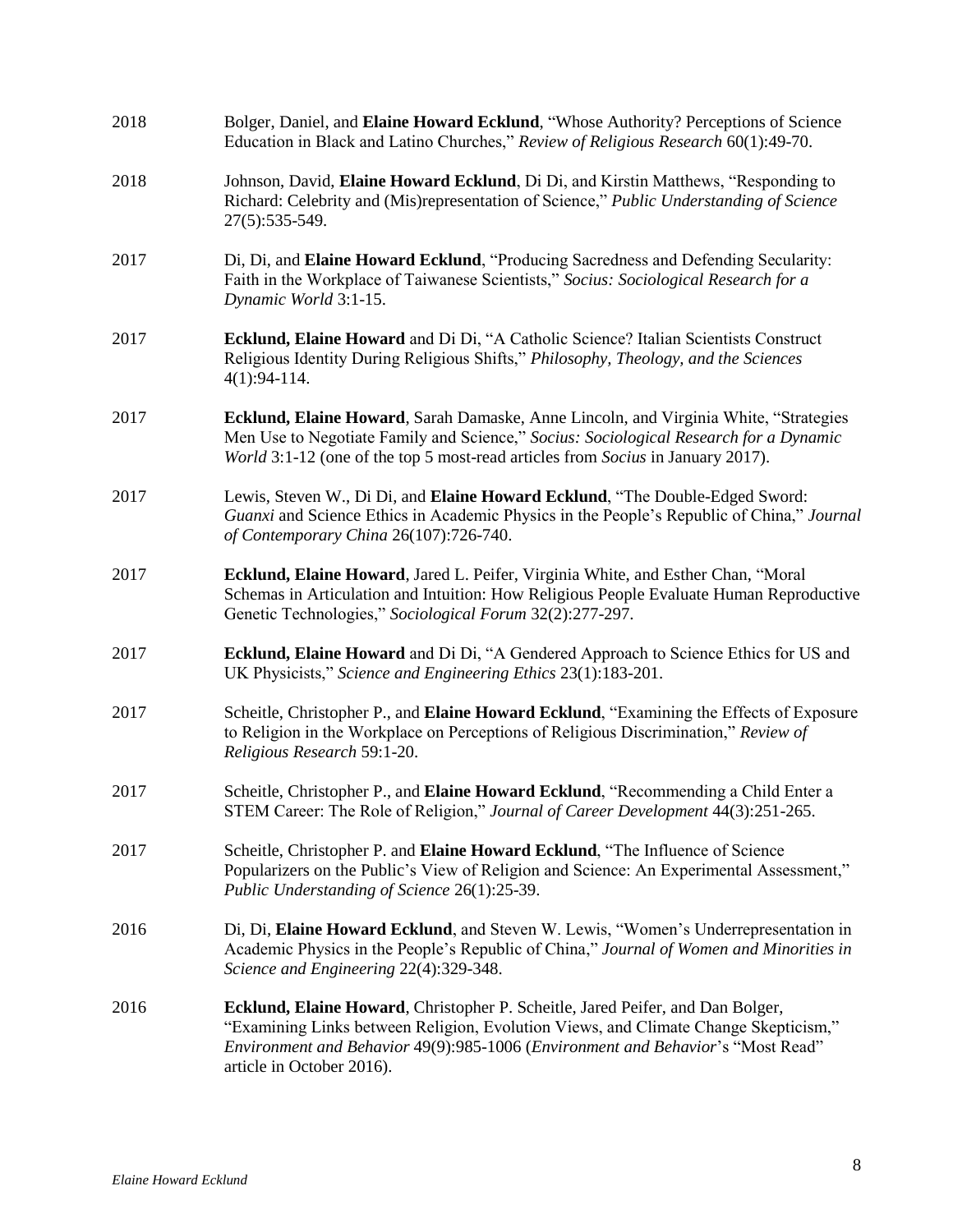| 2016 | Ecklund, Elaine Howard, David R. Johnson, Christopher P. Scheitle, Kirstin R.W.<br>Matthews, and Steven W. Lewis, "Religion among Scientists in International Context: A<br>New Study of Scientists in Eight Regions," Socius: Sociological Research for a Dynamic<br>World 2:1-9.       |
|------|------------------------------------------------------------------------------------------------------------------------------------------------------------------------------------------------------------------------------------------------------------------------------------------|
| 2016 | Vaidyanathan, Brandon, David Johnson, Pamela Prickett, and Elaine Howard Ecklund,<br>"Rejecting the Conflict Narrative: American Jewish and Muslim Views on Science and<br>Religion," Social Compass 63(4):478-496.                                                                      |
| 2016 | Vaidyanathan, Brandon, Simranjit Khalsa, and Elaine Howard Ecklund, "Gossip as Social<br>Control: Policing Informal Ethical Violations in Scientific Workplaces in the US, UK, and<br>India," Social Problems 63(4):554-572.                                                             |
| 2016 | Johnson, David R., Christopher P. Scheitle, and Elaine Howard Ecklund, "Conservative<br>Protestantism and Anti-Evolution Curricular Challenges Across States," Social Science<br>Quarterly 97(5):1227-1244.                                                                              |
| 2016 | Peifer, Jared, Simranjit Khalsa, and Elaine Howard Ecklund, "Political Conservatism,<br>Religion and Environmental Consumption in the United States," Environmental Politics<br>25(4):661-689.                                                                                           |
| 2016 | Chan, Esther and Elaine Howard Ecklund, "Narrating and Navigating Authorities:<br>Understandings of the Bible and Science Among Evangelical and Mainline Protestants,"<br>Journal for the Scientific Study of Religion 55(1):54-69.                                                      |
| 2015 | Johnson, David and Elaine Howard Ecklund, "Ethical Ambiguity in Science," Science and<br>Engineering Ethics, 22:989-1005.                                                                                                                                                                |
| 2015 | Korver-Glenn, Elizabeth, Esther Chan, and Elaine Howard Ecklund, "Perceptions of<br>Science Education Among African American and White Evangelicals: A Texas Case<br>Study," Review of Religious Research, 57(1):131-148.                                                                |
| 2015 | Johnson, David R., Christopher P. Scheitle, and Elaine Howard Ecklund, "Individual<br>Religiosity and Orientation towards Science: Reformulating Relationships," Sociological<br>Science, 2:106-124.                                                                                     |
| 2014 | Damaske, Sarah, Elaine Howard Ecklund, Anne E. Lincoln, and Virginia J. White, "Male<br>Scientists' Competing Devotions to Work and Family: Changing Norms in a Male-<br>Dominated Profession," Work and Occupations, 41(4):477-507.                                                     |
| 2014 | Peifer, Jared, Elaine Howard Ecklund, and Cara Fullerton, "How Evangelicals from Two<br>Churches in the American Southwest Frame Their Relationship with the Environment,"<br>Review of Religious Research, 56(3): 373-397.                                                              |
| 2014 | Johnson, David R., Elaine Howard Ecklund, and Anne E. Lincoln, "Narratives of Science<br>Outreach in Elite Contexts of Academic Science," Science Communication, 36(1):81-105.                                                                                                           |
| 2013 | Ecklund, Elaine Howard, Celina Davila, Michael O. Emerson, Samuel Kye, and Esther<br>Chan, "Motivating Civic Engagement: In-Group versus Out-Group Service Orientations<br>among Mexican Americans in Religious and Nonreligious Organizations," Sociology of<br>Religion 74(3):370-391. |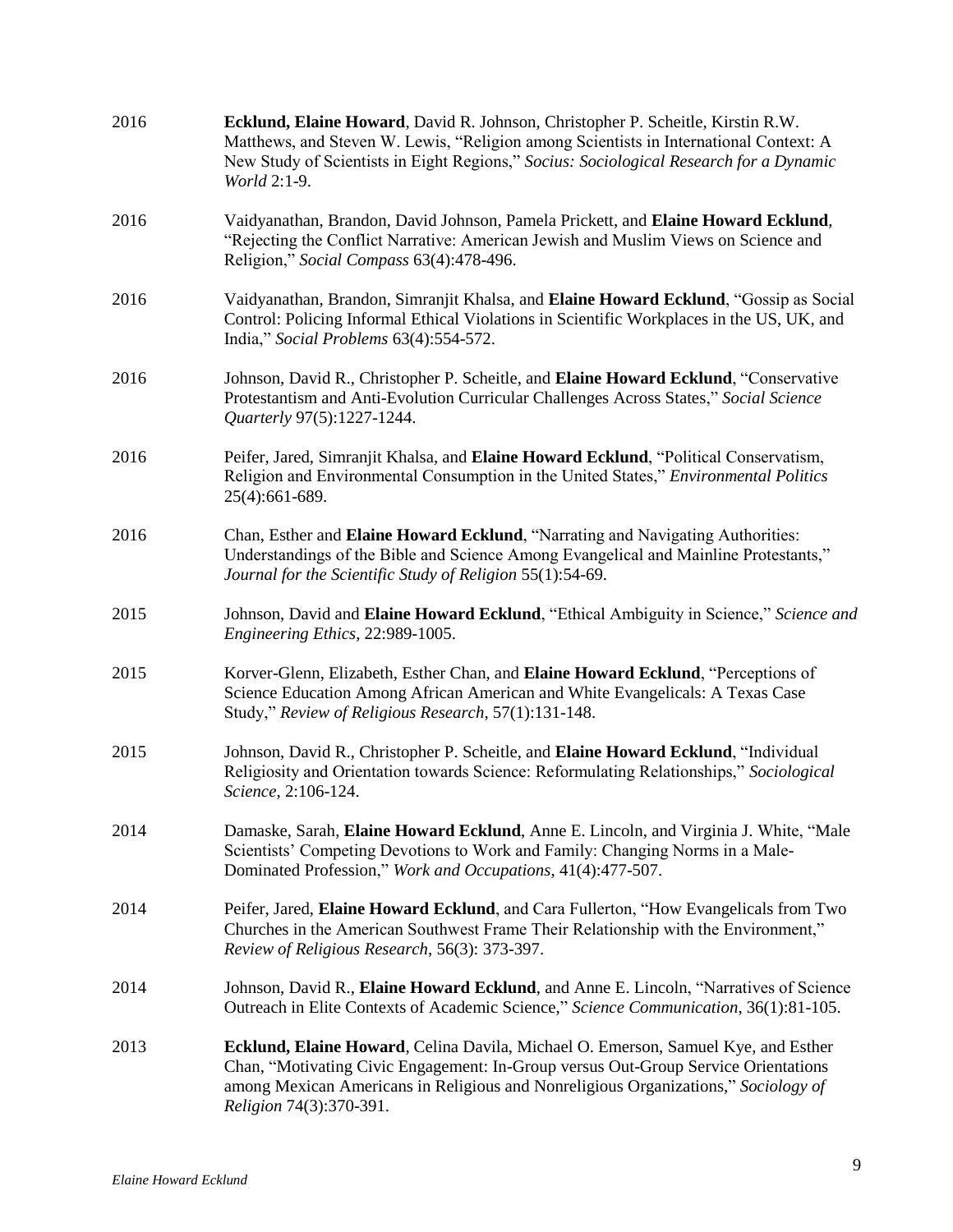| 2013 | Toumey, Chris, John Besley, Meg Blanchard, Mark Brown, Michael Cobb, Elaine Howard<br>Ecklund, Margaret Glass, Thomas Guterbock, A. Eamonn Kelly, and Bruce Lewenstein,<br>"Rethinking Public Knowledge of Science: The Process of Crafting the Concept of 'Science<br>in the Service of Citizens and Consumers," in Knowledges in Publics, edited by L. Locke<br>and S. Locke (Newcastle upon Tyne: Cambridge Scholars Publishing), 16-34.                         |
|------|---------------------------------------------------------------------------------------------------------------------------------------------------------------------------------------------------------------------------------------------------------------------------------------------------------------------------------------------------------------------------------------------------------------------------------------------------------------------|
| 2013 | Smith, Christian, Brandon Vaidyanathan, Nancy Tatom Ammerman, José Casanova, Hilary<br>Davidson, Elaine Howard Ecklund, John H. Evans, Philip S. Gorski, Mary Ellen<br>Konieczny, Jason A. Springs, Jenny Trinitapoli, and Meredith Whitnah, "Roundtable on the<br>Sociology of Religion: Twenty-Three Theses on the Status of Religion in American<br>Sociology-A Mellon Working-Group Reflection," Journal of the American Academy of<br>Religion, 81(4):903-938. |
| 2012 | Ecklund, Elaine Howard, Eva Shih, Michael O. Emerson, and Samuel Kye, "Rethinking<br>the Connections between Religion and Civic Life for Immigrants: The Exploratory Case of<br>the Chinese Diaspora," Review of Religious Research, 55:209-229.                                                                                                                                                                                                                    |
| 2012 | Jeremy R. Porter and Elaine Howard Ecklund, "Missing Data in Sociological Research:<br>An Overview of Recent Trends and an Illustration for Controversial Questions, Active<br>Nonrespondents and Targeted Samples," The American Sociologist, 43(4):448-468.                                                                                                                                                                                                       |
| 2012 | Ecklund, Elaine Howard, Anne Lincoln, and Cassandra Tansey, "Gender Segregation in<br>Elite Academic Science," Gender and Society, 26(5):693-717.                                                                                                                                                                                                                                                                                                                   |
| 2012 | Ecklund, Elaine Howard, Sarah James, and Anne E. Lincoln, "How Academic Biologists"<br>and Physicists View Science Outreach," PLoS ONE, 7(5):e36240 (among the top 25% most<br>cited PLoS ONE articles as of June 2017).                                                                                                                                                                                                                                            |
| 2011 | Ecklund, Elaine Howard and Kristen Schultz Lee, "Atheists and Agnostics Negotiate<br>Religion and Family," Journal for the Scientific Study of Religion, 50(4):728-743.                                                                                                                                                                                                                                                                                             |
| 2011 | Ecklund, Elaine Howard, Jerry Z. Park, and Katherine L. Sorrell, "Scientists Negotiate<br>Boundaries Between Religion and Science," Journal for the Scientific Study of Religion,<br>50(3):552-569.                                                                                                                                                                                                                                                                 |
| 2011 | Ecklund, Elaine Howard and Anne E. Lincoln, "Scientists Want More Children," PLoS<br>ONE, 6(8):e22590.                                                                                                                                                                                                                                                                                                                                                              |
| 2011 | Ecklund, Elaine Howard and Elizabeth Long, "Scientists and Spirituality," Sociology of<br>Religion, 72(3):253-274 (ranked 270 in Sociology for 2010 to 2014).                                                                                                                                                                                                                                                                                                       |
| 2011 | Luo, Jingyuan, Jesse M. Flynn, Rachel E. Solnick, Elaine Howard Ecklund, and Kirstin<br>R.W. Matthews, "International Stem Cell Collaboration: How Disparate Policies between<br>the United States and the United Kingdom Impact Research,"PLoS ONE, 6(3): e17684.                                                                                                                                                                                                  |
| 2010 | Gorman, Bridget, Elaine Howard Ecklund, and Holly Heard, "Nativity Differences in<br>Mental and Physical Health: The Roles of Emotional Support, Family, and Social<br>Integration," Sociological Spectrum, 30(6): 671-694.                                                                                                                                                                                                                                         |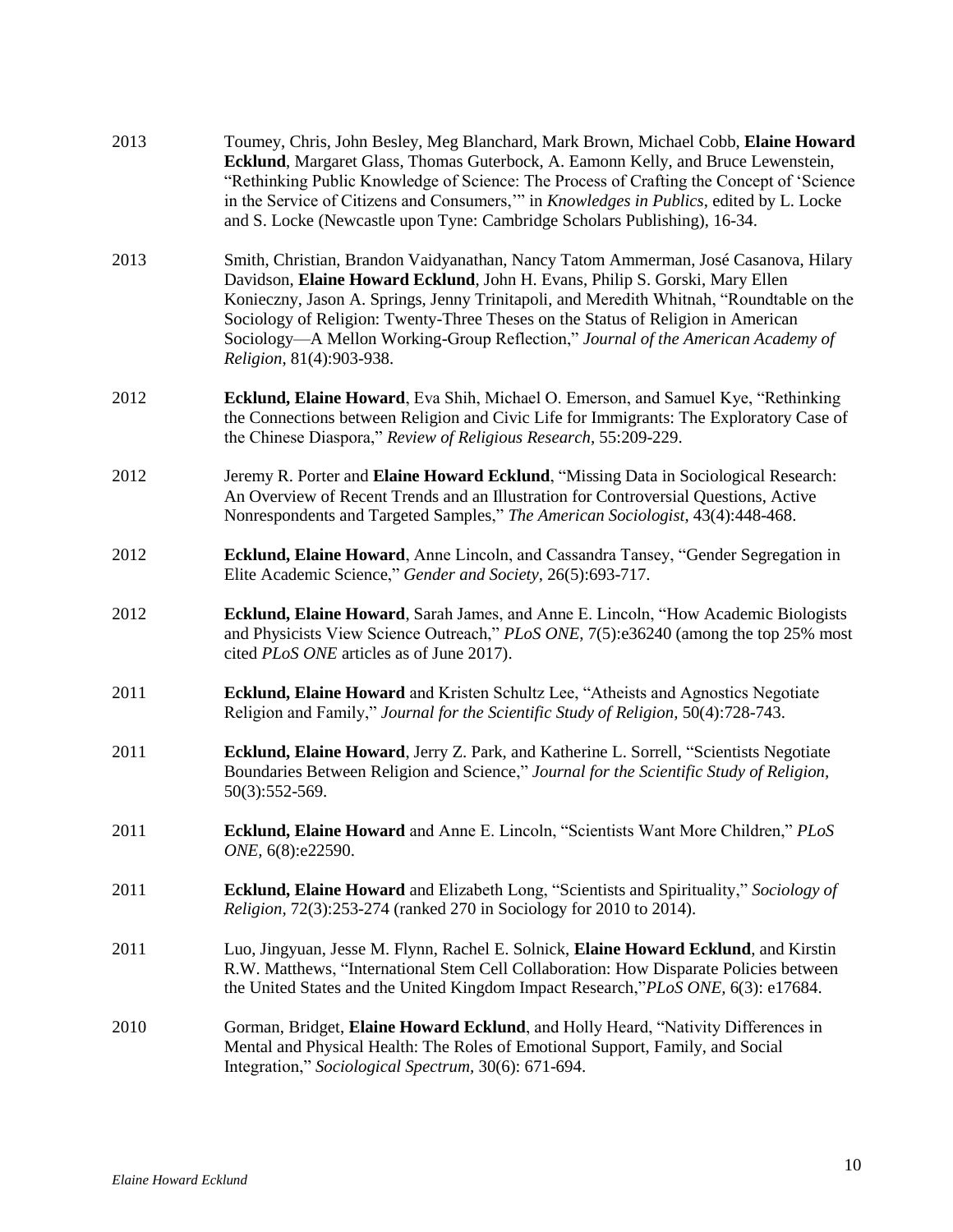| 2009 | Ecklund, Elaine Howard and Jerry Z. Park, "Conflict between Religion and Science<br>among Academic Scientists?" Journal for the Scientific Study of Religion, 48(2):276-292.                                                                                                                                                                                                        |
|------|-------------------------------------------------------------------------------------------------------------------------------------------------------------------------------------------------------------------------------------------------------------------------------------------------------------------------------------------------------------------------------------|
| 2009 | Cadge, Wendy, Elaine Howard Ecklund, and Nicholas Short, "Constructions of Religion<br>and Spirituality in the Daily Boundary Work of Pediatric Physicians," Social Problems,<br>56(4):702-721.                                                                                                                                                                                     |
| 2009 | Cadge, Wendy and Elaine Howard Ecklund, "Prayers in the Clinic: How do Pediatric<br>Physicians Respond?" Southern Medical Journal, 102(12): 1218-1221.                                                                                                                                                                                                                              |
| 2008 | Ecklund, Elaine Howard, Jerry Z. Park, and Phil Todd Veliz, "Secularization and<br>Religious Change among Elite Scientists: A Cross-Cohort Comparison," Social Forces,<br>86(4): 1805-1840.                                                                                                                                                                                         |
| 2008 | Catlin, Elizabeth A., Wendy Cadge, and Elaine Howard Ecklund, "The Spiritual and<br>Religious Identities, Beliefs, and Practices of Academic Pediatricians in the United States,"<br>Academic Medicine, 83: 1146-1152.                                                                                                                                                              |
| 2008 | <b>Ecklund, Elaine Howard</b> , "Religion and Spirituality among Scientists" Contexts:<br>Understanding People in their Social Worlds, 7(1):12-15.                                                                                                                                                                                                                                  |
| 2007 | Ecklund, Elaine Howard, Wendy Cadge, Elizabeth A. Gage, Elizabeth A. Catlin, "The<br>Religious and Spiritual Beliefs and Practices of Academic Pediatric Oncologists in the<br>U.S.," Journal of Pediatric Hematology and Oncology, 29(11): 746-742. (Reply<br>Commentary, "Religion, Spirituality, and the Practice of Pediatric Oncology," by Gary A.<br>Walco, 29(11): 733-735). |
| 2007 | Ecklund, Elaine Howard and Christopher Scheitle, "Religion among Academic Scientists:<br>Distinctions, Disciplines, and Demographics," Social Problems, 54(2):289-307.<br>*Portions re-printed with permission in Evolution vs. Creationism: An Introduction, 2 <sup>nd</sup><br>Edition. University of California Press, by Eugenie C. Scott.*                                     |
| 2007 | <b>Ecklund, Elaine Howard</b> and Jerry Z. Park, "Religious Diversity and Community<br>Volunteerism among Asian Americans," Journal for the Scientific Study of Religion, 46(2):<br>233-244.                                                                                                                                                                                        |
| 2007 | Cadge, Wendy and Elaine Howard Ecklund, "Religion and Immigration: Current Research<br>and Future Directions," Annual Review of Sociology, 33: 17.1-17.21.<br>*Re-printed in Sociology of Religion: A Reader (2 <sup>nd</sup> Edition) Allyn and Bacon.*                                                                                                                            |
| 2007 | Park, Jerry Z. and Elaine Howard Ecklund, "Negotiating Continuity: Family and<br>Religious Socialization for Asian Americans," Sociological Quarterly, 48(1): 93-118.                                                                                                                                                                                                               |
| 2006 | Cadge, Wendy, and Elaine Howard Ecklund, "Religious Service Attendance among<br>Immigrants: Evidence from the New Immigrant Survey-Pilot," American Behavioral<br>Scientist, 49(11): 1-22.                                                                                                                                                                                          |
| 2006 | Ecklund, Elaine Howard, "Organizational Culture and Women's Leadership: A Study of<br>Six Catholic Parishes," Sociology of Religion, 67(1): 81-98.                                                                                                                                                                                                                                  |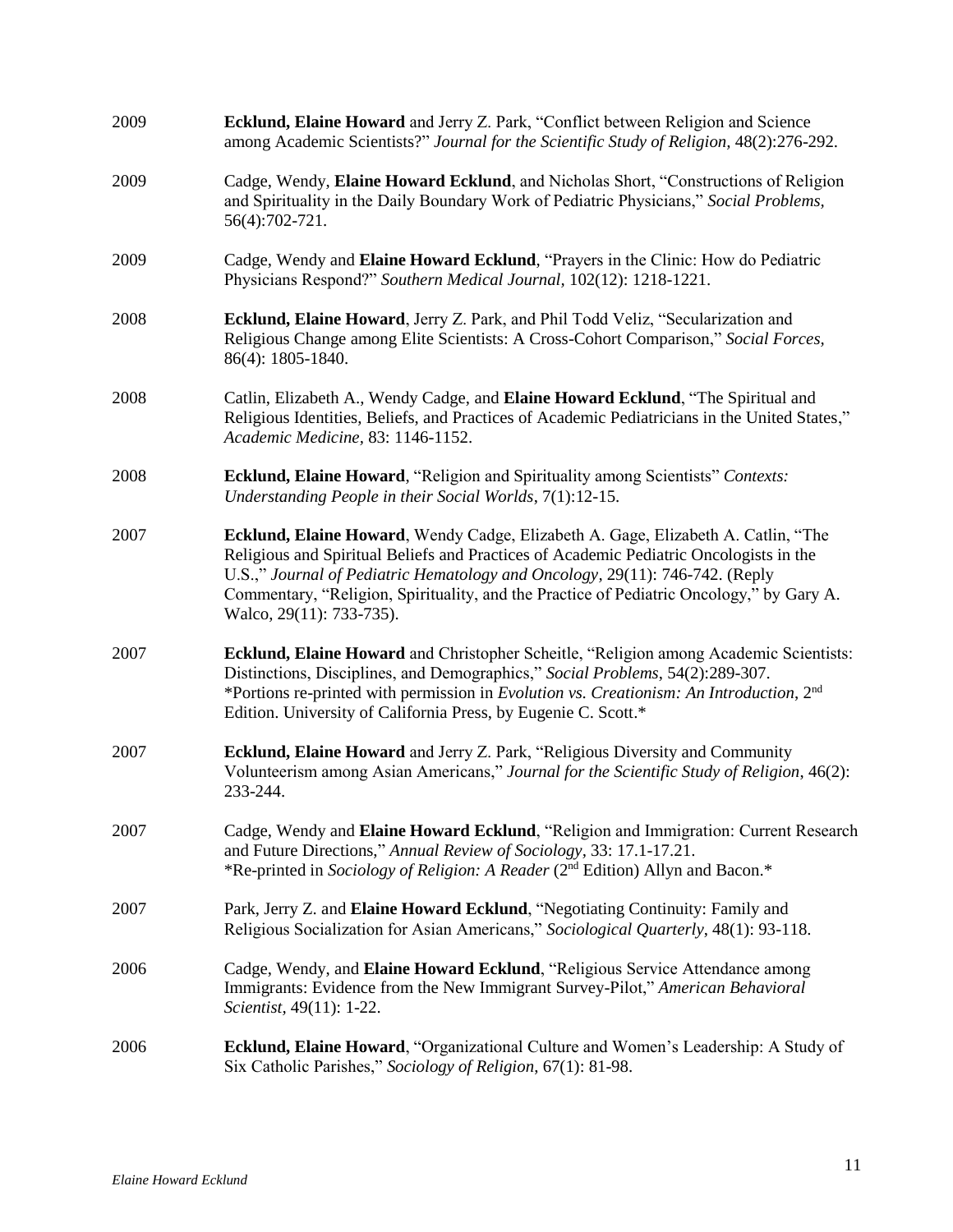| 2005 | <b>Ecklund, Elaine Howard, "Different Identity Accounts for Catholic Women," Review of</b><br>Religious Research 47(2): 135-149.                                                                                |
|------|-----------------------------------------------------------------------------------------------------------------------------------------------------------------------------------------------------------------|
| 2005 | Ecklund, Elaine Howard and Jerry Z. Park, "Asian American Community Participation<br>and Religion: Civic 'Model Minorities?'" Journal of Asian American Studies, 8(1): 1-22<br>(lead article for issue).        |
| 2005 | <b>Ecklund, Elaine Howard, "'Us' and 'Them:' The Role of Religion in Mediating and</b><br>Challenging the Model Minority and Other Civic Boundaries," Ethnic and Racial Studies,<br>28(1): 132-150.             |
| 2005 | <b>Ecklund, Elaine Howard, "Models of Civic Responsibility: Korean Americans in</b><br>Congregations with Different Ethnic Compositions," Journal for the Scientific Study of<br><i>Religion, 44(1): 15-28.</i> |
| 2003 | <b>Ecklund, Elaine Howard</b> , "Catholic Women Negotiate Feminism," Sociology of Religion,<br>$64(4): 515-524.$<br>*Re-printed in Sociology of Religion: A Reader (2 <sup>nd</sup> Edition) Allyn and Bacon.*  |

#### **SCHOLARLY MANUSCRIPTS UNDER REVIEW AND IN PROGRESS**

Chan, Esther, Di Di, and **Elaine Howard Ecklund**, "Essentialist, Individualistic, and Structural Explanations: Scientists Explain Women's Under-Representation in Physics Compared to Biology in Four Different National Contexts," revise and resubmit, *Gender & Society*.

Ferguson, Jauhara, Christopher P. Scheitle, and **Elaine Howard Ecklund**, "Religion, Race, and Perceptions of Police Harassment," revise and resubmit, *Social Problems*.

Scheitle, Christopher, Bianca Mabute-Louie, Jauhara Ferguson, Emily Hawkins, and **Elaine Howard Ecklund**, "Fear of Religious Hate Crime Victimization and the Residual Effects of Antisemitism and Islamophobia," under review.

Frost, Jacqui, Christopher P. Scheitle, **Elaine Howard Ecklund**, and Denise Daniels, "Religion, Region, and Expressions of Faith in the Workplace," under review.

Salazar, Esmeralda, Bob Thomson, and **Elaine Howard Ecklund**, "Race, Religion and Education Policy: Unexamined Dimensions of Support for National Educational Spending and Local School Issues," under review.

Scheitle, Christopher P., Jacqui Frost, and **Elaine Howard Ecklund**, "The Impact of Religious Discrimination and Victimization on Physical and Mental Well-Being," under review.

**Ecklund, Elaine Howard**, Brenton Kalinowski, and Chris Scheitle, "Polarization in Support for Anti-Muslim Policies in the United States from 2002 to 2019: The Shift from External Shock to Internal Divisions," under review.

Thomson, Robert A. Jr., Daniel Bolger, Denise Daniels, and **Elaine Howard Ecklund**, "The Relationship Between Workplace Autonomy and Workplace Religious Expression," in progress.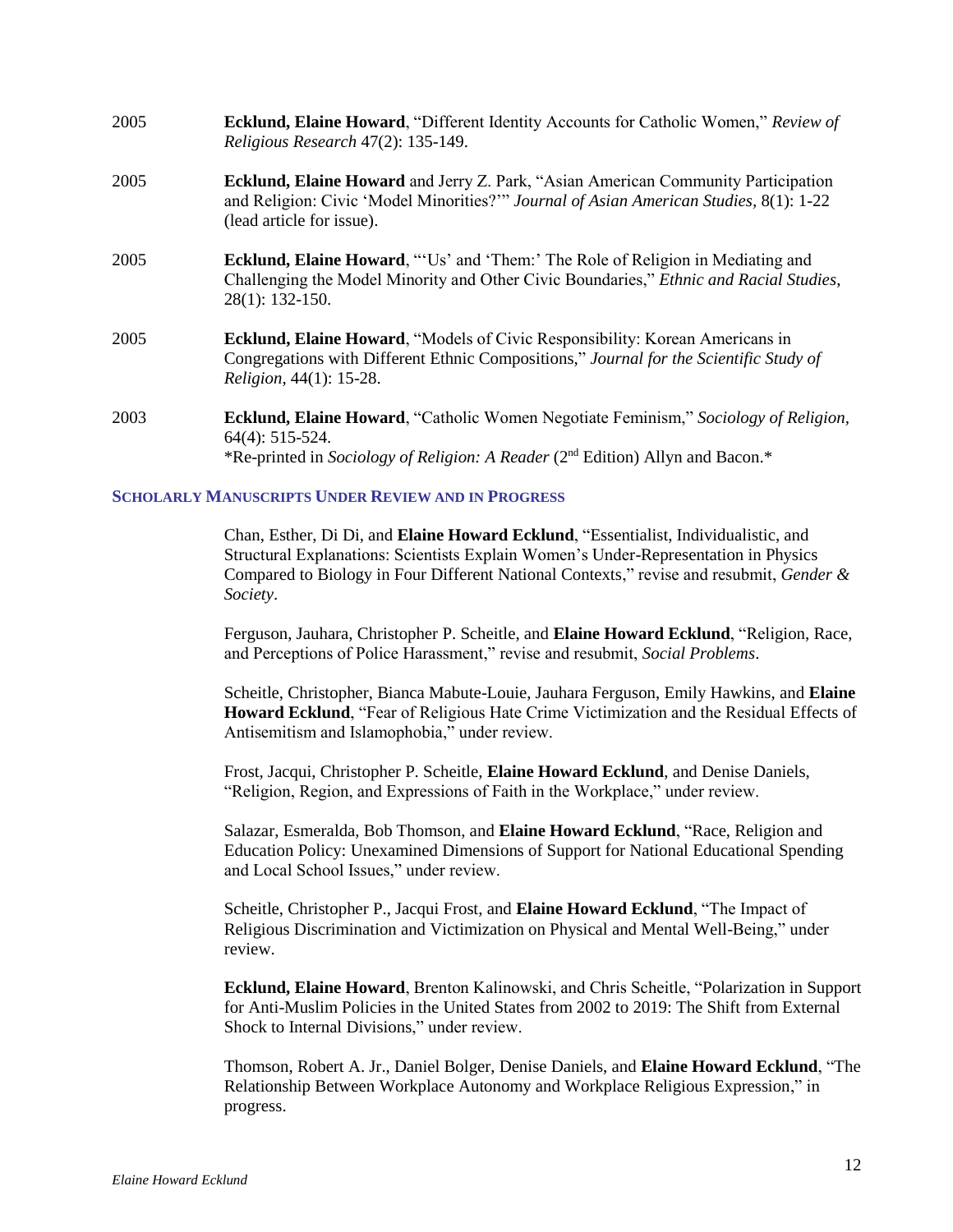Vaidyanathan, Brandon, Peter Varga, Marcela Duque, and **Elaine Howard Ecklund**, "The Aesthetic Dimensions of Science: Aesthetic Experiences and their Consequences for Physicists and Biologists," in progress.

**Ecklund, Elaine Howard**, Christopher P. Scheitle, Daniel Bolger, and Denise Daniels, "The Connection between Perceived Workplace Discrimination and Viewing Work as a Spiritual Calling," in progress.

**Ecklund, Elaine Howard**, Denise Daniels, Bob Thomson, and Rachel Schneider, "The Intersection of Religion and Gender in Perceptions of Gender Discrimination in the Workplace," in progress.

**Ecklund, Elaine Howard**, Bob Thomson, Sharan Mehta, Dan Bolger, and Di Di, "Global Science, Global Discrimination? Perceptions of Discrimination among Scientists in Different National Contexts," in progress.

Daniels, Denise, **Elaine Howard Ecklund**, Bob Thomson, and Brenton Kalinowski, "How Gender and Organizational Position Shape Integration of Faith and Work," in progress.

#### **HONORS AND AWARDS**

### *Major Honors and Awards*

| 2018                    | Gifford Lecturer, University of St. Andrews.                                                                                                                   |  |
|-------------------------|----------------------------------------------------------------------------------------------------------------------------------------------------------------|--|
| 2014-2016               | Appointed Fellow, Executive Committee, <i>International Society for Science and Religion</i> .                                                                 |  |
| 2013                    | Winner of the Charles O. Duncan Award for Outstanding Academic Achievement, Rice<br>University (Major University Award).                                       |  |
| 2004                    | Cornell University, Class of 2004, Baccalaureate Award, (One of two university-wide<br>graduate student awards for academic excellence and community service). |  |
| 1998-2001               | Sage Fellowship, Cornell University (\$12,500 each year).                                                                                                      |  |
| 2001                    | Award for Excellence in Teaching, Department of Sociology, Cornell University.                                                                                 |  |
| Minor Honors and Awards |                                                                                                                                                                |  |
| 2018                    | Nominee, "Faculty Award for Excellence in Professional Service and Leadership," Rice<br>University.                                                            |  |
| 2013-2015               | Recipient, "Best Professor" award (Baker College 2013, Baker College 2014, Will Rice<br>College 2015), (nominated by undergraduate student).                   |  |
| 2012                    | Grants Review Board, Uses and Abuses of Biology, St. Edmund's College, Cambridge<br>University.                                                                |  |
| 2012                    | Senior Scholar, Mellon Foundation, Sociology and Religion Working Group, University of<br>Notre Dame, 2012-2013.                                               |  |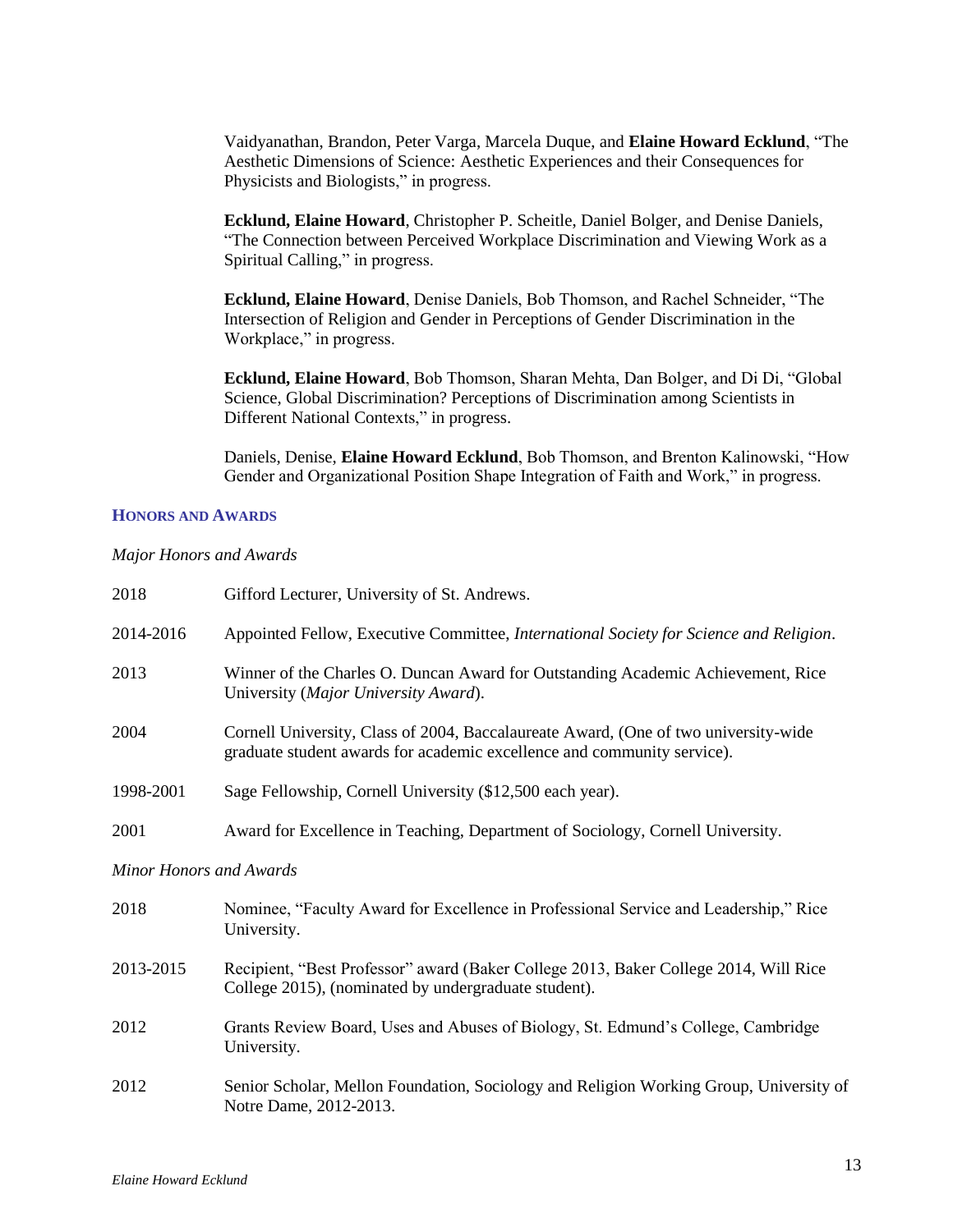| 2011 | Finalist, W.R. Brown Teaching Award for Rice University Faculty (top 5 percent of junior<br>faculty teachers at Rice University).                                              |
|------|--------------------------------------------------------------------------------------------------------------------------------------------------------------------------------|
| 2011 | "The Changing Scientific Landscape: Men, Women, and the Scientific Career," Social<br>Sciences Research Institute Professorship, Rice University, Semester Leave, Spring 2012. |
| 2010 | "Understanding Religious Views on Environmental Care," (with Katherine Sorrell), Shell<br>Center for Sustainability, Rice University (\$15,000).                               |
| 2010 | "An Interdisciplinary Approach to Science in Society," Rice University Brown Teaching<br>Grant," Rice University (\$1,500).                                                    |
| 2010 | "How Religious People View Science," Jack Shand Research Award, Society for the<br>Scientific Study of Religion (\$3,000).                                                     |
| 2009 | "Diversity in Science in International Perspective," Social Sciences Research Institute<br>Grant," Rice University (\$14,373).                                                 |
| 2008 | "Diversity in Science in International Perspective," Rice University International<br>Collaboration Grant, (\$5,000).                                                          |
| 2008 | "The Contribution of Religion to Civic Life on Buffalo's East Side," University at Buffalo-<br>East Side Neighborhood Transformation Partnership Grant, (\$3,000).             |
| 2006 | "The Changing Face of US Religion and Civic Life," Jack Shand Research Award, Society<br>for the Scientific Study of Religion (\$3,000).                                       |
| 2004 | "How Religion Shapes Gender and Ethnic Identities," (with Jerry Park), research award<br>from the Association for the Sociology of Religion (\$1,300).                         |
| 2004 | Invited Participant, Social Science Research Council/UCLA Summer Institute on<br>International Migration.                                                                      |
| 2003 | Albert S. Roe Graduate Student Research Award, Cornell University (\$500).                                                                                                     |
| 2003 | Erasmus Institute, Dissertation Writing Fellowship, University of Notre Dame, alternate.                                                                                       |
| 2003 | Selected for Teaching Fellow, fall semester, Gender Studies, Cornell University (\$7,765).                                                                                     |
| 2002 | "A Comparison of Korean and Multiethnic Churches," research award from the Society for<br>the Scientific Study of Religion (\$2,000).                                          |
| 2002 | Graduate School Student Research Award, Cornell University (\$600).                                                                                                            |
| 2001 | "Ethnic Negotiation among Korean and Black Churches," Religious Research Association,<br>Jacquet Research Award (\$1,000).                                                     |
| 2001 | Robin Williams Jr. Best Graduate Student Paper Award, Department of Sociology, Cornell<br>University (\$250).                                                                  |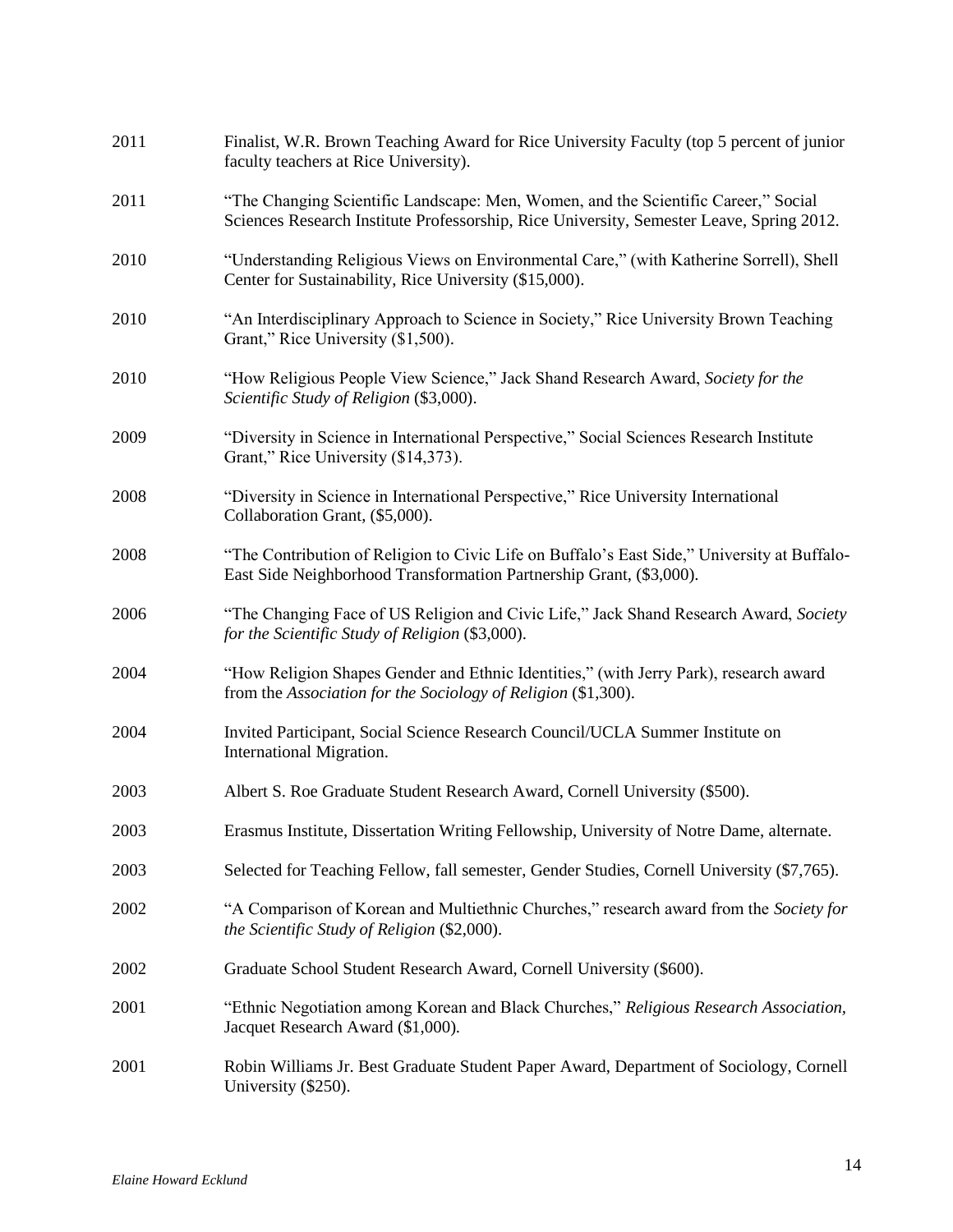| 2000-2003      | Pew Mentoring Program, Mentor: Robert Wuthnow, Princeton University, Pew Charitable<br>Trusts (\$3000).                                                                                                            |
|----------------|--------------------------------------------------------------------------------------------------------------------------------------------------------------------------------------------------------------------|
| 1999-2001      | Sage Fellowship, summer funding, Cornell University (\$7,500 total for three summers).                                                                                                                             |
| <b>REVIEWS</b> |                                                                                                                                                                                                                    |
| 2019           | Ferguson, Jauhara, Sharan Kaur Mehta, and Elaine Howard Ecklund, "Review of Being<br>Muslim: A Cultural History of Women of Color in American Islam by Sylvia Chan-Malik,"<br>for Gender & Society, 33(4):656-658. |
| 2017           | Di, Di, and Elaine Howard Ecklund, "Review of The Spirit Moves West: Korean<br>Missionaries in America by Rebecca Y. Kim," for Journal for the Scientific Study of<br>Religion, 56(3):690-691.                     |
| 2017           | Ecklund, Elaine Howard, and Sharan Mehta, "Review of Seeking Good Debate: Religion,<br>Science, and Conflict in American Public Life by Michael S. Evans," for Sociology of<br>Religion, 78(2):235-236.            |
| 2011           | Ecklund, Elaine Howard, "Review of Contested Reproduction: Genetic Technologies,<br>Religion and Public Debate by John H. Evans," for Sociology of Religion, 72(4):491-493.                                        |
| 2009           | Desai, Sarah, and Elaine Howard Ecklund, "Review of Reason to Believe: Cultural<br>Agency in Latin American Evangelicalism By David Smilde," for Social Forces, 88(1):464-<br>465.                                 |
| 2008           | Ecklund, Elaine Howard, "Review of God's New Whiz Kids? By Rebecca Kim" for<br>Journal of Asian American Studies, 11(1):118-122.                                                                                   |
| 2007           | Ecklund, Elaine Howard, "Review of Handbook of Religion and Social Institutions, edited<br>by Helen Rose Ebaugh" for Contemporary Sociology, 36 (1):49-51.                                                         |
| 2006           | Ecklund, Elaine Howard, "Review of A Mosaic of Believers: Diversity and Innovation in a<br>Multiethnic Church by Gerardo Marti," for Journal for the Scientific Study of Religion,<br>45(3):467-468.               |
| 2005           | <b>Ecklund, Elaine Howard, "Review of Religion and Immigration, edited by Yvonne</b><br>Yazbeck Haddad, Jane I. Smith, and John L. Esposito," for Sociology of Religion, 66(1):86-<br>87.                          |
| 2005           | Ecklund, Elaine Howard, "Review of Revealing the Sacred in Asian and Pacific America,<br>edited by Jane Iwamura and Paul Spickard," for Amerasia Journal, 30(3):124-127.                                           |
| 2004           | <b>Ecklund, Elaine Howard</b> , "Review of People of Faith: Religious Conviction in American<br>Journalism and Higher Education by John Schmalzbauer," for Sociology of Religion, 65(1):<br>98-100.                |

# **INVITED LECTURES AND CONFERENCES**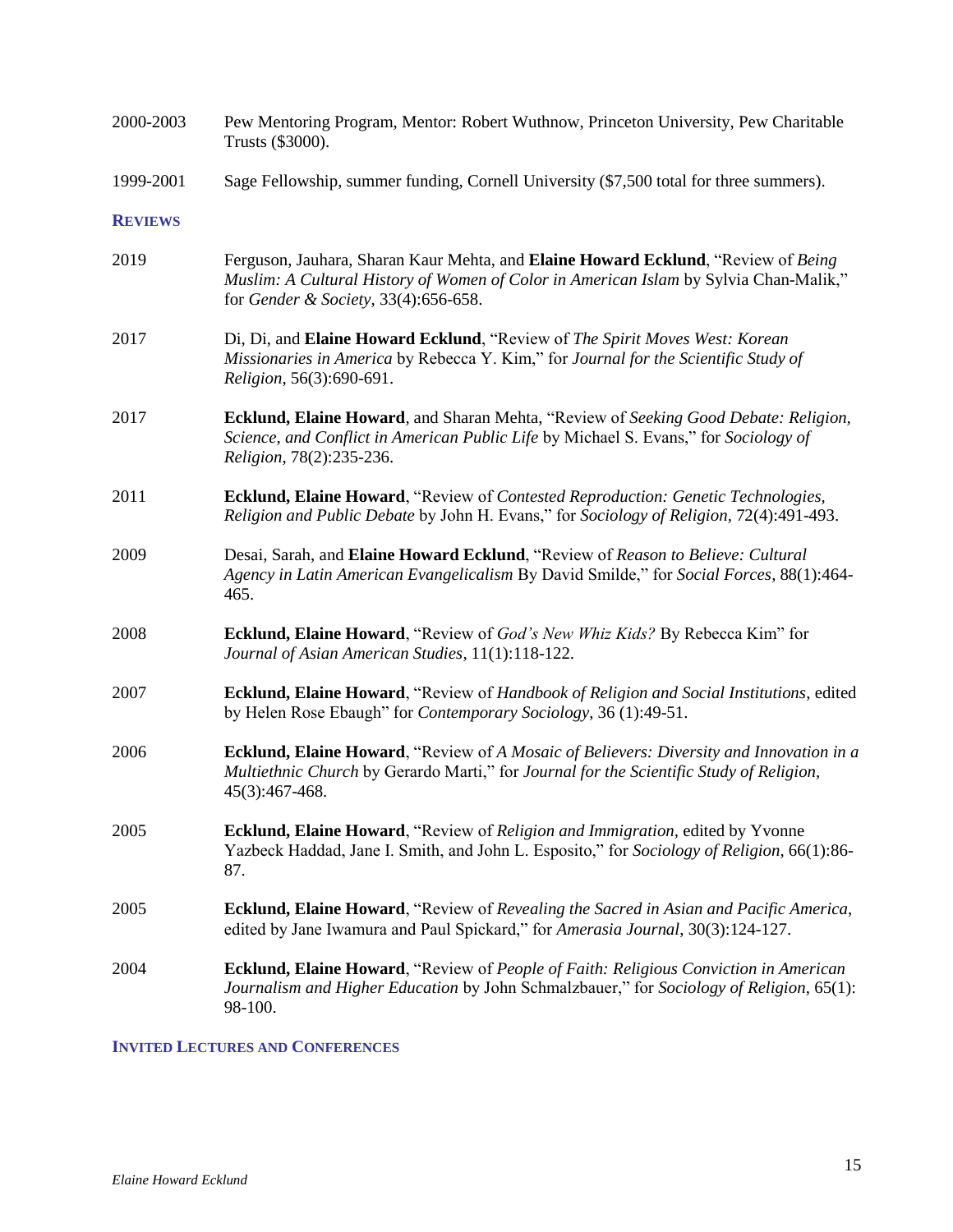| 2021 | <b>Ecklund, Elaine Howard, and Cleve V. Tinsley IV, "The Place of Christian Colleges in</b>                                                                                  |
|------|------------------------------------------------------------------------------------------------------------------------------------------------------------------------------|
|      | Increasing STEM Diversity," University of Oxford, Scholarship and Christianity in Oxford,                                                                                    |
|      | May.                                                                                                                                                                         |
|      |                                                                                                                                                                              |
| 2021 | <b>Ecklund, Elaine Howard, and David R. Johnson, "What Do Scientists Really Think About</b>                                                                                  |
|      | Religion?," Ethical Culture Society of Bergen County, March.                                                                                                                 |
| 2021 | <b>Ecklund, Elaine Howard, "Why Science and Faith Need Each Other in These Times,"</b>                                                                                       |
|      | <b>Holly Hall Retirement Community, March.</b>                                                                                                                               |
|      |                                                                                                                                                                              |
| 2021 | <b>Ecklund, Elaine Howard, "Why Science and Faith Need Each Other in These Times,"</b>                                                                                       |
|      | Triangle Faculty Roundtable, University of North Carolina, Chapel Hill, March.                                                                                               |
|      |                                                                                                                                                                              |
| 2021 | <b>Ecklund, Elaine Howard, "Conversations with the President," Gordon College, March.</b>                                                                                    |
| 2021 | <b>Ecklund, Elaine Howard, "Diversity, Equity, and Inclusion in Science and Technology</b>                                                                                   |
|      | panel," Arizona State University, February.                                                                                                                                  |
|      |                                                                                                                                                                              |
| 2021 | <b>Ecklund, Elaine Howard, "Why Science and Faith Need Each Other," Conference on Faith</b>                                                                                  |
|      | and Science, Arizona State University, February.                                                                                                                             |
|      |                                                                                                                                                                              |
| 2020 | Ecklund, Elaine Howard, "Secularity and Science: A Cross-Cultural Perspective," The                                                                                          |
|      | Scientific and Medical Network, December.                                                                                                                                    |
| 2020 | Ecklund, Elaine Howard, "What Scientists Think about Religion / What Religious People                                                                                        |
|      | Think about Science: A Sociological Perspective," University of Oxford, December.                                                                                            |
|      |                                                                                                                                                                              |
| 2020 | Ecklund, Elaine Howard, Greg Cootsona, and Cleve V. Tinsley IV, "Science, Race, and                                                                                          |
|      | the Church: A Conversation about Repentance and Redemption," Upper House and Science                                                                                         |
|      | for the Church, December.                                                                                                                                                    |
|      |                                                                                                                                                                              |
| 2020 | Ecklund, Elaine Howard, "A Pastoral Approach to Faith and Science," The Ockenga                                                                                              |
|      | Fellows Program, Gordon-Conwell Theological Seminary, November.                                                                                                              |
| 2020 | Ecklund, Elaine Howard, "What Scientists Think about Religion / What Religious People                                                                                        |
|      | Think about Science: A Sociological Perspective," University of Oxford, November.                                                                                            |
|      |                                                                                                                                                                              |
| 2020 | Ecklund, Elaine Howard, and Denise Daniels, "Faith in the Marketplace: An Evidence                                                                                           |
|      | Based Approach," Wheaton College Fall Executive Forum, October.                                                                                                              |
|      |                                                                                                                                                                              |
| 2020 | <b>Ecklund, Elaine Howard, "Why a Global Pandemic Makes Scientists' Views of Religion</b><br>Matter Even More: An Interview with Elaine Howard Ecklund," C.S. Lewis College, |
|      | October.                                                                                                                                                                     |
|      |                                                                                                                                                                              |
| 2020 | <b>Ecklund, Elaine Howard, "Elaine Ecklund: Do Science and Faith Need Each Other?,"</b>                                                                                      |
|      | Peaceful Science podcast, September.                                                                                                                                         |
|      |                                                                                                                                                                              |
| 2020 | Ecklund, Elaine Howard, "What Scientists Think about Religion and the Common Values                                                                                          |
|      | that Bring Science and Faith Communities Together," Los Alamos Faith and Science Forum,                                                                                      |
|      | September.                                                                                                                                                                   |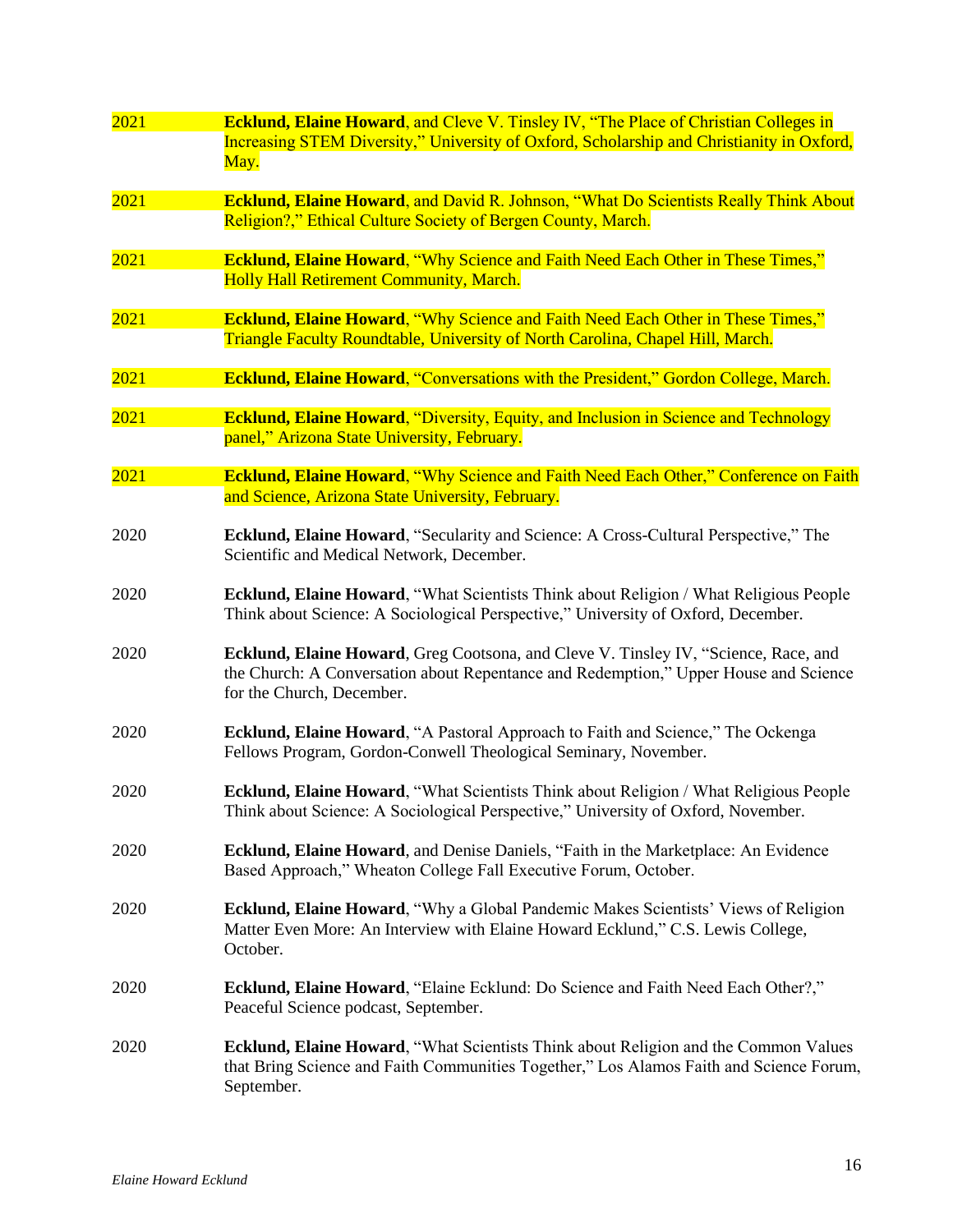| 2020 | Ecklund, Elaine Howard, "What Scientists Think about Religion and Why Science and<br>Faith Need Each Other Now (More Than Ever)," 2020 Science and Religion Summit,<br>Lumen Christi Institute, University of Chicago, May.                          |
|------|------------------------------------------------------------------------------------------------------------------------------------------------------------------------------------------------------------------------------------------------------|
| 2020 | Ecklund, Elaine Howard, "The New Faith and Science Interface Post COVID-19," Sinai<br>and Synapses, April.                                                                                                                                           |
| 2019 | Ecklund, Elaine Howard, "Diversifying the Social Scientific Study of Religion: The Next<br>Seventy Years," Society for the Scientific Study of Religion (SSSR) Presidential Address at<br>the 2019 Annual Meeting, October.                          |
| 2019 | Ecklund, Elaine Howard, "Faith at Work: Recommendations for Faith Communities,"<br>Gopher Christian Network and Made to Flourish, University of Minnesota, September.                                                                                |
| 2019 | Ecklund, Elaine Howard, "What Scientists Think About Religion and Why It Matters,"<br>University of Minnesota, September.                                                                                                                            |
| 2019 | Ecklund, Elaine Howard, "What Scientists Think about Religion and Gender in Different<br>National Contexts," Bethel University, September.                                                                                                           |
| 2019 | <b>Ecklund, Elaine Howard, "What Can Churches Be Doing to Foster Support for Science?,"</b><br>Bridging the Two Cultures of Science and the Humanities II, University of Oxford, July.                                                               |
| 2019 | Ecklund, Elaine Howard, "What Do Religious People Think About Science?," Bridging<br>the Two Cultures of Science and the Humanities II, University of Oxford, July.                                                                                  |
| 2019 | <b>Ecklund, Elaine Howard, "What Do Scientists Think About Religion?," Bridging the Two</b><br>Cultures of Science and the Humanities II, University of Oxford, July.                                                                                |
| 2019 | Ecklund, Elaine Howard, "Conducting an Eight Nation Study on Religion among<br>Scientists: Notes from the Field," Science & Belief in Society Conference, University of<br>Birmingham, July.                                                         |
| 2019 | Mehta, Sharan Kaur, and Elaine Howard Ecklund, "International and Intersectional<br>Perspectives of the Global Study of Religion and Science," Consultation on Contextuality<br>and Universality in Science and Religion, University of Oxford, May. |
| 2019 | <b>Ecklund, Elaine Howard, "Tales from the Field: A Sociological Approach," Consultation</b><br>on Contextuality and Universality in Science and Religion, University of Oxford, April.                                                              |
| 2019 | Ecklund, Elaine Howard, "Myths Christians Believe about Science and Scientists,"<br>Lipscomb University, Nashville, April.                                                                                                                           |
| 2019 | <b>Ecklund, Elaine Howard, "Scientists and Christianity: What Christians Need to Know,"</b><br>Lipscomb University, Nashville, April.                                                                                                                |
| 2019 | Ecklund, Elaine Howard, "What Religious People Think about Science and Scientists,"<br>California State University, Chico, January.                                                                                                                  |
| 2019 | <b>Ecklund, Elaine Howard, "What Scientists Think About Religion and Religious People,"</b><br>California State University, Chico, January.                                                                                                          |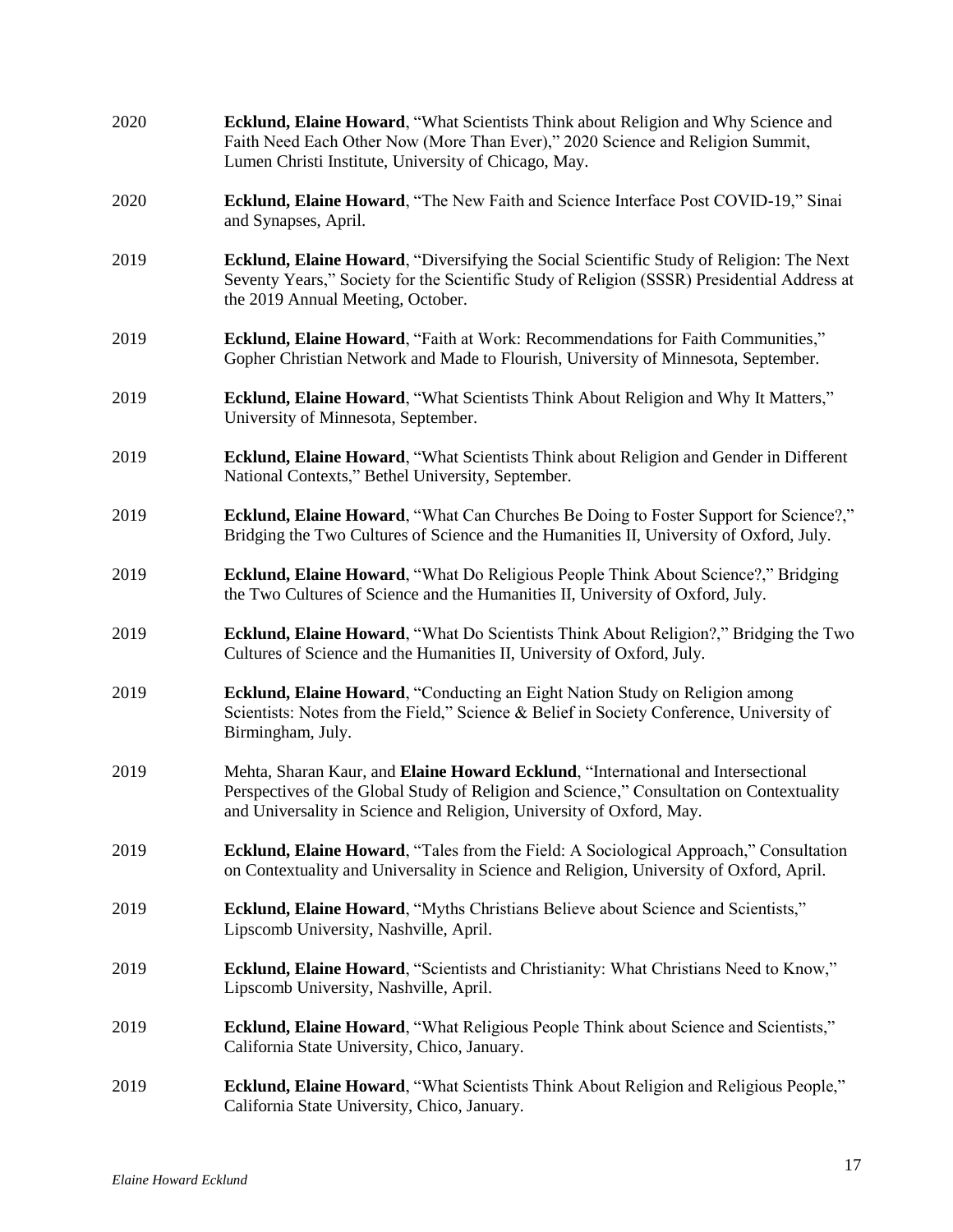| 2018 | Ecklund, Elaine Howard, "Science and Religion Converging on the Body: A Conversation<br>with Elaine Ecklund," Theology Medicine and Culture Initiative, Duke Divinity School,<br>September.                                                                                                                     |
|------|-----------------------------------------------------------------------------------------------------------------------------------------------------------------------------------------------------------------------------------------------------------------------------------------------------------------|
| 2018 | Ecklund, Elaine Howard, "What University Scientists Really Think about Religion," Duke<br>University, September.                                                                                                                                                                                                |
| 2018 | <b>Ecklund, Elaine Howard, "Religion Vs. Science: What Religious People and Scientists</b><br>Really Think About One Another and Why It Matters," University of North Carolina at<br>Chapel Hill, September.                                                                                                    |
| 2018 | Ecklund, Elaine Howard, "Failing Families, Failing Science," Mary Thomas Lecture,<br>Department of Sociology and Anthropology, West Virginia University, April.                                                                                                                                                 |
| 2018 | Ecklund, Elaine Howard, and Christopher P. Scheitle, "Religion vs. Science: What<br>Religious People Really Think," Department of Sociology and Anthropology, West Virginia<br>University, April.                                                                                                               |
| 2018 | Ecklund, Elaine Howard, Chris Scheitle, and Jenny Trinitapoli, "A GlobalPlus<br>Conversation: How Religion and Science Can Work Together for the Common Good," the<br>Association of Religion Data Archives and the International Association of Religion<br>Journalists, Pennsylvania State University, March. |
| 2018 | Ecklund, Elaine Howard, "What Religious People Think About Science and Scientists<br>Think About Religion," Society for the Study of Religion Harshbarger Lecture Series,<br>Pennsylvania State University, March.                                                                                              |
| 2018 | Ecklund, Elaine Howard, "Christian Scholarship in a Social Scientific Context," Invited<br>Conference Speaker, Directions in the Sociological Study of Religion Conference, The<br>Veritas Forum, Rice University, February.                                                                                    |
| 2017 | Ecklund, Elaine Howard, "A Sociologist Looks at Science and Faith," Invited Speaker,<br>Northwestern University, November.                                                                                                                                                                                      |
| 2017 | Ecklund, Elaine Howard, "What Do Scientists Think About Religion?," Invited Speaker,<br>James Gregory Lecture on Science, Religion and Human Flourishing, Scientists in<br>Congregations, Scotland, October.                                                                                                    |
| 2017 | Ecklund, Elaine Howard, "Science and Religion: A Cultural Problem?," Invited Keynote<br>Speaker, New Perspectives on Science and Religion in Society Conference, Newman<br>University, July.                                                                                                                    |
| 2017 | Ecklund, Elaine Howard, "What Did I Learn About Science and Religion From Other<br>Countries," Invited Conference Speaker, Conference on Science, Religion, and Intercultural<br>Theology, Vrije University, April.                                                                                             |
| 2017 | Ecklund, Elaine Howard, "Science and Religion: A Cultural Problem?," Invited<br>Conference Speaker, Science and Religion: Beyond a Western Problem?, Forum C,<br>Protestant Theological University, April.                                                                                                      |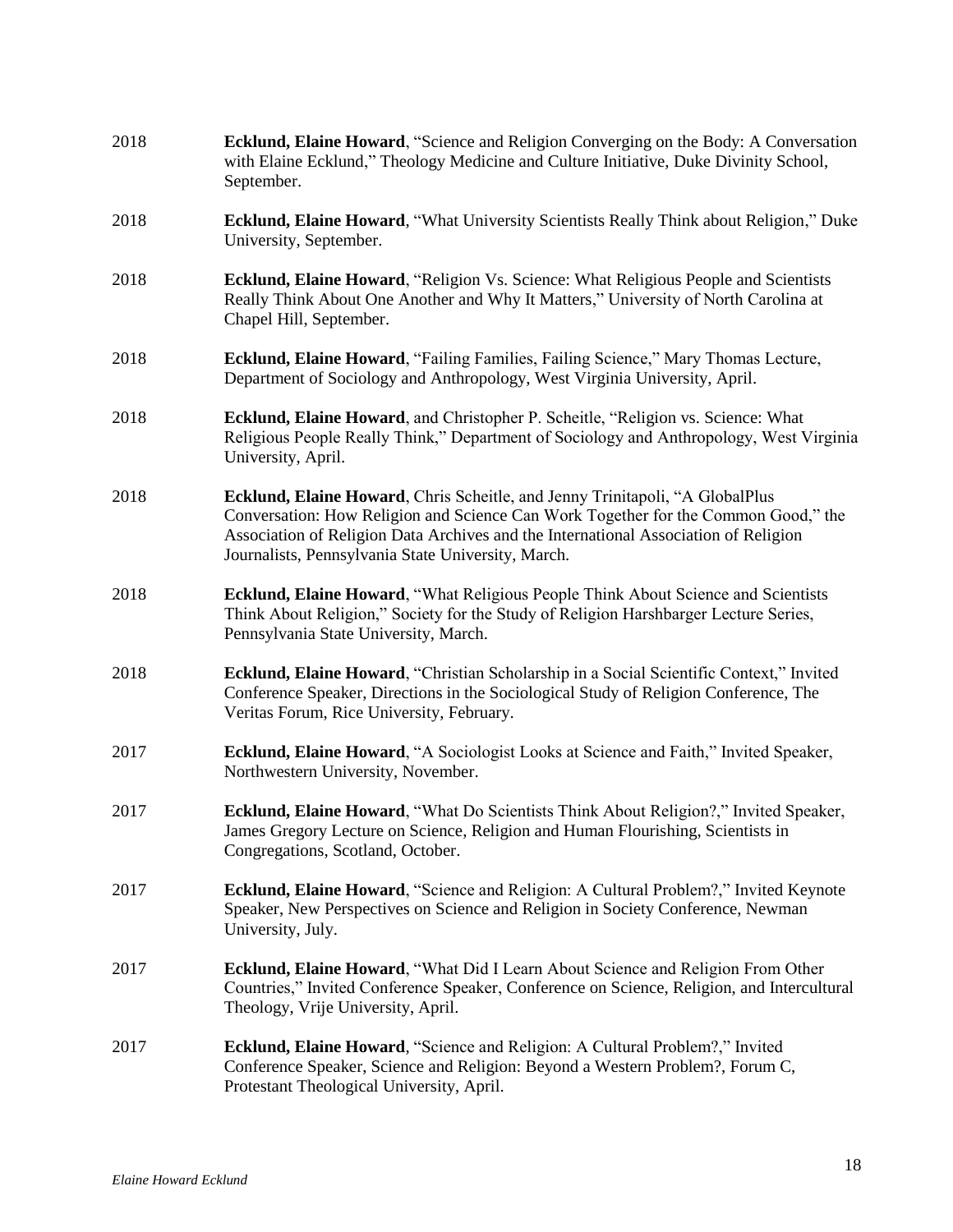| 2017 | Ecklund, Elaine Howard, "Failing Families, Failing Science: Work-Family Conflict in<br>Academic Science," Invited Speaker, Gender Center, University of Amsterdam, April.                                                                                                                    |
|------|----------------------------------------------------------------------------------------------------------------------------------------------------------------------------------------------------------------------------------------------------------------------------------------------|
| 2017 | Ecklund, Elaine Howard, "Failing Families, Failing Science: Work-Family Conflict in<br>Academic Science," Invited Speaker, CERN, April.                                                                                                                                                      |
| 2017 | Ecklund, Elaine Howard, "A Sociologist Looks at Science and Faith," Invited Conference<br>Plenary Speaker, 2017 BioLogos Conference: Christ and Creation, BioLogos Foundation,<br>March.                                                                                                     |
| 2016 | Ecklund, Elaine Howard, "Science Vs Religion? What Scientists From Seven Different<br>Nations Really Think," Invited Speaker, University of Bern, December.                                                                                                                                  |
| 2016 | Ecklund, Elaine Howard, "Do Scientists Believe in God?," Invited Speaker, Impington<br>College, November.                                                                                                                                                                                    |
| 2016 | Ecklund, Elaine Howard, "Do Scientists Believe in God?: Results from an Eight-Nation<br>Study," Invited Lecturer, Christians in Science Lecture, The Faraday Institute, University of<br>Cambridge, November.                                                                                |
| 2016 | Ecklund, Elaine Howard, "Scientists and Faith Around the World: A Social Scientific<br>Perspective," Invited Speaker, Seminar on Science and Religion, University of Oxford, July.                                                                                                           |
| 2016 | Ecklund, Elaine Howard, "What Scientists Believe: Global Perspectives on Science and<br>Faith," Invited Speaker, The Faraday Institute Summer Course, University of Cambridge,<br>July.                                                                                                      |
| 2016 | Scheitle, Christopher P., and Elaine Howard Ecklund, "Recommending a Child Enter a<br>STEM Career: The Role of Religion," Invited Conference Presentation, Public Perceptions<br>of Science and Religion Conference, University of California San Diego, May.                                |
| 2016 | Johnson, David R., Elaine Howard Ecklund, Kirstin R.W. Matthews, and Di Di,<br>"Responding to Richard: Celebrity and (Mis)representation of Science," Invited Conference<br>Presentation, Public Perceptions of Science and Religion Conference, University of<br>California San Diego, May. |
| 2016 | Ecklund, Elaine Howard, "A Global Lab: Religion among Scientists in International<br>Context and New Approaches to the Study of Religion and Science," Invited Keynote<br>Lecturer, Public Perceptions of Science and Religion Conference, University of California<br>San Diego, May.       |
| 2016 | <b>Ecklund, Elaine Howard, "Balancing a Career in Science with Family," Invited Lecturer,</b><br>North Park University, April.                                                                                                                                                               |
| 2016 | Ecklund, Elaine Howard, "The Truths of Science and Religion: What Scientists Really<br>Believe," Invited Lecturer, North Park University, April.                                                                                                                                             |
| 2016 | Ecklund, Elaine Howard, "New Directions in the Science and Religion Relationship:<br>Lessons From Across the Globe," Grad Christian Fellowship Roundtable, Cornell Graduate<br>Christian Fellowship, Cornell University, April.                                                              |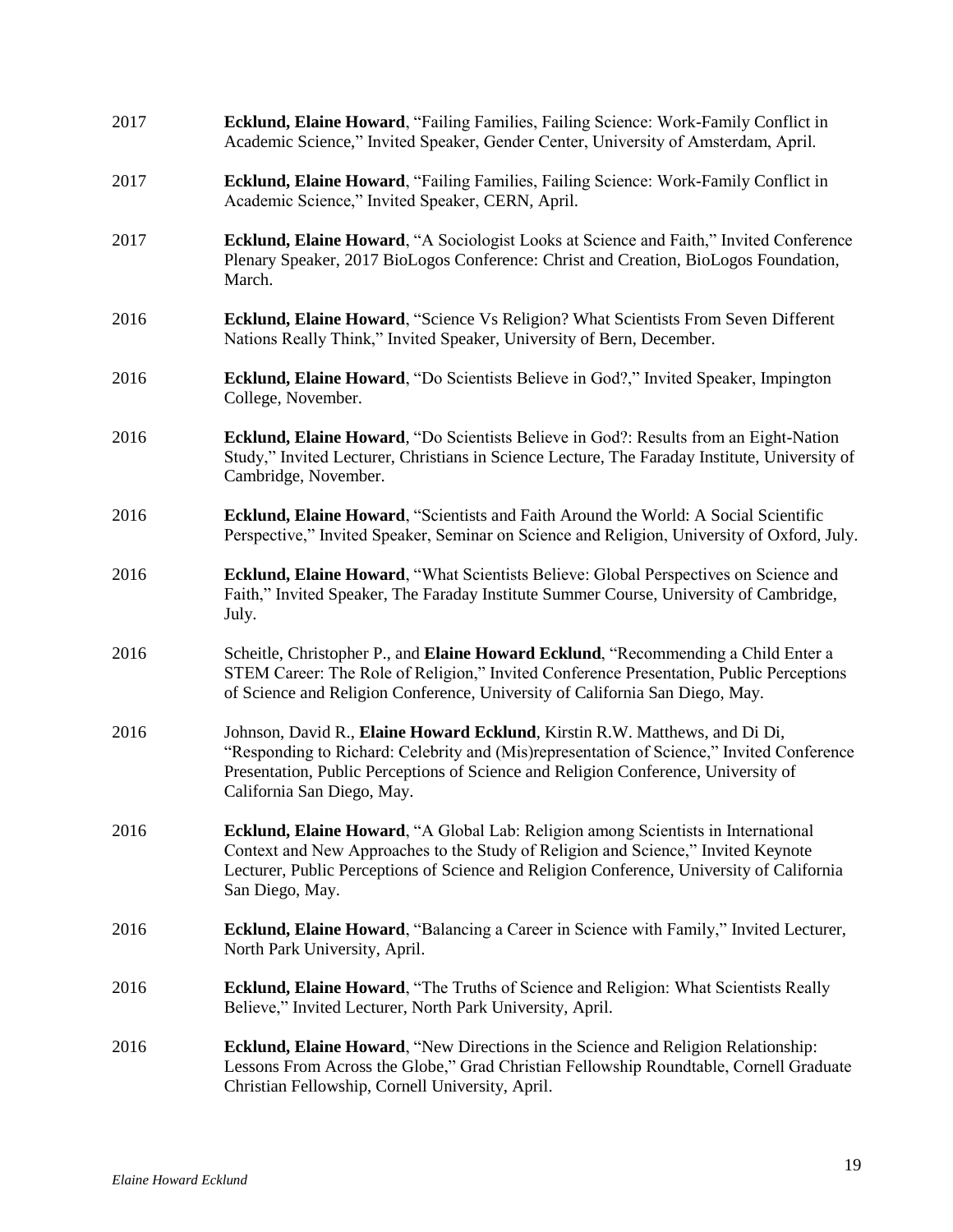| 2016 | Ecklund, Elaine Howard, "A Global Lab: Religion among Scientists in International<br>Context," Invited Lecturer, The Religious Studies Program, University of Minnesota,<br>March.                                                                                  |
|------|---------------------------------------------------------------------------------------------------------------------------------------------------------------------------------------------------------------------------------------------------------------------|
| 2016 | <b>Ecklund, Elaine Howard, "Teaching about Religions in Public: Considering Positionality</b><br>and Social Location in order to Create Space Spaces for Discussion," Invited Speaker, The<br>Religious Studies Program Roundtable, University of Minnesota, March. |
| 2016 | Ecklund, Elaine Howard, "Spirituality and Science," Invited Speaker, Spiritual but Not<br>Religious Conference, Department of Religion, Rice University, March.                                                                                                     |
| 2016 | Ecklund, Elaine Howard, "Myths and Realities at the Faith and Science Interface," Invited<br>Speaker, College of the Bahamas, March.                                                                                                                                |
| 2016 | Ecklund, Elaine Howard, "Science, Religion and Medicine in a Global and Local<br>Perspective," Invited Keynote Speaker, Conference on Medicine and Religion, Institute for<br>Spirituality and Health, March.                                                       |
| 2016 | Ecklund, Elaine Howard, "A Global Lab: Religion among Scientists in International<br>Context," Invited Speaker, Faculty Roundtable, Rivendell Institute at Yale University,<br>February.                                                                            |
| 2016 | Ecklund, Elaine Howard, "Failing Families, Failing Science: Work-Family Conflict in<br>Academic Science," Invited Speaker, Medical School Fellowship and Health Care<br>Professionals Fellowship, Yale School of Medicine, February.                                |
| 2015 | Ecklund, Elaine Howard, Invited Keynote Speaker, International Congress on Science<br>and/or Religion: A 21 <sup>st</sup> Century Debate, Sigmund Freud University, August.                                                                                         |
| 2015 | Ecklund, Elaine Howard, "Scientists, Religion, and the Conflict Thesis," Invited Speaker,<br>The Idea that Wouldn't Die: The Warfare between Science and Religion conference,<br>University of Wisconsin-Madison, May.                                              |
| 2015 | Ecklund, Elaine Howard, "Towards Civil Discourse and Intellectual Humility in the<br>Science and Religion Debates," Invited Keynote Speaker, Intellectual Virtue and Civil<br>Discourse Conference, Center for Christian Thought, Biola University, May.            |
| 2015 | Ecklund, Elaine Howard, "What Religious Americans Think about Science: Beyond<br>Myths," Invited Presenter, Perceptions: Science and Religious Communities Conference,<br>American Association for the Advancement of Science (AAAS), March.                        |
| 2015 | Ecklund, Elaine Howard, "Ethical Ambiguity in Science," Invited Speaker, American<br>Physical Society, March.                                                                                                                                                       |
| 2015 | Ecklund, Elaine Howard, "What People of Faith Think about Science, Scientists Think<br>about Faith, and Why We Should Care," Distinguished Pascal Lecture, Westmont College,<br>February.                                                                           |
| 2014 | Ecklund, Elaine Howard, "Boundaries Between Science and Religion in the UK and<br>India," Invited Speaker, Houston Science and Religion Discussion Group, November.                                                                                                 |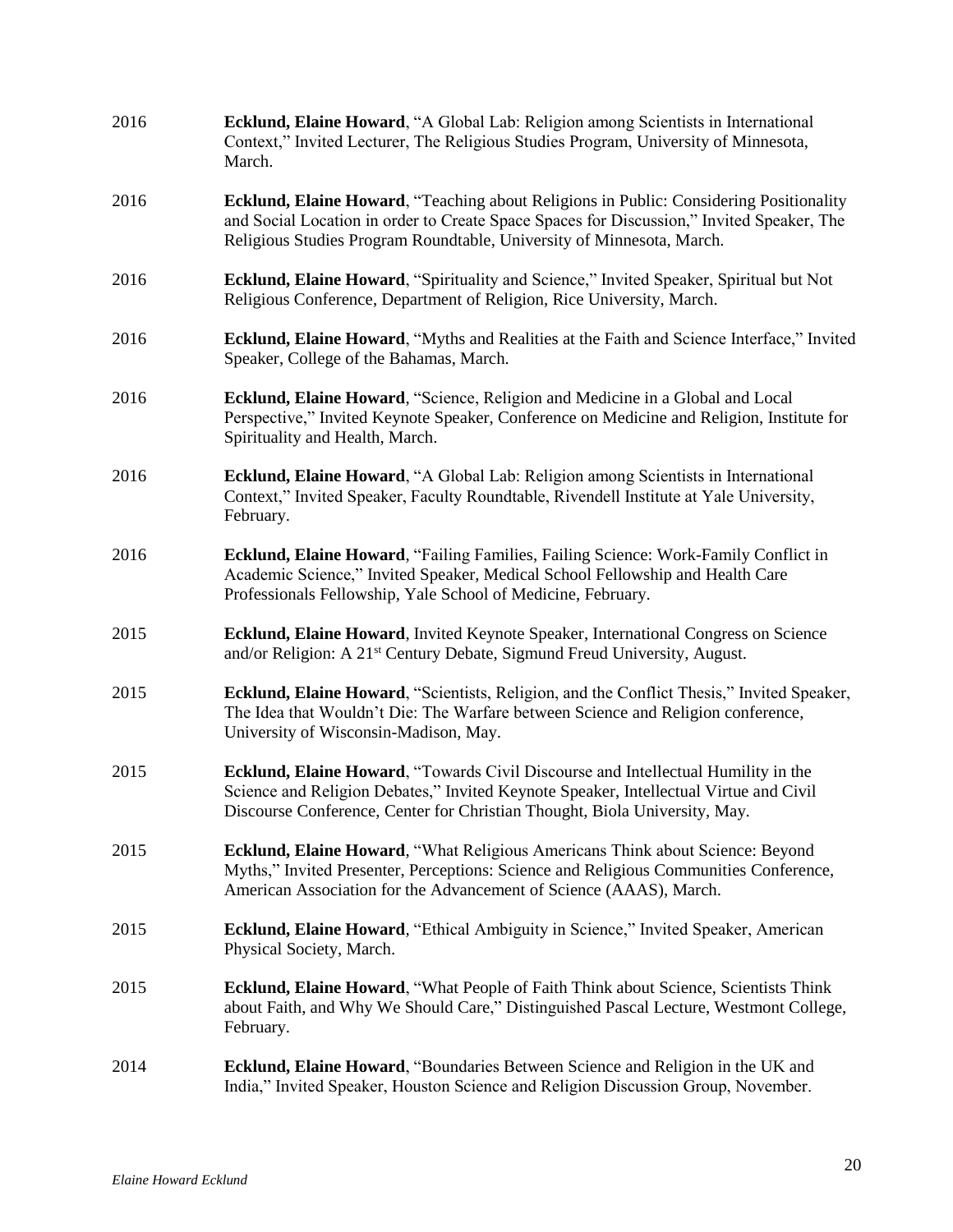| 2014 | Ecklund, Elaine Howard, "Religion and Ethics for UK Biologists," Invited Presenter, Uses<br>and Abuses of Biology Conference, The Faraday Institute, University of Cambridge,<br>September.                        |
|------|--------------------------------------------------------------------------------------------------------------------------------------------------------------------------------------------------------------------|
| 2014 | Ecklund, Elaine Howard, "Barriers from and Bridges to Religion for UK Scientists,"<br>Invited Speaker, The Faraday Institute, University of Cambridge, July.                                                       |
| 2013 | Ecklund, Elaine Howard, "Polls, Surveys, and the Shaping of American Religion," Invited<br>Respondent, The Danforth Lecture in the Study of Religion, Princeton University,<br>December.                           |
| 2012 | Ecklund, Elaine Howard, "The Ethical and Spiritual Beliefs and Practices of Scientists in<br>Different National Contexts," Invited Speaker, The Faraday Institute Summer Course,<br>University of Cambridge, July. |
| 2012 | Ecklund, Elaine Howard, "How Scientists View Religion: A US and UK Comparison,"<br>Invited Speaker, The Faraday Institute, University of Cambridge, March.                                                         |
| 2011 | Ecklund, Elaine Howard, "Science, Atheism, and People of Faith: The Need for<br>Dialogue," Co-Sponsored by Department of Sociology, Department of Biology, and<br>Department of Physics, Calvin College, December. |
| 2011 | <b>Ecklund, Elaine Howard, "Can Religion and Science Get Along in the Scientific</b><br>Community," Invited Keynote Speaker, Forum C, November.                                                                    |
| 2011 | Ecklund, Elaine Howard, "How the Social Sciences Can Inform and Be Informed by the<br>Humanities and Natural Sciences," Invited University Lecturer, Florida State University,<br>October.                         |
| 2011 | <b>Ecklund, Elaine Howard, "Science and Religion among Scientists and Religious People,"</b><br>Department of Religion, Florida State University, October.                                                         |
| 2011 | Ecklund, Elaine Howard, "How Scientists Explain Differences in Proportion of Women in<br>Academic Physics and Biology," Department of Sociology, Florida State University,<br>October.                             |
| 2011 | <b>Ecklund, Elaine Howard, "Material Views of the Human Person," Laity Lodge, July.</b>                                                                                                                            |
| 2011 | Anne E. Lincoln and Elaine Howard Ecklund, "Persisting and Switching in Academic<br>Science Careers," Gender, Work and Organization Conference, June.                                                              |
| 2011 | Ecklund, Elaine Howard, "Definitions of Religion and Spirituality among Scientists,"<br>Trinity University, March.                                                                                                 |
| 2011 | Ecklund, Elaine Howard, "Data on Scientists Views on Religion," Massachusetts Institute<br>of Technology Faculty Club, April.                                                                                      |
| 2011 | <b>Ecklund, Elaine Howard, "What Scientists Really Think about Religion," Harvard</b><br>University Faculty Club, April.                                                                                           |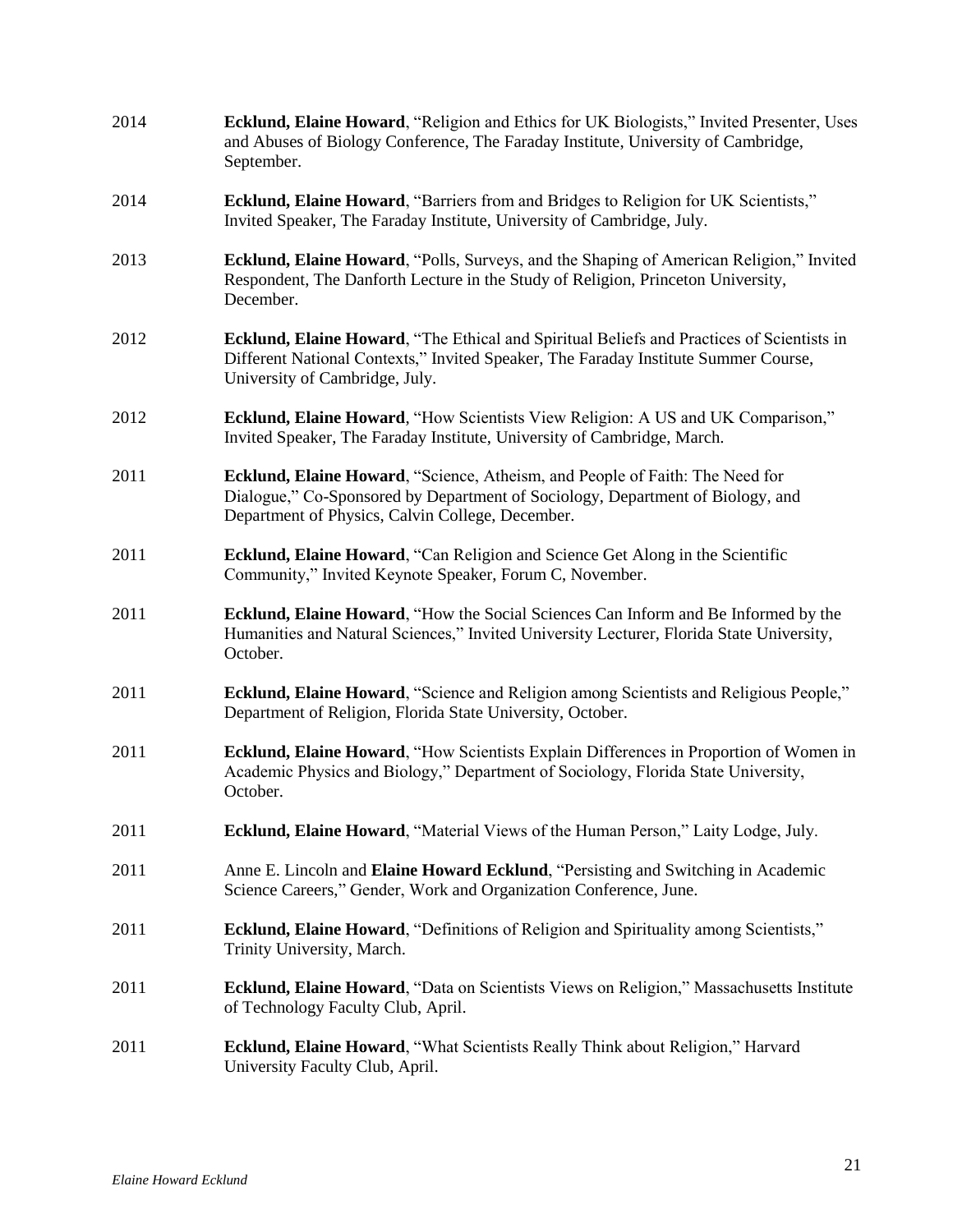| 2011 | <b>Ecklund, Elaine Howard, "Forging Dialogue Between Religious and Scientific</b><br>Communities," Wheaton College, February.                                                                                |
|------|--------------------------------------------------------------------------------------------------------------------------------------------------------------------------------------------------------------|
| 2011 | <b>Ecklund, Elaine Howard</b> and Katherine Sorrell, "Identities and Social Change," Institute<br>for Advanced Studies in Culture, University of Virginia, February.                                         |
| 2010 | Ecklund, Elaine Howard, "A Way Forward for Intelligent Dialogue Between Religious<br>and Scientific Communities," Invited Lecturer, American Association for the Advancement<br>of Science (AAAS), December. |
| 2010 | <b>Ecklund, Elaine Howard, "Science Vs. Religion: Reporting on Religion for the 21st</b><br>Century," Invited Lecturer, Faith Angle Journalism Conference, November.                                         |
| 2010 | <b>Ecklund, Elaine Howard, "Science Vs. Religion: What Scientists Really Think," Campus</b><br>Lecture, Center for the Study of Religion, Princeton University, November.                                    |
| 2010 | Ecklund, Elaine Howard, "Author Meets Critic Session on Science Vs. Religion: What<br>Scientists Really Think," Society for the Scientific Study of Religion Annual Meeting,<br>October.                     |
| 2010 | Ecklund, Elaine Howard, "A Way Forward for Dialogue between Religious and Scientific<br>Communities," Beggs Endowed Lecture on Science and Spirituality, Cornell University,<br>October.                     |
| 2010 | Ecklund, Elaine Howard, "NSF Workshop on Lay Public Knowledge of Science," Invited<br>Scholar Participant, National Science Foundation, October.                                                             |
| 2010 | Ecklund, Elaine Howard, "Science Vs. Religion: What Scientists Really Think,"<br>Colloquium on the Interdisciplinary Study of Religion, University of Notre Dame,<br>September.                              |
| 2010 | Ecklund, Elaine Howard, "The Religious and Ethical Beliefs of Scientists," Invited<br>Speaker, The Faraday Institute, University of Cambridge, July.                                                         |
| 2010 | Ecklund, Elaine Howard, "What Scientists Think About Religion," Bethe House Lecture,<br>Cornell University, April.                                                                                           |
| 2010 | Ecklund, Elaine Howard, "The Religious Identities (and Lack Thereof) of Scientists,"<br>Chesterton House, Cornell University, April.                                                                         |
| 2010 | Ecklund, Elaine Howard, "How Scientists Understand Religion," CURA, Boston<br>University, CURA.                                                                                                              |
| 2010 | <b>Ecklund, Elaine Howard, "Waging Peace on the Science and Religion Battleground,"</b><br>Faculty Forum, Gordon College, March.                                                                             |
| 2010 | <b>Ecklund, Elaine Howard, "Science Vs. Religion," Department of Sociology, Baylor</b><br>University, March.                                                                                                 |
| 2010 | <b>Ecklund, Elaine Howard, "The Complexity of Scientists' Religious and Spiritual</b><br>Identities," Invited Lecturer, Louisiana State University.                                                          |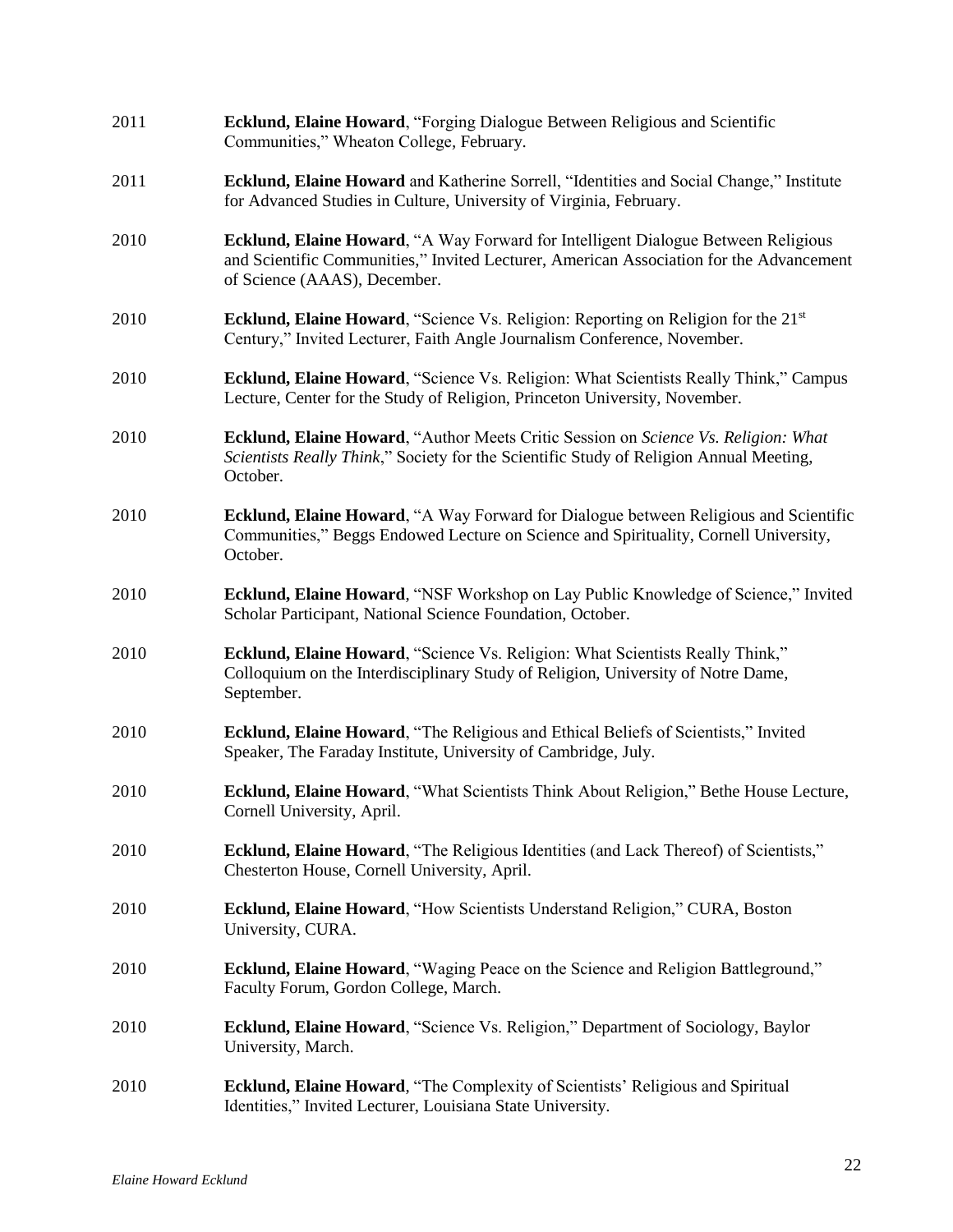| 2010                                                                | Ecklund, Elaine Howard, Invited Moderator, "Public Role of Women Around the World"<br>panel, Dialog of Civilizations Platform, The Gulen Institute.                                                                                 |
|---------------------------------------------------------------------|-------------------------------------------------------------------------------------------------------------------------------------------------------------------------------------------------------------------------------------|
| 2010                                                                | <b>Ecklund, Elaine Howard, "Science Vs. Religion," Presentation to ADVANCE Group, Rice</b><br>University.                                                                                                                           |
| 2009                                                                | Ecklund, Elaine Howard and Michael Emerson, "Are Immigrants 'Good' Americans?<br>Initial Results from the Religion, Immigrant, Civic Engagement (R.I.C.E.) Study," Center<br>for Immigration Studies, University of Houston, April. |
| 2008                                                                | Ecklund, Elaine Howard, Invited Participant, Religion on the Edge, Princeton University,<br>October.                                                                                                                                |
| 2008                                                                | <b>Ecklund, Elaine Howard, "The Irrelevance and Relevance of Religion among Elite US</b><br>Scientists," Invited Speaker, The Faraday Institute, University of Cambridge, August.                                                   |
| 2007                                                                | Ecklund, Elaine Howard, "What Scientists Really Think About Religion: A Portrait of<br>Research," Undergraduate Research Seminar in the Sciences, University at Buffalo,<br>October.                                                |
| 2007                                                                | Ecklund, Elaine Howard, "God in the Laboratory? What Scientists Really Think about<br>Religion and Spirituality," University-wide lecture, Baylor University, September.                                                            |
| 2007                                                                | Ecklund, Elaine Howard, "Scientists Respond to Religion: The Process of Creating and<br>Crossing Boundaries," Sociology Department, Northwestern University, January.                                                               |
| 2007                                                                | Ecklund, Elaine Howard, "Religion in Asian America: A Focus on Korean Americans,"<br>Asian American Studies Program, Northwestern University, January.                                                                              |
| 2003                                                                | Ecklund, Elaine Howard, "Religion and Civic Identities for Korean Americans,"<br>Sociology Department, University of Southern California, December.                                                                                 |
| 2003                                                                | Ecklund, Elaine Howard, "The Process of Doing Fieldwork," Seminar Speaker,<br>Department of Sociology, Princeton University, April.                                                                                                 |
| 2003                                                                | Ecklund, Elaine Howard, respondent to "Relational Theory and Ethnographic Method in<br>the Study of Lived Religion" by Courtney Bender, Sociology of Religion seminar, Princeton<br>University, May.                                |
| 2002                                                                | <b>Ecklund, Elaine Howard, "How Do Diverse Forms of Religious Participation Influence</b><br>Conceptions of Citizenship among Korean Americans?," Center for the Study of Religion,<br>Princeton University, February.              |
| <b>SELECTED CONFERENCE PRESENTATIONS AND PAPERS (PEER-REVIEWED)</b> |                                                                                                                                                                                                                                     |

## 2021 Schneider, Rachel, Brenton Kalinowski, and **Elaine Howard Ecklund**, "How Houston Religious Leaders Navigate Race in the Wake of George Floyd's Murder," *Society for the Scientific Study of Religion*, Portland, October.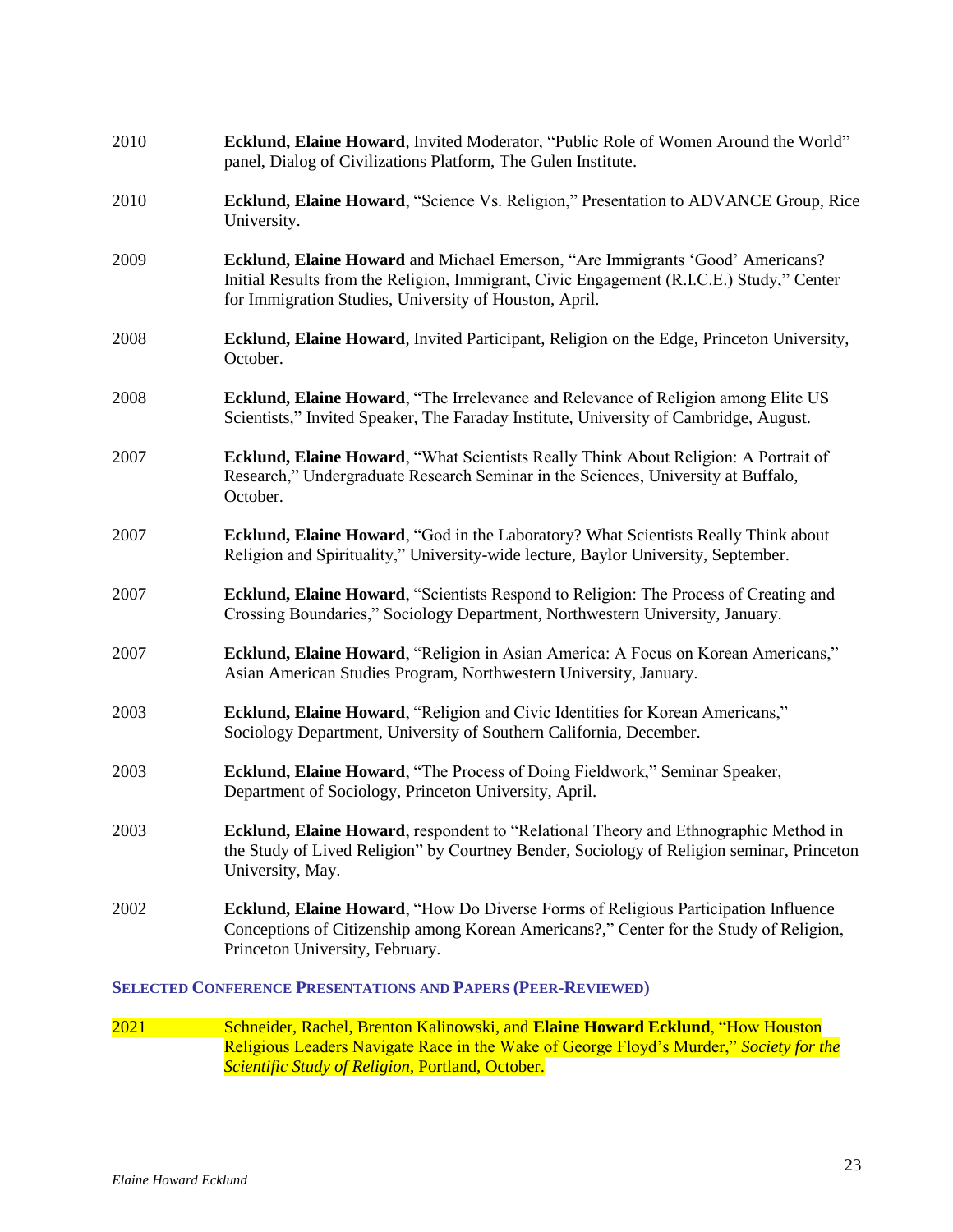| 2021 | Kalinowski, Brenton, Elaine Howard Ecklund, and Chris Scheitle, "The Effects of<br>Perceiving Religious Discrimination on Opinions of Religious Minorities in the United<br>States," American Sociological Association, online, August.                                                                   |
|------|-----------------------------------------------------------------------------------------------------------------------------------------------------------------------------------------------------------------------------------------------------------------------------------------------------------|
| 2021 | Mehta, Sharan, Rachel Schneider, Esmeralda Sanchez Salazar, and Elaine Howard<br><b>Ecklund, "Beyond Toolkits: How Racial Ignorance and Inequality are Produced by White</b><br>Christians," American Sociological Association, online, August.                                                           |
| 2021 | <b>Ecklund, Elaine Howard, "Religion as a Missing Dimension in Gender and Race Diversity</b><br>in Science," American Association for the Advancement of Science, online, February.                                                                                                                       |
| 2020 | Kalinowski, Brenton, Elaine Howard Ecklund, and Rachel Schneider, "Perceptions of<br>Work as Calling," American Academy of Religion, online, November.                                                                                                                                                    |
| 2020 | Ecklund, Elaine Howard, Bob Thomson, Dan Bolger, and Denise Daniels, "Workplace<br>Devotion: The Impact of Religious Identity, Organizational Position, and Social Class on<br>Religious Agency at Work," American Sociological Association, online, August.                                              |
| 2020 | Mehta, Sharan, Esmeralda Salazar, Rachel Schneider, and Elaine Howard Ecklund,<br>"Beyond Toolkits: How White Christians Produce Racial Ignorance and Inequality in the<br>Workplace through Religious Frames," Society for the Study of Social Problems (meeting<br>cancelled due to COVID-19 pandemic). |
| 2020 | Ecklund, Elaine Howard, "Why We Need to Talk about Religion to Bring Racial and<br>Gender Diversity to Science, American Association for the Advancement of Science, October<br>2020                                                                                                                      |
| 2019 | Ecklund, Elaine Howard, Denise Daniels, and Rachel Schneider, "Faith at Work: Applying<br>Empirical Research to Church Life," American Academy of Religion, San Diego, November.                                                                                                                          |
| 2019 | Ecklund, Elaine Howard, Denise Daniels, and Deidra Carroll Coleman, "Religious<br>Discrimination in the Workplace: The Role of Religious Tradition," American Academy of<br>Religion, San Diego, November.                                                                                                |
| 2019 | Ecklund, Elaine Howard, Sharan Mehta, and Esmeralda Sanchez Salazar, "Producing<br>'Colorblind' Racial Frames in the Workplace: Bringing Religion to the Table," Society for<br>the Scientific Study of Religion, St. Louis, October.                                                                     |
| 2019 | Ecklund, Elaine Howard, Bob Thomson, and Denise Daniels, "Conceptions of Racial<br>Discrimination That Bring Religion to the Table," Society for the Scientific Study of<br>Religion, St. Louis, October.                                                                                                 |
| 2019 | Thomson, Bob, Esmeralda Sanchez Salazar, and Elaine Howard Ecklund, "Race, Religion,<br>and Education Policy: Examining Attitudes Toward Educational Spending and Local School<br>Issues," American Sociological Association, New York City, August.                                                      |
| 2019 | Thomson, Bob, Dan Bolger, and Elaine Howard Ecklund, "A Tale of Two Populisms:<br>Divergent and Convergent Correlates of Trust in Congress and Corporations," American<br>Sociological Association, New York City, August.                                                                                |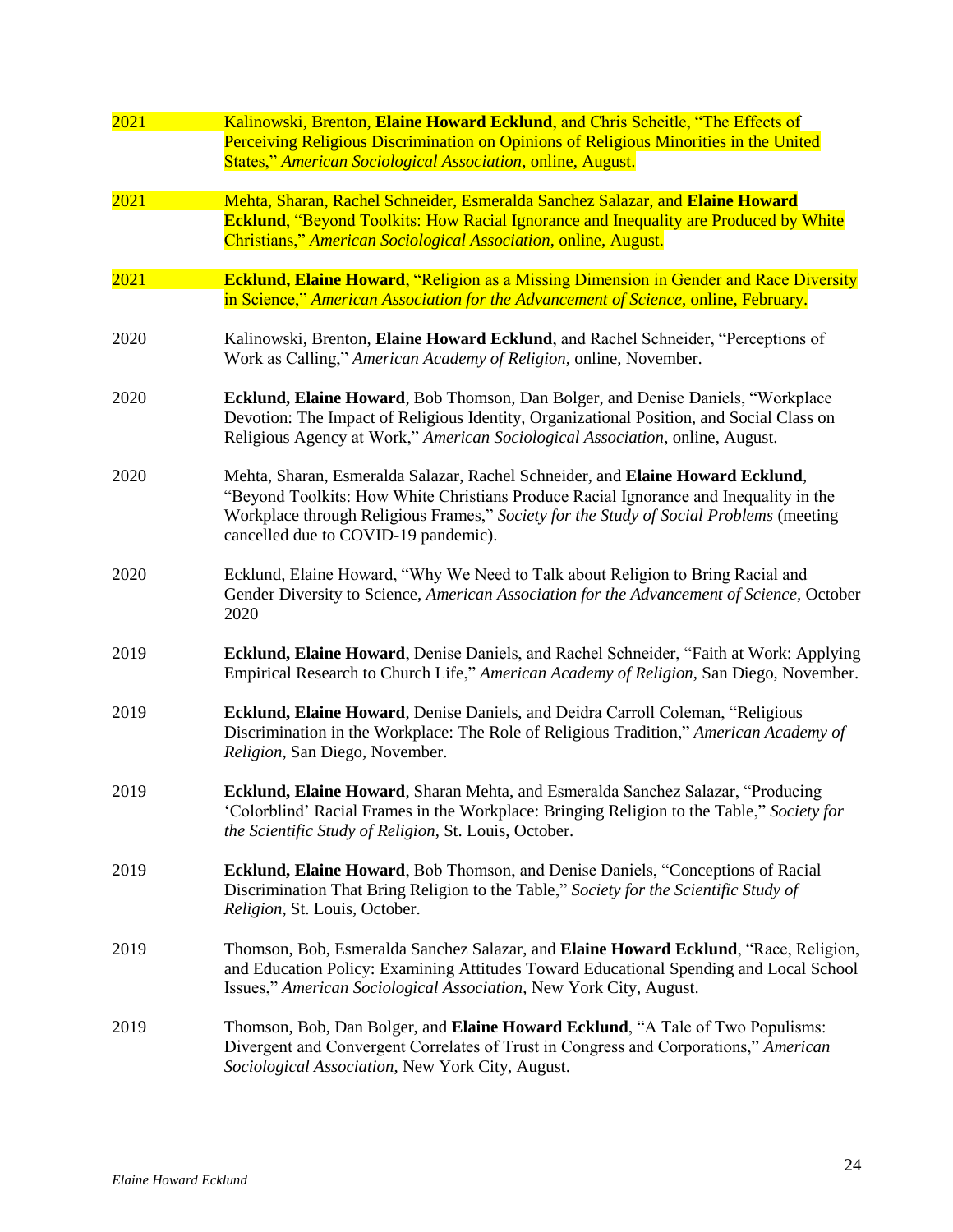| 2019 | Ecklund, Elaine Howard, Jauhara Ferguson, and Sharan Mehta, "Muslim Scientists"<br>Perceptions of Inclusion in the Scientific Workplace: A Cross-national Study," Society for<br>the Study of Social Problems, New York City, August.                    |
|------|----------------------------------------------------------------------------------------------------------------------------------------------------------------------------------------------------------------------------------------------------------|
| 2019 | Bolger, Dan, and Elaine Howard Ecklund, "Seeing is Achieving: Religion, Embodiment,<br>and Explanations of Racial Inequality in STEM," Society for the Study of Social Problems,<br>New York City, August.                                               |
| 2018 | Khalsa, Simranjit, and Elaine Howard Ecklund, "Indian Scientists' Understanding of<br>Religion and Spirituality," American Academy of Religion, Denver, November.                                                                                        |
| 2018 | Mehta, Sharan, Esther Chan, and Elaine Howard Ecklund, "Fertilizing Morality: The Role<br>of Religion in Shaping Moral Attitudes on In-Vitro Fertilization," Society for the Scientific<br>Study of Religion, Las Vegas, October.                        |
| 2018 | Sanchez Salazar, Esmeralda, Brandon Vaidyanathan, Elaine Howard Ecklund, and<br>Adriana Garcia, "Race, Religion and Attitudes Toward Teaching Creationism," Society for<br>the Scientific Study of Religion, Las Vegas, October.                         |
| 2018 | Thomson, Bob, Elaine Howard Ecklund, and Denise Daniels, "Faith at Work: Major<br>Themes of Focus Groups from Three American Cities," Faith at Work Summit, Chicago,<br>October.                                                                         |
| 2018 | Daniels, Denise, Elaine Howard Ecklund, and Christopher P. Scheitle, "Faith at Work:<br>Developing Research Questions," Academy of Management, Chicago, August.                                                                                          |
| 2018 | Peifer, Jared, David R. Johnson, and Elaine Howard Ecklund, "Is the Market Perceived to<br>Be Civilizing or Destructive? Scientists' Values and their Attitudes toward Patents,"<br>International Association for Business and Society, Hong Kong, June. |
| 2017 | Mehta, Sharan, Elaine Howard Ecklund, and Bob Thomson, "The Intersection of Gender<br>with Religion and Science," Society for the Scientific Study of Religion, Washington D.C.,<br>October.                                                             |
| 2017 | Ecklund, Elaine Howard, Bob Thomson, Daniel Bolger, and Sharan Mehta, "Perceptions<br>of Discrimination in Global Science," American Sociological Association, Montreal,<br>August.                                                                      |
| 2017 | <b>Ecklund, Elaine Howard, "Religion vs. Science: What Religious People Really Think,"</b><br>Author-Meets-Critic Session, Association for the Sociology of Religion, Montreal, August.                                                                  |
| 2017 | Bolger, Daniel, Bob Thomson, and Elaine Howard Ecklund, "Science, Secularization, and<br>Religious Shifts: The Religious Transitions of Scientists in Cross-National Context,"<br>Association for the Sociology of Religion, Montreal, August.           |
| 2017 | Ecklund, Elaine Howard, Di Di, Bob Thomson, and Simranjit Khalsa, "Global Spirituality<br>Among Scientists," American Sociological Association, Montreal, August.                                                                                        |
| 2017 | Mehta, Sharan, and Elaine Howard Ecklund, "Political Attitudes of Religious Scientists:<br>How Religious and Political Identities and Intersect for US Scientists," Association for the<br>Sociology of Religion, Montreal, August.                      |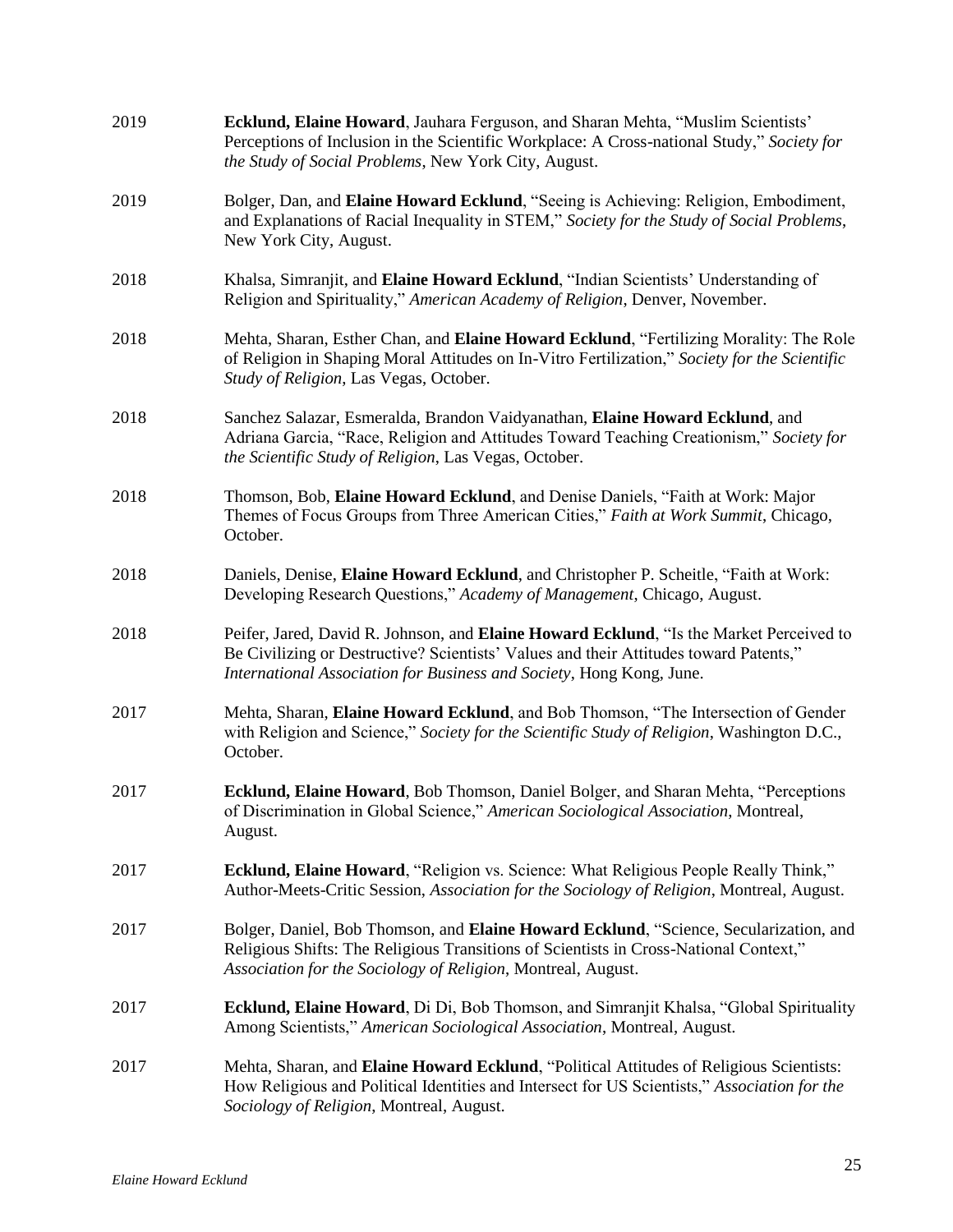| 2016 | Johnson, David, Jared Peifer, and Elaine Howard Ecklund, "Gender Inequality, Academic<br>Capitalism, and the Global Good: Sex Disparities in Patenting in Eight Nations,"<br>Association for the Study of Higher Education, Columbus, November.                    |
|------|--------------------------------------------------------------------------------------------------------------------------------------------------------------------------------------------------------------------------------------------------------------------|
| 2016 | Ecklund, Elaine Howard, and Simranjit Khalsa, "Spirituality across the Globe," Society for<br>the Scientific Study of Religion, Atlanta, October.                                                                                                                  |
| 2016 | Peifer, Jared L., David Johnson, and Elaine Howard Ecklund, "How the Values and<br>Religiosity of Scientists Relate to their Attitudes toward and Engagement in Science<br>Commercialization," International Association of Business and Society, Park City, June. |
| 2016 | Ackermann, Allison, Elaine Howard Ecklund, Benjamin Phillips, and Alec Brulia,<br>"Patterns of Unit and Item Nonresponse in a Multinational Web Survey," American<br>Association for Public Opinion Research, Austin, May.                                         |
| 2016 | Phillips, Benjamin, Stanislav Kolenikov, Elaine Howard Ecklund, Allison Ackermann, and<br>Alec Brulia, "Influences on Item Response Times in a Multinational Web Survey,"<br>American Association for Public Opinion Research, Austin, May.                        |
| 2016 | Bolger, Dan, Cleve Tinsley IV, and Elaine Howard Ecklund, "Pastoral Views on Faith and<br>Medicine: A Comparative Study," Institute for Spirituality and Health, Houston, March.                                                                                   |
| 2015 | Chan, Esther, Elaine Howard Ecklund, and Alexa Solazzo, "Authority in the Face of<br>Moral Ambiguity: How Religious People View Human Embryonic Stem Cell Research,"<br>American Sociological Association, Chicago, August.                                        |
| 2015 | Ecklund, Elaine Howard and Di Di, "Religious Conversion of Italian and US Scientists,"<br>Association for the Sociology of Religion, Chicago, August.                                                                                                              |
| 2015 | Khalsa, Simranjit and Elaine Howard Ecklund, "Indian Scientists' Understandings of<br>Religion and Spirituality," Association for the Sociology of Religion, Chicago, August.                                                                                      |
| 2015 | Adamczyk, Amy, Kraig Beyerlein, Elaine Howard Ecklund, and Gerardo Marti, "How<br>Much, Where, and How to Publish on Religion for Graduate Students and Early Career<br>Scholars," Association for the Sociology of Religion, Chicago, August.                     |
| 2015 | Lewis, Steven, Di Di, and Elaine Howard Ecklund, "Ethical Connotation of Guangxi in<br>Academic Physics in the People's Republic of China," Eastern Sociological Society, New<br>York, February.                                                                   |
| 2014 | Ecklund, Elaine Howard, Brandon Vaidyanathan, and David Johnson, "Religious Atheists<br>and Spiritual Scientists: How Scientists in the UK and India View Religion and Science,"<br>American Academy of Religion, San Diego, November.                             |
| 2014 | Ecklund, Elaine Howard, Christopher Scheitle, and Jared Peifer, "Discipline, Status and<br>Religious Tradition among UK Scientists," American Sociological Association, San<br>Francisco, August.                                                                  |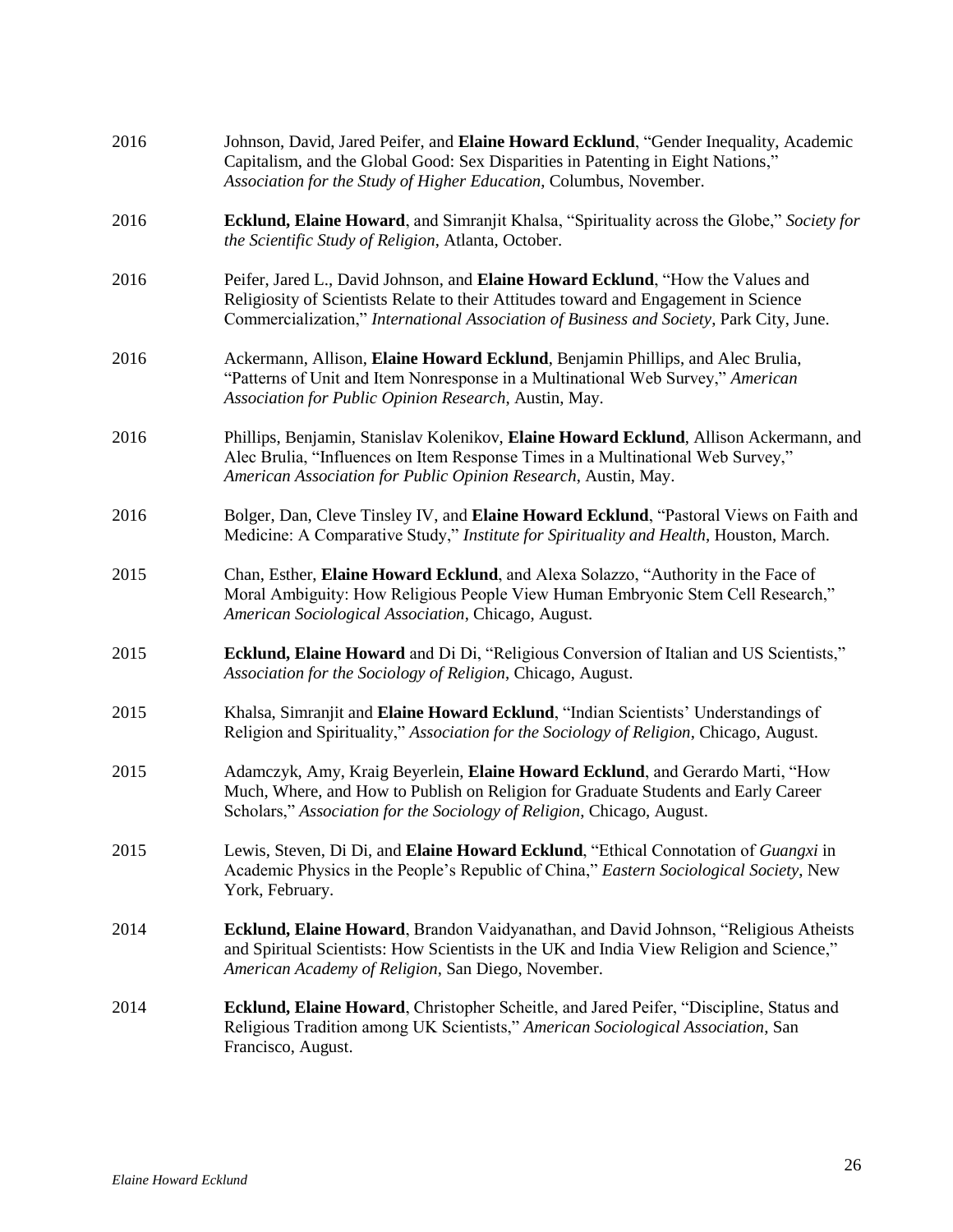| 2014 | Ecklund, Elaine Howard, "Religious Communities, Science, Scientists and Perceptions: A<br>Comprehensive Data Collection," American Association for the Advancement of Science,<br>Chicago, February.                                                                             |
|------|----------------------------------------------------------------------------------------------------------------------------------------------------------------------------------------------------------------------------------------------------------------------------------|
| 2013 | Johnson, David, Christopher Scheitle, and Elaine Howard Ecklund, "Action and Reaction:<br>'Anti-evolution' Curriculum Legislation and Mobilization of Conservative Protestants and<br>the Scientific Community," Society for the Scientific Study of Religion, Boston, November. |
| 2013 | Ecklund, Elaine Howard and Esther Chan, "Building Student Research Teams in<br>Sociology of Religion—Successes and Failures," Society for the Scientific Study of Religion,<br>Boston, November.                                                                                 |
| 2013 | Ecklund, Elaine Howard, Esther Chan, and Virginia White, "The Bible and Narratives of<br>Science," Society for the Scientific Study of Religion, Boston, November.                                                                                                               |
| 2012 | Ecklund, Elaine Howard, Elizabeth Korver-Glenn, Esther Chan, "Understandings of<br>Science in Local Congregations," Society for the Scientific Study of Religion, Phoenix,<br>November.                                                                                          |
| 2012 | Peifer, Jared, Elaine Howard Ecklund, and David Johnson, "A Global Re-Assessment of<br>Religiosity and Trust in Science," Society for the Scientific Study of Religion, Phoenix,<br>November.                                                                                    |
| 2012 | Kye, Samuel H. and Elaine Howard Ecklund, "Faith and Science: The Complex Nexus of<br>Religion, Science, and Education," American Sociological Association, Denver, August.                                                                                                      |
| 2012 | Lincoln, Anne E. and Elaine Howard Ecklund, "Noise in the Pipeline: Paths to<br>Matriculation in Elite Academic Science," American Sociological Association, Denver,<br>August.                                                                                                  |
| 2012 | Ecklund, Elaine Howard, Anne E. Lincoln, Virginia White, "Men's Changing Devotion to<br>Work: How Male Scientists Navigate Competing Devotions to Work and Family," American<br>Sociological Association, Denver, August.                                                        |
| 2011 | Ecklund, Elaine Howard, Anne E. Lincoln, Cassandra Tansey, "How Scientists Perceive<br>Sex Segregation in Biology and Physics," American Sociological Association, Las Vegas,<br>August.                                                                                         |
| 2011 | <b>Ecklund, Elaine Howard</b> , Sarah James, Anne E. Lincoln, "Taking Science from the Ivory<br>Tower to the Dinner Table: How Scientists Perceive Community Outreach," American<br>Sociological Association, Las Vegas, August.                                                 |
| 2010 | Lincoln, Anne E., and <b>Elaine Howard Ecklund</b> , "Male Scientists Want to be Fathers, and<br>Other Ways the Science Career Influences Family Life for Men and Women," American<br>Sociological Association," Atlanta, August.                                                |
| 2010 | Lincoln, Anne E, and <b>Elaine Howard Ecklund</b> , "Toward Understanding Gender in the<br>Academy: Faculty Experiences in Gender-Integrated and Male-Dominated Science Fields,"<br>Conference on Gender, Work, and Organizations, Keele University, UK, June.                   |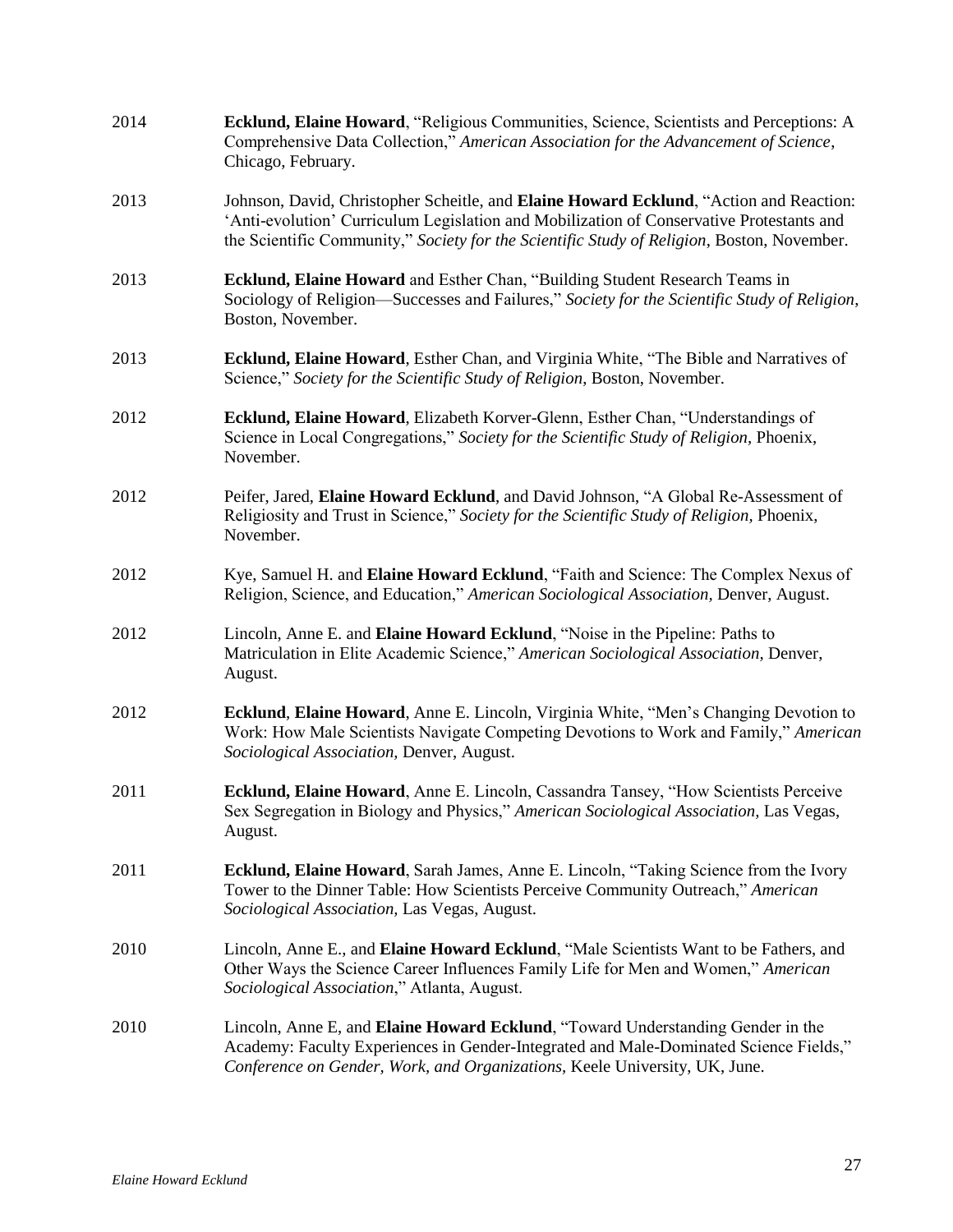| 2010 | Ecklund, Elaine Howard and Anne E. Lincoln, "Toward Underlying Reasons for Gender<br>Stratification in the Sciences: Preliminary Findings from the Perceptions of Women in<br>Science Study," Southern Sociological Society, Atlanta, April.                                                                    |
|------|-----------------------------------------------------------------------------------------------------------------------------------------------------------------------------------------------------------------------------------------------------------------------------------------------------------------|
| 2010 | Hackett, Conrad and Elaine Howard Ecklund, "Science Knowledge and Religious<br>Affiliation in the United States," Social Scientific Study of Religion in China Conference,<br>Renmin University, Beijing, China.                                                                                                |
| 2008 | Cadge, Wendy and Elaine Howard Ecklund, "A Barrier or a Bridge?: Understandings of<br>Religion among Pediatric Oncologists and Pediatricians," American Academy of Religion<br>Annual Meetings, Chicago, November.                                                                                              |
| 2008 | <b>Ecklund, Elaine Howard</b> , Eva Shih, Michael Emerson, "Re-Thinking the Connection<br>between Religion and Civic Life among Chinese Americans," Society for the Scientific<br>Study of Religion, Louisville, KY, October.                                                                                   |
| 2008 | Ecklund, Elaine Howard, Sarah Desai, Michael Emerson, "Narratives of Volunteering<br>among Mexican Catholics and Asian Indian Hindus," Society for the Scientific Study of<br>Religion, Louisville, KY, October.                                                                                                |
| 2007 | <b>Ecklund, Elaine Howard, "Durability of Faith among Elite University Scientists," Society</b><br>for the Scientific Study of Religion, Tampa, November.                                                                                                                                                       |
| 2007 | Ecklund, Elaine Howard, (invited panelist) "Publishing Articles and Books," Association<br>for the Sociology of Religion, New York, August.                                                                                                                                                                     |
| 2007 | Ecklund, Elaine Howard and Elizabeth Long, "The Coherent Spirituality of Scientists,"<br>American Sociological Association Annual Meeting, New York, August.                                                                                                                                                    |
| 2007 | Ecklund, Elaine Howard, invited "Author Meets Critic Session for Korean American<br>Evangelicals: New Models for Civic Life," response to Carolyn Chen (Northwestern<br>University), John Schmalzbauer (Missouri State University), R. Stephen Warner (University<br>of Illinois at Chicago), New York, August. |
| 2007 | Ecklund, Elaine Howard, invited, "Exploring Religion, Spirituality, and Science in Cross-<br>National Contexts," International Network of Religious Studies Meetings, Leipzig,<br>Germany.                                                                                                                      |
| 2007 | <b>Ecklund, Elaine Howard, "A summary of Korean American Evangelicals: New Models for</b><br>Civic Life," as part of a panel on "Asian American Religion: A Synthesis and Review of<br>Recent Books," Annual Meetings of the Association for Asian American Studies, New York,<br>April (panel organizer).      |
| 2007 | Gorman, Bridget, Elaine Howard Ecklund and Holly Heard, "Social Support, Family<br>Integration, and Health Outcomes of US Immigrants," Population Association of America<br>Annual Meetings, New York, March.                                                                                                   |
| 2006 | Ecklund, Elaine Howard, "University Scientists Classify the Place of Religion in the<br>Academy," Society for the Scientific Study of Religion, Portland, November.                                                                                                                                             |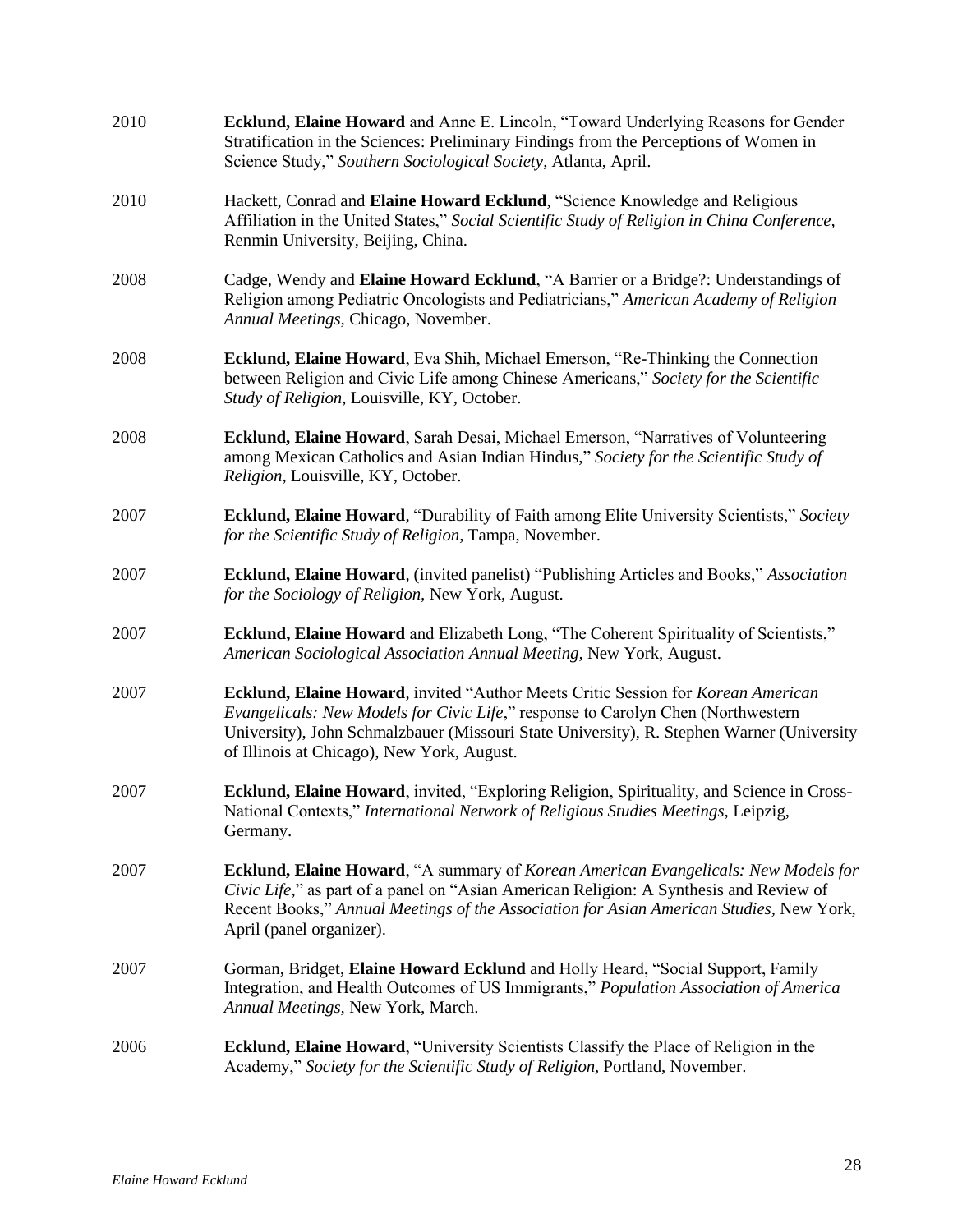| 2006 | <b>Ecklund, Elaine Howard</b> and Jerry Park, "Creating and Crossing Boundaries: How<br>Scientists View the Relationship between Science and Religion," American Sociological<br>Association Annual Meeting, Montreal, Canada, August.                                          |
|------|---------------------------------------------------------------------------------------------------------------------------------------------------------------------------------------------------------------------------------------------------------------------------------|
| 2006 | Ecklund, Elaine Howard and Elizabeth Long, "Scientists Continued Search for<br>Spirituality," Association for the Sociology of Religion, Montreal, Canada, August.                                                                                                              |
| 2006 | Ecklund, Elaine Howard, "The Process of Doing Fieldwork," Association for the<br>Sociology of Religion, Montreal, Canada, August (invited speaker).                                                                                                                             |
| 2005 | Ecklund, Elaine Howard and Jerry Park, "How Scientists View the Relationship between<br>Religion and Science," Society for the Scientific Study of Religion, Rochester, New York,<br>November (panel organizer).                                                                |
| 2005 | Ecklund, Elaine Howard and Christopher Scheitle, "Religion among Academic Scientists,"<br>Association for the Sociology of Religion, Philadelphia, August (panel organizer).                                                                                                    |
| 2005 | Park, Jerry and Elaine Howard Ecklund, "Negotiating Continuity: Family and Religious<br>Socialization for Second-Generation Asian Americans," American Sociological Association<br>Annual Meeting, Philadelphia, August.                                                        |
| 2004 | Ecklund, Elaine Howard, "Caring for the Local Community: Narratives and Practices of<br>Volunteerism for Korean Americans in Congregations with Different Ethnic Compositions,"<br>Annual Meeting of the Society for the Scientific Study of Religion, St. Louis, November.     |
| 2004 | Ecklund, Elaine Howard and Jerry Park, "The Effect of Religious Identity in the<br>Construction of Gender and Ethnic Identities: The Case of Second-Generation Asian<br>Americans," Annual Meeting of the Society for the Scientific Study of Religion, St. Louis,<br>November. |
| 2004 | Ecklund, Elaine Howard and Jerry Park, "Asian American Civic Participation: A<br>Comparison of Religion with Class and Gender," Annual Meeting of the American<br>Sociological Association Annual Meeting, San Francisco, August.                                               |
| 2003 | Ecklund, Elaine Howard and Jerry Park, "Religion and Civic Participation among Asian<br>Americans," Annual Meeting of the Society for the Scientific Study of Religion, Norfolk,<br>November.                                                                                   |
| 2003 | Ecklund, Elaine Howard, "Religion and Korean-American Political Narratives," Annual<br>Meeting of the American Political Science Association, Philadelphia, August.                                                                                                             |
| 2003 | Ecklund, Elaine Howard, "Religion and the Korean-American Volunteer," Annual<br>Meeting of the Association for the Sociology of Religion, Atlanta, August.                                                                                                                      |
| 2003 | Ecklund, Elaine Howard, "Citizenship Narratives," 98th American Sociological<br>Association Annual Meeting, Atlanta, August.                                                                                                                                                    |
| 2003 | <b>Ecklund, Elaine Howard</b> , "Civic Identities for Korean Americans," Annual Meeting of the<br>Association for Asian American Studies, San Francisco, May.                                                                                                                   |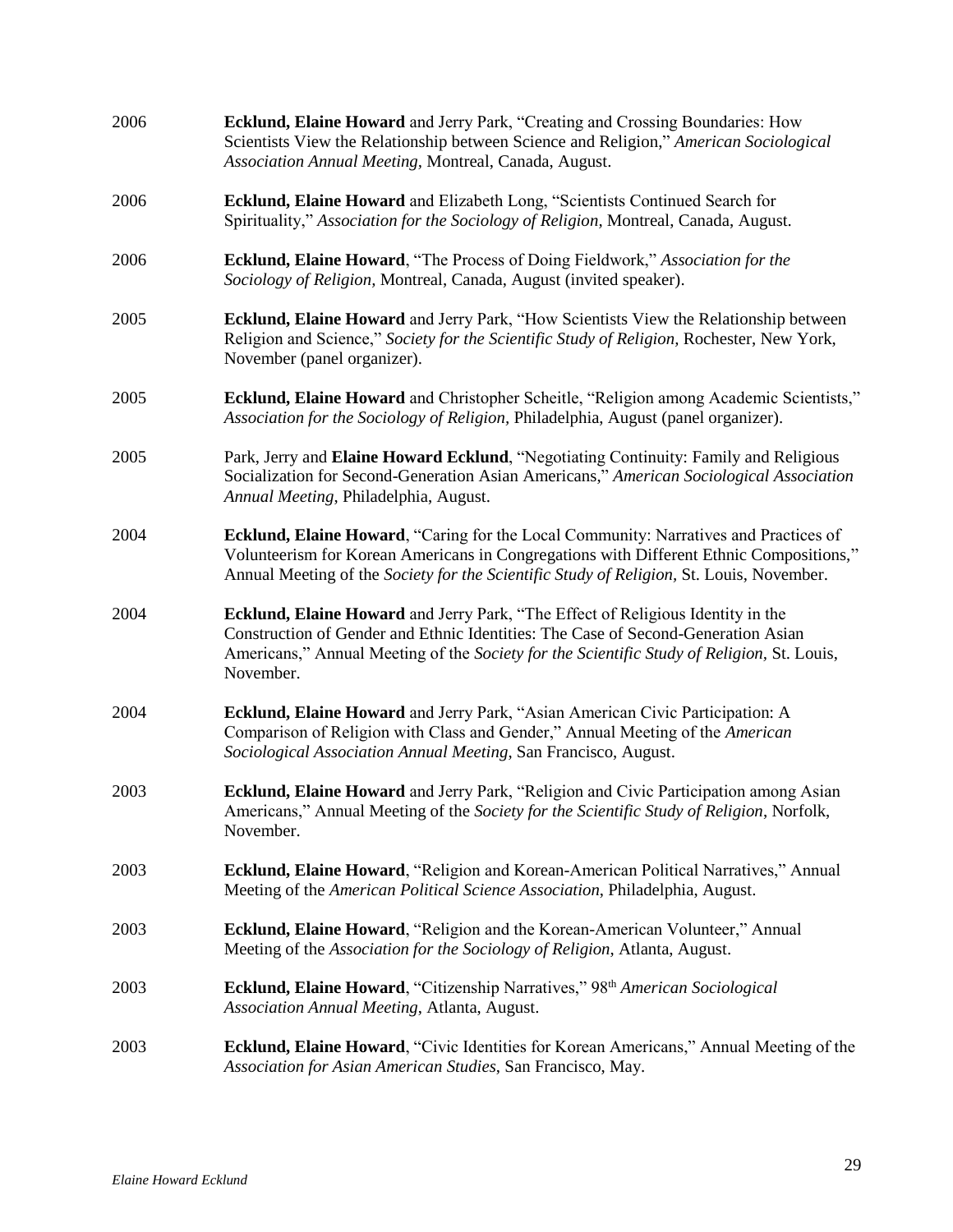| 2002 | Ecklund, Elaine Howard, "Diverse Congregational Participation and Korean American<br>Ideas of Citizenship," Annual Meeting of the Society for the Scientific Study of Religion, Salt<br>Lake City, October.                                        |
|------|----------------------------------------------------------------------------------------------------------------------------------------------------------------------------------------------------------------------------------------------------|
| 2002 | <b>Ecklund, Elaine Howard, "Identity, Discrimination, and Community Involvement for</b><br>Second-Generation Korean Americans," American Sociological Association Annual<br>Meeting, Chicago, August.                                              |
| 2002 | <b>Ecklund, Elaine Howard, "Catholic Women Negotiate Feminism: A Congregational</b><br>Study," Annual Meeting of the Association for the Sociology of Religion, Chicago, August.                                                                   |
| 2002 | Ecklund, Elaine Howard, "The Meaning of Civic Participation among Second-Generation<br>Immigrants," Eastern Sociological Society Annual Meeting, Boston, March.                                                                                    |
| 2001 | Ecklund, Elaine Howard, "Creating Boundaries: Black and Korean Churches, A<br>Comparative Approach to Understanding the Role of Churches in Reproducing Culture,"<br>Annual Meeting of the Association for Asian American Studies, Toronto, March. |
| 2000 | Ecklund, Elaine Howard, "Why Stay? Progress and Constraints for Women Leading in<br>Local Catholic Congregations," American Sociological Association Annual Meeting,<br>Washington, DC, August.                                                    |
| 1999 | Ecklund, Elaine Howard, "Responding to Modernization: Women Leading in Local<br>Catholic Congregations," Annual Meeting of the Society for the Scientific Study of Religion,<br>Boston, October.                                                   |

## **TEACHING EXPERIENCE AND TRAINING**

| 2021 | "Professionalization Workshop," (SOC 610), Course Instructor, Rice University, Fall.       |
|------|--------------------------------------------------------------------------------------------|
| 2021 | "Professionalization Workshop," (SOC 610), Course Instructor, Rice University, Spring.     |
| 2020 | "Professionalization Workshop," (SOC 610), Course Instructor, Rice University, Fall.       |
| 2020 | "Classical Theory," (SOCI 580), Course Instructor, Rice University, Fall.                  |
| 2019 | "Immigration in a Global World," (SOCI 451/551), Course Instructor, Rice University, Fall. |
| 2019 | "Professionalization Workshop," (SOC 610), Course Instructor, Rice University, Spring.     |
| 2019 | "Religion and Public Life," (SOC 459/559), Course Instructor, Rice University, Spring.     |
| 2018 | "Professionalization Workshop," (SOC 610), Course Instructor, Rice University, Fall.       |
| 2018 | "Professionalization Workshop," (SOC 610), Course Instructor, Rice University, Spring.     |
| 2018 | "Religion and Public Life," (SOC 459/559), Course Instructor, Rice University, Spring.     |
| 2017 | "Professionalization Workshop," (SOC 610), Course Instructor, Rice University, Fall.       |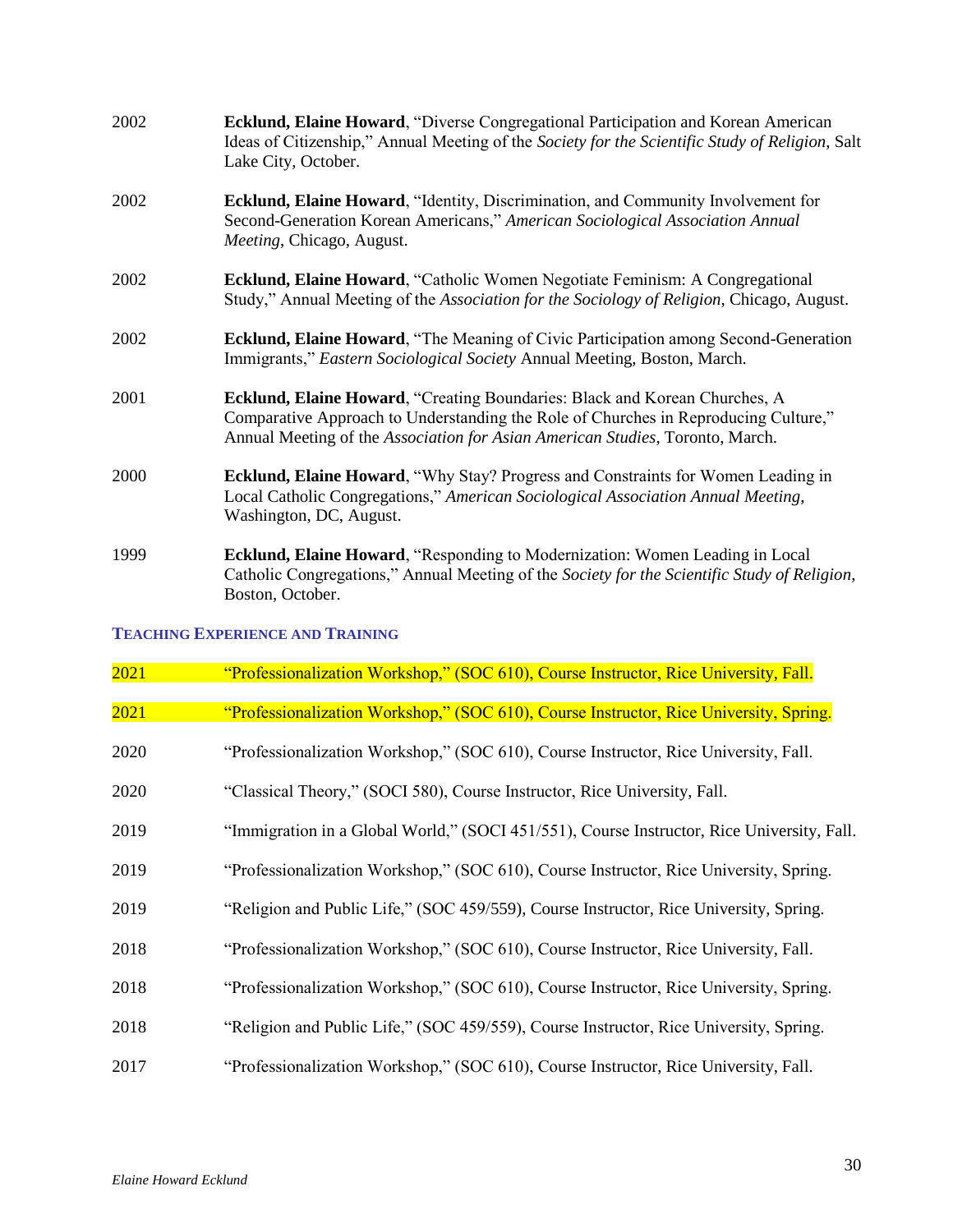| 2016 | "Immigration in a Global World," (SOC 451/551), Course Instructor, Rice University,<br>Spring.                          |
|------|-------------------------------------------------------------------------------------------------------------------------|
| 2016 | "Religion Seminar," (SOC 401/501), Course Instructor, Rice University, Spring.                                          |
| 2015 | "Classical Theory," (SOC 580), Course Instructor, Rice University, Fall.                                                |
| 2015 | "Teaching Sociology," (SOC 503), Course Instructor, Rice University, Spring.                                            |
| 2015 | "Science at Risk? Out of the Lab and Into the Public Sphere," (SOC 314), Course Instructor,<br>Rice University, Spring. |
| 2014 | "Research Methods," (SOC 381), Course Instructor, Rice University, Fall.                                                |
| 2013 | "Perspectives on Religious Tolerance in an Intolerant Age," (SOC 412), Course Instructor,<br>Rice University, Fall.     |
| 2013 | "Classical Theory," (SOC 580), Course Instructor, Rice University, Fall.                                                |
| 2013 | "Sociology of Religion," (SOC 501), Course Instructor, Rice University, Spring.                                         |
| 2012 | "Research Methods," (SOC 381), Course Instructor, Rice University, Fall.                                                |
| 2011 | "Classical Sociological Theory," (SOC 580), Course Instructor, Rice University Fall.                                    |
| 2010 | "Science at Risk: Out of the Lab and into the Society," (SOC 314), Course Instructor, Rice<br>University, Fall.         |
| 2010 | "Immigration in a Global World," (SOC 451), Course Instructor, Rice University, Fall.                                   |
| 2010 | "Science at Risk: Out of the Lab and into the Society," (SOC 314), Course Instructor, Rice<br>University, Spring.       |
| 2009 | "Immigration in a Global World," (SOC 451), Course Instructor, Rice University, Spring.                                 |
| 2009 | "Science at Risk: Out of the Lab and Into the Public Sphere" (SOC 314), Course Instructor,<br>Rice University, Spring.  |
| 2008 | "Race and Ethnic Relations" (SOC 321), Course Instructor, University at Buffalo, SUNY,<br>Spring.                       |
| 2007 | "Qualitative Methods" (SOC 531), Course Instructor, University at Buffalo, SUNY, Fall.                                  |
| 2007 | "Sociology of Immigration" (SOC 594), Course Instructor, University at Buffalo, SUNY,<br>Spring.                        |
| 2006 | "Race and Ethnic Relations" (SOC 321), Course Instructor, University at Buffalo, SUNY,<br>Fall.                         |
| 2006 | "Becoming "Americans?" Sociology of Immigration" (SOC 375), Course Instructor, Rice<br>University, Spring.              |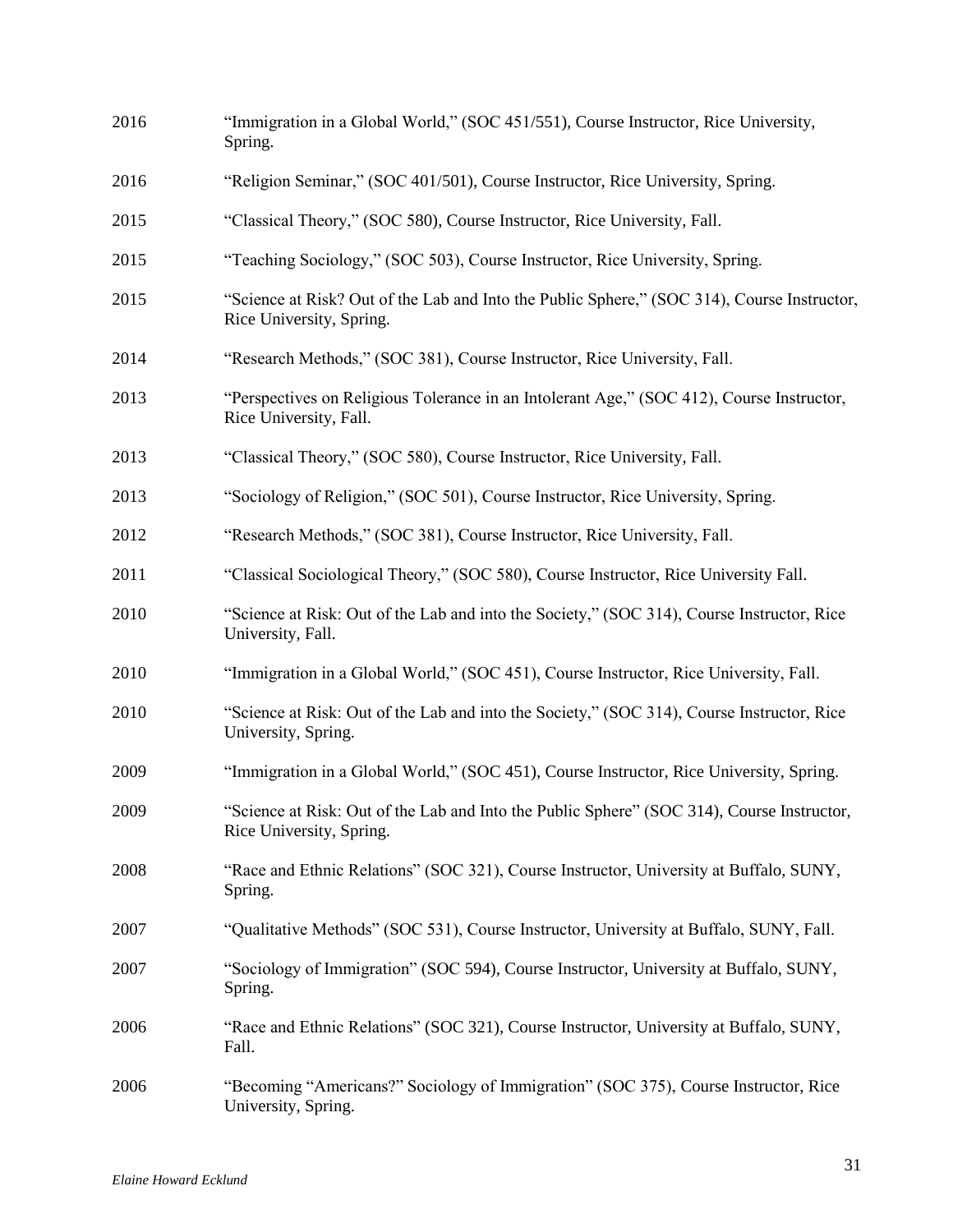#### **SERVICE ON STUDENT COMMITTEES**

## *PhD Thesis Advisor*

| $2019-$   | <b>Jauhara Ferguson, PhD Thesis Advisor, Sociology, Rice University</b>                                          |
|-----------|------------------------------------------------------------------------------------------------------------------|
| $2019-$   | <b>Brenton Kalinowski, PhD Thesis Advisor, Sociology, Rice University</b>                                        |
| $2016 -$  | <b>Esmeralda Salazar, PhD Thesis Co-Advisor, Sociology, Rice University</b>                                      |
| $2016-$   | Dan Bolger, PhD Thesis Advisor, Sociology, Rice University                                                       |
| 2013-2020 | Simranjit Khalsa, PhD Thesis Advisor, Sociology, Rice University<br>(Assistant Professor, University of Memphis) |
| 2012-2019 | Di Di, PhD Thesis Advisor, Sociology, Rice University<br>(Assistant Professor, University of Santa Clara)        |

### *MA Thesis Advisor*

| $2020 -$  | Bianca Mabute-Louie, MA Thesis Advisor, Sociology, Rice University                |
|-----------|-----------------------------------------------------------------------------------|
| 2019-2021 | Brenton Kalinowski, MA Thesis Advisor, Sociology, Rice University                 |
| 2018-2021 | Jauhara Ferguson, MA Thesis Advisor, Sociology, Rice University                   |
| 2016-2018 | Dan Bolger, MA Thesis Advisor, Sociology, Rice University                         |
| 2016-2019 | Sharan Mehta, MA Thesis Advisor, Sociology, Rice University                       |
| 2013-2015 | Simranjit Khalsa, MA Thesis Advisor, Sociology, Rice University                   |
| 2012-2014 | Di Di, MA Thesis Advisor, Sociology, Rice University                              |
| 2012-2014 | Adriana Garcia, MA Thesis Advisor, Sociology, Rice University                     |
|           | <b>Undergraduate Honors' Theses</b>                                               |
| $2021 -$  | Ajah Hale, Undergraduate Thesis Committee Chair, Sociology, Rice University       |
| 2020-2021 | Alex Nuyda, Undergraduate Thesis Committee Chair, Sociology, Rice University      |
| 2019-2020 | Rose Kantorczyk, Undergraduate Thesis Committee Chair, Sociology, Rice University |

- 2019-2020 Michael McDowell, Undergraduate Thesis Committee Chair, Sociology, Rice University
- 2015-2016 Timothy Chang, Undergraduate Thesis Committee Chair, Sociology, Rice University
- 2013-2014 Lilly Yu, Undergraduate Thesis Committee Chair, Sociology, Rice University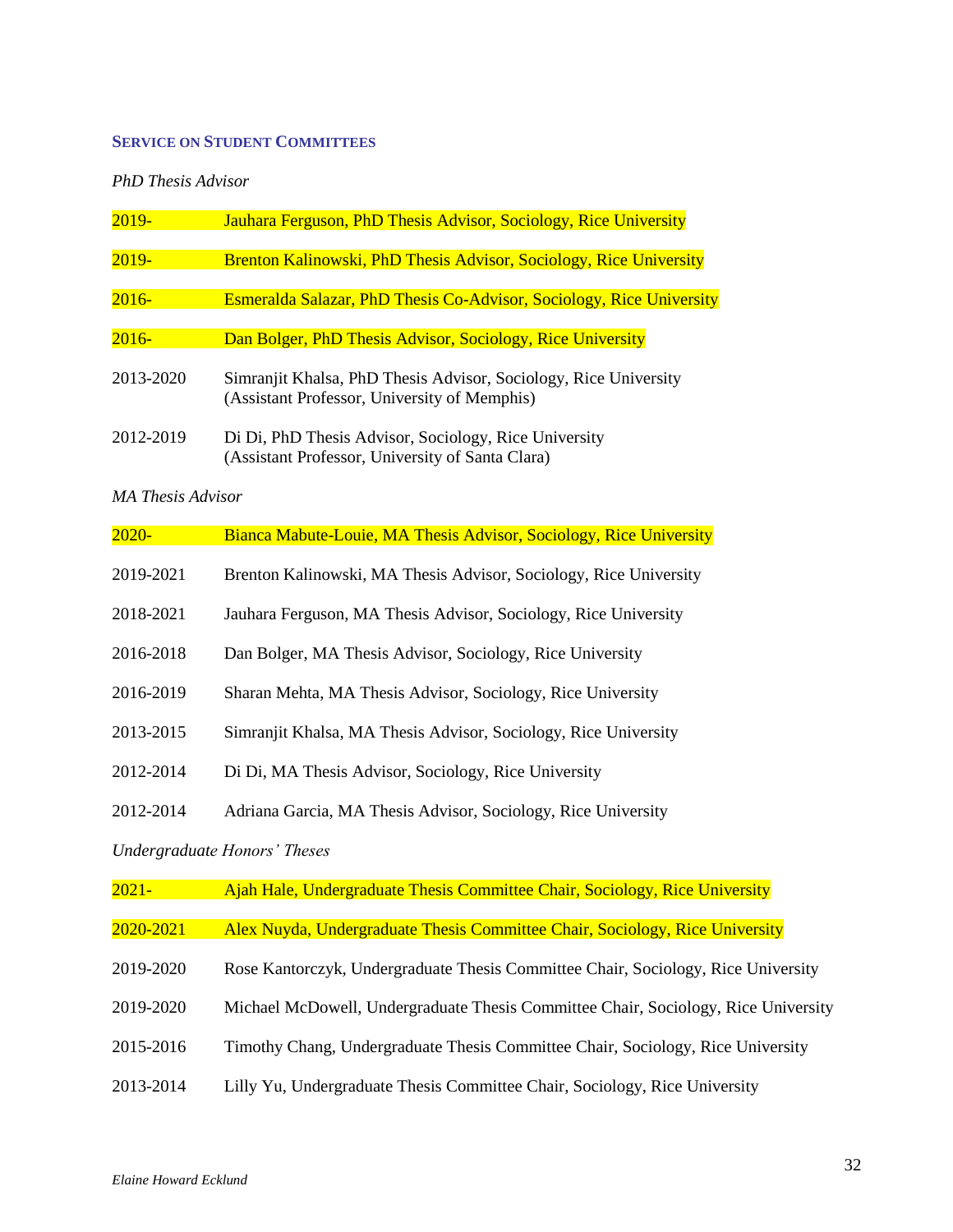| 2013-2014 | Colleen Fugate, Undergraduate Thesis Committee Chair, Sociology, Rice University  |
|-----------|-----------------------------------------------------------------------------------|
| 2013-2014 | Catherine Yuh, Undergraduate Thesis Committee Chair, Sociology, Rice University   |
| 2012-2013 | Virginia White, Undergraduate Thesis Committee Chair, Sociology, Rice University  |
| 2012-2013 | Kelsey Pedersen, Undergraduate Thesis Committee Chair, Sociology, Rice University |
| 2011      | Sarah James, Undergraduate Thesis Committee Chair, Sociology, Rice University     |
| 2009      | Ceci Mesta, Undergraduate Thesis Committee Chair, Sociology, Rice University      |

*Postdoctoral Fellow Advisor*

| $2021 -$  | Oneya Okuwobi, Postdoctoral Fellow, Rice Academy Fellow, Rice University                                                               |
|-----------|----------------------------------------------------------------------------------------------------------------------------------------|
| $2020 -$  | Jacqui Frost, Postdoctoral Fellow Advisor, Sociology, Rice University                                                                  |
| $2019-$   | Rachel Schneider, Postdoctoral Fellow Advisor, Sociology, Rice University                                                              |
| 2017-2019 | Bob Thomson, Postdoctoral Fellow Advisor, Sociology, Rice University<br>(Assistant Professor, University of Alabama, Hunstville)       |
| 2015-2017 | Pamela Prickett, Postdoctoral Fellow Advisor, Sociology, Rice University<br>(Assistant Professor, University of Amsterdam)             |
| 2013-2015 | Brandon Vaidyanathan, Postdoctoral Fellow Advisor, Sociology, Rice University<br>(Associate Professor, Catholic University of America) |
| 2012-2016 | David Johnson, Postdoctoral Fellow Advisor, Sociology, Rice University<br>(Associate Professor, Georgia State University)              |
| 2011-2013 | Jared Peifer, Postdoctoral Fellow Advisor, Sociology, Rice University<br>(Associate Professor, Baruch College, CUNY)                   |

# **MEMBER OF STUDENT COMMITTEE**

*PhD Thesis Committee Member*

| $2021 -$  | <b>Sharan Mehta, PhD Thesis Committee Member, Sociology, Rice University</b>     |
|-----------|----------------------------------------------------------------------------------|
|           |                                                                                  |
| $2021 -$  | Julia Szabo, PhD Thesis Committee Member, Sociology, Rice University             |
|           |                                                                                  |
| $2021 -$  | Enrique Quezada, PhD Thesis Committee Member, Political Science, Rice University |
|           |                                                                                  |
| $2020 -$  | Min Ju Kim, PhD Thesis Committee Member, Sociology, Rice University              |
|           |                                                                                  |
| $2020 -$  | <b>Chris Senn, PhD Thesis Committee Member, Religion, Rice University</b>        |
|           |                                                                                  |
| 2019-2020 | Eboni Allen, PhD Thesis Committee Member, Sociology, Rice University             |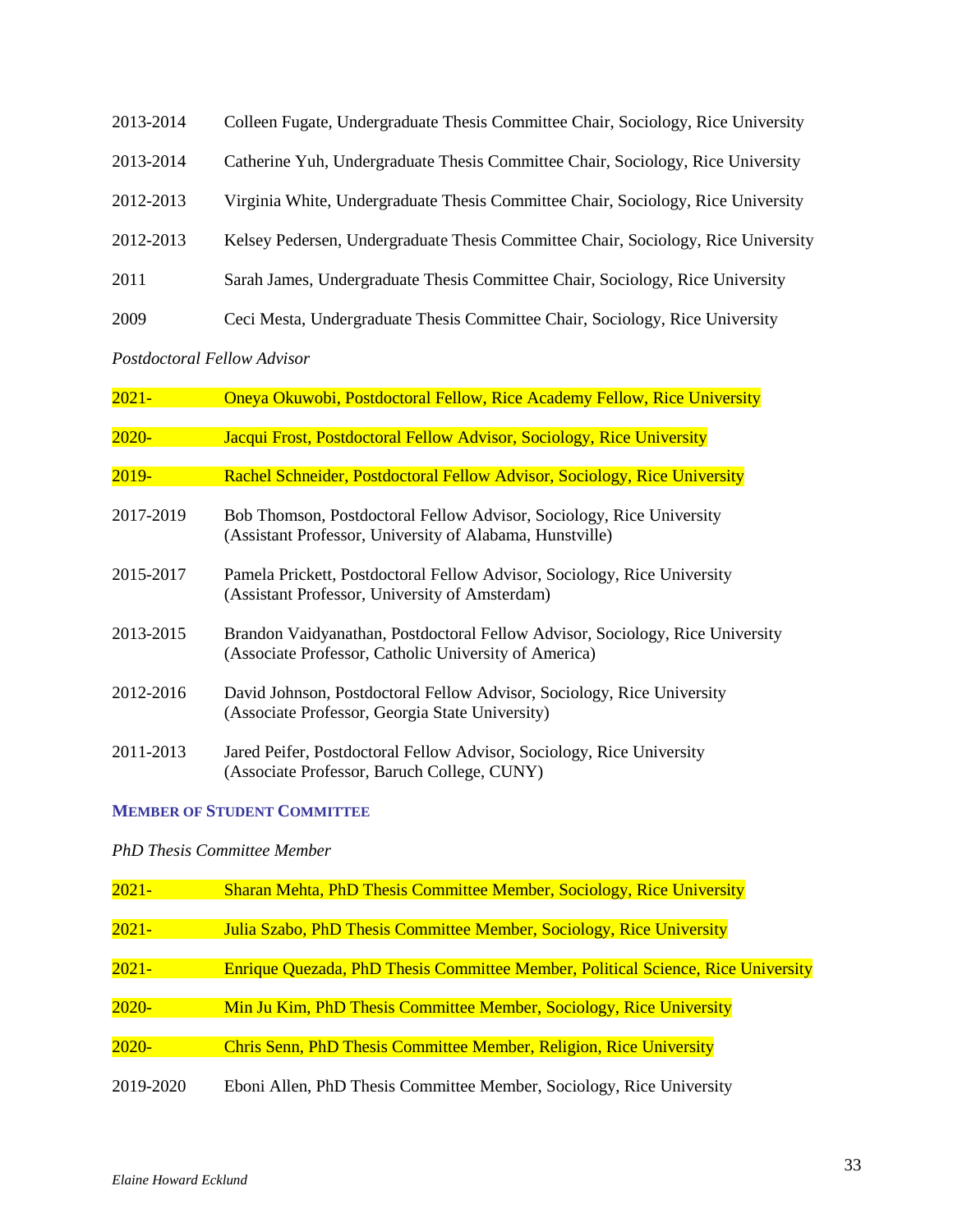| $2019 -$  | Allan Farrell, PhD Thesis Committee Member, Sociology, Rice University         |
|-----------|--------------------------------------------------------------------------------|
| $2019 -$  | Raul Casarez, PhD Thesis Committee Member, Sociology, Rice University          |
| $2019 -$  | Bradley Johnson, PhD Thesis Committee Member, Religion, Rice University        |
| $2019 -$  | Cynthia Martinez, PhD Thesis Committee Member, History, Rice University        |
| 2018-2021 | CarrieAnne DeLoach, PhD Thesis Committee Member, History, Rice University      |
| 2015-2018 | Itohan Idumwonyi, PhD Thesis Committee Member, Religion, Rice University       |
| 2013-2019 | Cleve Tinsley IV, PhD Thesis Committee Member, Religion, Rice University       |
| 2010-2015 | Terri Laws, PhD Thesis Committee Member, Religion, Rice University             |
| 2009-2011 | Jared Peifer, PhD Thesis Committee Member, Sociology, Cornell University       |
| 2008      | Sarah Desai, PhD Thesis Committee Member, University at Buffalo, SUNY          |
| 2008      | Eva Yiping Shih, PhD Thesis Committee Member, University at Buffalo, SUNY      |
|           | <b>MA Thesis Committee Member</b>                                              |
| 2018-2020 | Min Ju Kim, MA Thesis Committee Member, Sociology, Rice University             |
| 2018-2020 | Julia Szabo, MA Thesis Committee Member, Sociology, Rice University            |
| 2017-2019 | Julian Culver, MA Thesis Committee Member, Sociology, Rice University          |
| 2016-2017 | Allan Farrell, MA Thesis Committee Member, Sociology, Rice University          |
| 2016-2017 | Raul Casarez, MA Thesis Committee Member, Sociology, Rice University           |
| 2015-2017 | Eboni Allen, MA Thesis Committee Member, Sociology, Rice University            |
| 2012-2014 | Elizabeth Korver-Glenn, MA Thesis Committee Member, Sociology, Rice University |
| 2006-2008 | Elizabeth Roby, MA Thesis Committee Member, University at Buffalo, SUNY        |
| 2006-2008 | Sarah Desai, MA Thesis Committee Member, University at Buffalo, SUNY           |
| 2006-2008 | Amitava Ray, MA Thesis Committee Member, University at Buffalo, SUNY           |
| 2006-2008 | Nick Robertson, MA Thesis Committee Member, University at Buffalo, SUNY        |

### *Examination Committee Member*

| 2021 | Julia Szabo, Comprehensive Examination Committee Member, Sociology, Rice University |  |  |  |
|------|-------------------------------------------------------------------------------------|--|--|--|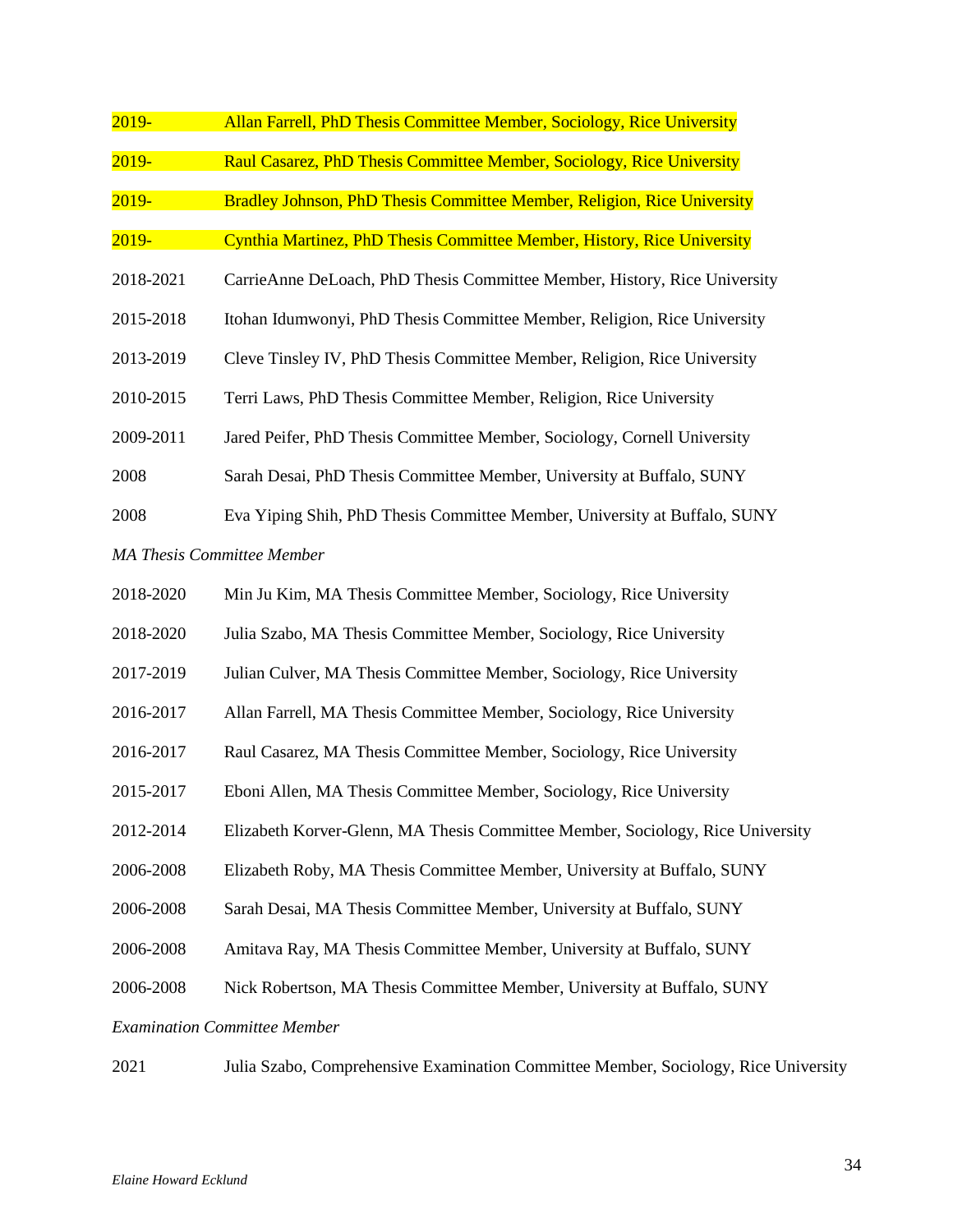| 2021      | Dan Bolger, Dissertation Improvement Grant, National Science Foundation.                            |
|-----------|-----------------------------------------------------------------------------------------------------|
|           | <b>AWARDS GIVEN TO STUDENTS MENTORED</b>                                                            |
| 2015      | Cleve Tinsley IV, Comprehensive Examination Committee Member, Religion, Rice<br>University          |
| 2015      | Di Di, Comprehensive Examination Committee Chair, Sociology, Rice University                        |
| 2015      | Ellen Whitehead, Comprehensive Examination Committee Member, Sociology, Rice<br>University          |
| 2015      | William Rothwell, Comprehensive Examination Committee Member, Sociology, Rice<br>University         |
| 2015      | Adriana Garcia, Comprehensive Examination Committee Chair, Sociology, Rice University               |
| 2015      | Irina Chukhray, Comprehensive Examination Committee Member, Sociology, Rice<br>University           |
| 2015      | Sandra Alvear, Comprehensive Examination Committee Member, Sociology, Rice<br>University            |
| 2015-2016 | Itohan Idumwonyi, A-Exam Committee Member, Religion, Rice University                                |
| 2016      | Simranjit Khalsa, Comprehensive Examination Committee Chair, Sociology, Rice<br>University          |
| 2016-     | Bradley Johnson, Comprehensive Examination Committee Member, Religion, Rice<br>University           |
| 2018      | Zelma Tuthill, Comprehensive Examination Committee Member, Sociology, Rice<br>University            |
| 2018      | Eboni Allen, Comprehensive Examination Committee Member, Sociology, Rice University                 |
| 2018      | Allan Farrell, Comprehensive Examination Committee Member, Sociology, Rice University               |
| 2018      | Raul Casarez, Comprehensive Examination Committee Member, Sociology, Rice University                |
| 2019      | Dan Bolger, Comprehensive Examination Committee Chair, Sociology, Rice University                   |
| 2019      | Esmeralda Sanchez Salazar, Comprehensive Examination Committee Chair, Sociology, Rice<br>University |
| 2020      | Sharan Mehta, Comprehensive Examination Committee Member, Sociology, Rice<br>University             |

| 2021 | Dan Bolger, Lodieska Stockbridge Vaughn Fellowship, Rice University. |  |
|------|----------------------------------------------------------------------|--|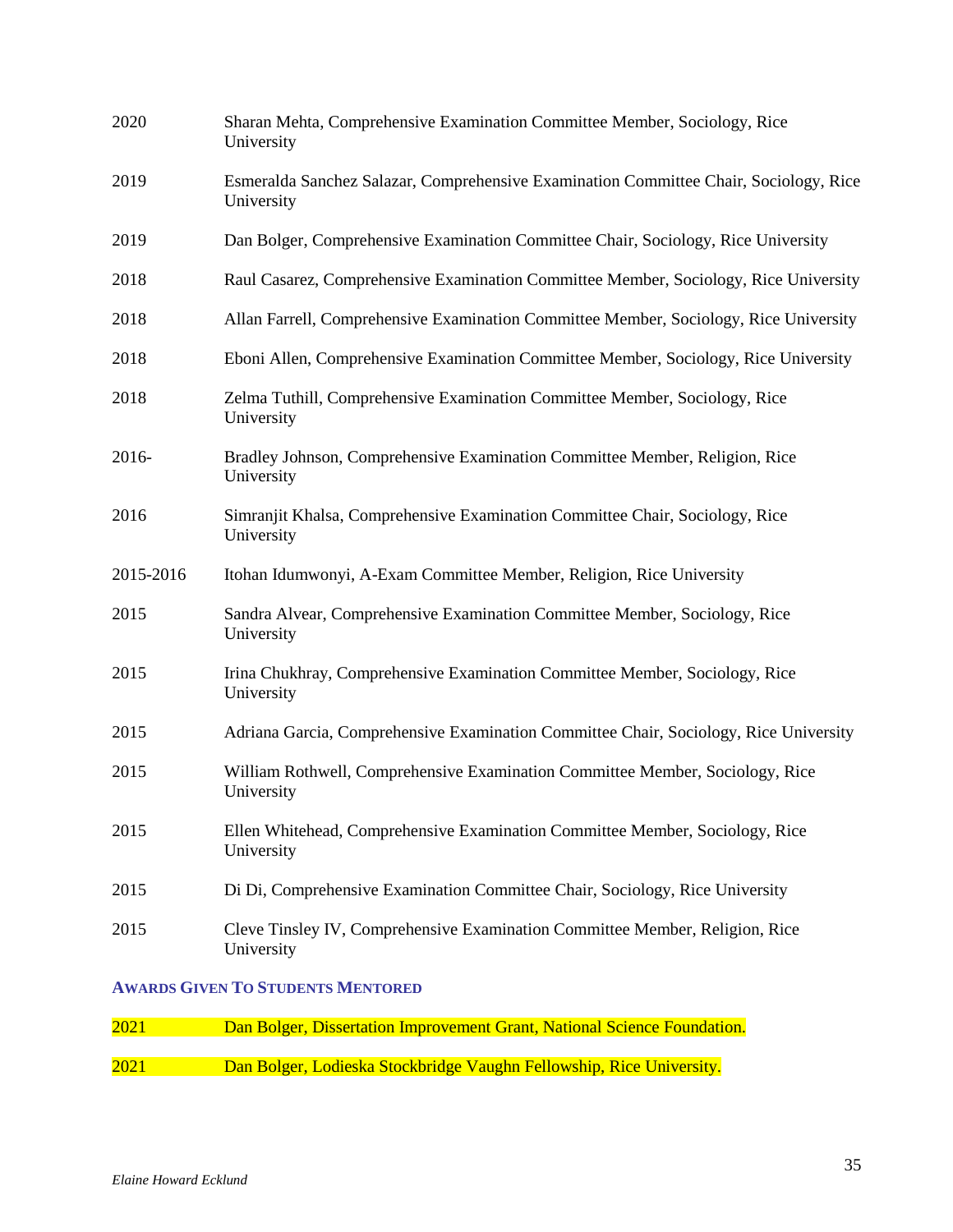| 2021 | Eboni Allen, Postdoctoral Fellowship, Stanford University VMware Women's Leadership<br><b>Innovation Lab</b>                        |
|------|-------------------------------------------------------------------------------------------------------------------------------------|
| 2021 | Esmeralda Sanchez Salazar, Dissertation Fellowship, Ford Foundation.                                                                |
| 2020 | Esmeralda Sanchez Salazar, Graduate Student Award, Science and Religion: Identity and<br>Belief Formation, Templeton Religion Trust |
| 2020 | Esmeralda Sanchez Salazar, Dissertation Improvement Grant, National Science Foundation.                                             |
| 2019 | Samuel Kye, National Science Foundation Graduate Student Fellowship.                                                                |
| 2018 | Michael McDowell, Loewenstern Fellowship, Rice University.                                                                          |
| 2018 | Lilly Yu, Graduate Research Program Fellowship, National Science Foundation.                                                        |
| 2017 | Simranjit Khalsa, Student Research Award, Society for the Scientific Study of Religion.                                             |
| 2017 | Di Di, Constant H. Jacquet Research Award, Religious Research Association.                                                          |
| 2017 | Simranjit Khalsa, Walter and Helen Hall Graduate Paper Prize, Department of Sociology,<br>Rice University.                          |
| 2017 | Di Di, Seth Balkishan Das Singhal Award, Center for the Study of Women, Gender, and<br>Sexuality, Rice University.                  |
| 2017 | Itohan Idumwonyi, Forum for Theological Exploration (FTE) Dissertation Completion<br>Fellowship.                                    |
| 2017 | Esmeralda Sanchez, National Science Foundation Graduate Student Fellowship, Honorable<br>Mention.                                   |
| 2017 | Kristin Foringer, National Science Foundation Graduate Student Fellowship.                                                          |
| 2016 | Simranjit Khalsa, Seth Balkishan Das Singhal Award, Center for the Study of Women,<br>Gender, and Sexuality, Rice University.       |
| 2016 | Di Di, Walter and Helen Hall Graduate Paper Prize, Department of Sociology, Rice<br>University.                                     |
| 2016 | Timothy Chang, Weber-Durkheim Award, Department of Sociology, Rice University.                                                      |
| 2015 | Jacob Hernandez, Distinction in Research in Sociology, Rice University.                                                             |
| 2015 | Daniel Cortez, Powell Commencement Award for Leadership, Rice University.                                                           |
| 2015 | Clara Roberts, Linda Williams Prize for Social Justice, Rice University.                                                            |
| 2015 | Esther Chan, National Science Foundation Graduate Student Fellowship, Honorable<br>Mention.                                         |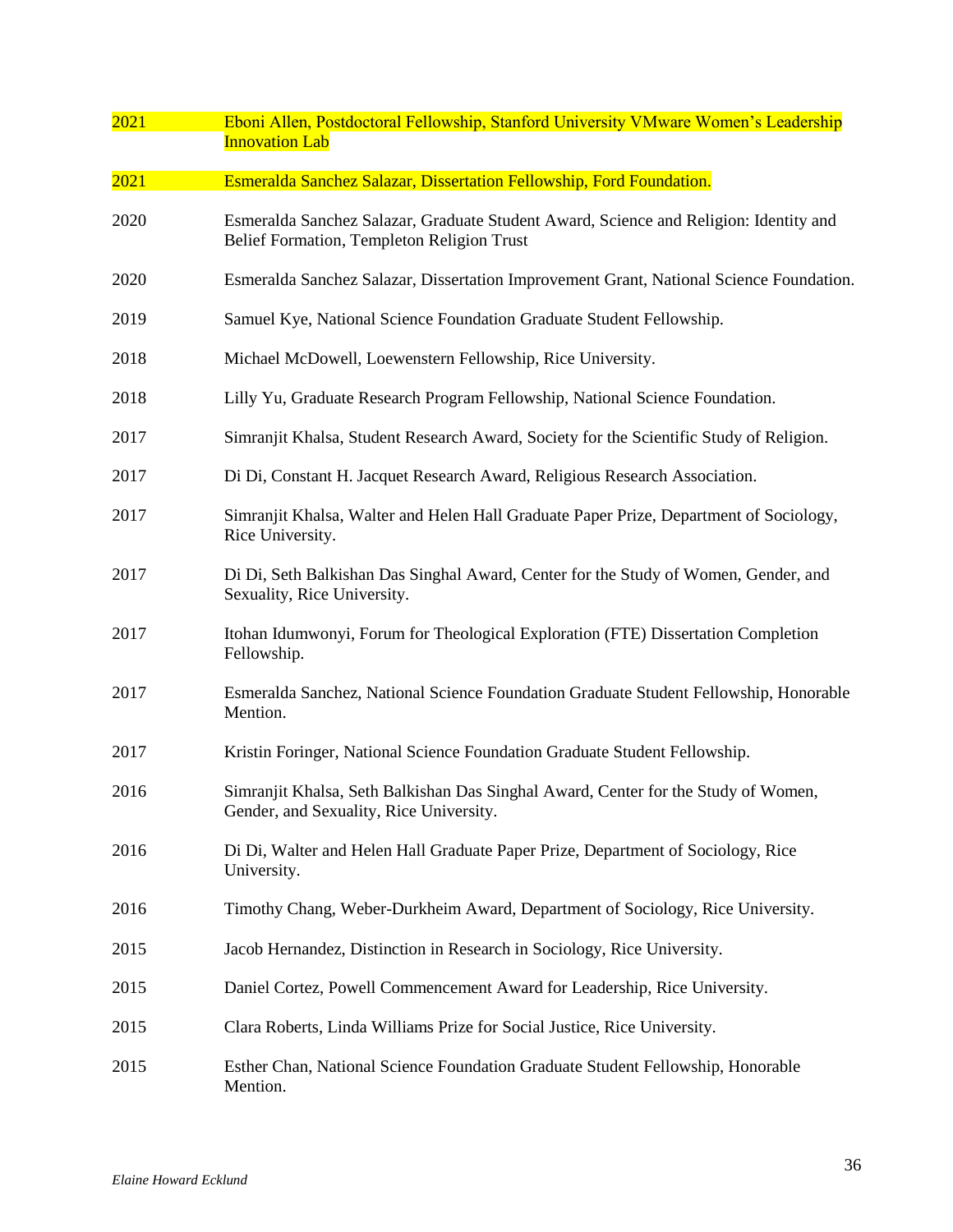| 2014 | Samuel Kye, National Science Foundation Graduate Student Fellowship.                                                                                     |
|------|----------------------------------------------------------------------------------------------------------------------------------------------------------|
| 2013 | Kelsey Pedersen, Sociology Department Honors, Rice University.                                                                                           |
| 2013 | Kelsey Pedersen, Sociology Department Beth Shapiro Award, Rice University.                                                                               |
| 2013 | Virginia White, Distinction in Research in Sociology, Rice University.                                                                                   |
| 2013 | Kristin Foringer, Sociology Department Walter Hall Graduate Student Paper Award.                                                                         |
| 2013 | Kelsey Pedersen, Sociology Department Walter Hall Undergraduate Student Paper Award.                                                                     |
| 2013 | Lilly Yu, Sociology Department Walter Hall Undergraduate Student Paper Honorable<br>Mention.                                                             |
| 2013 | Amol Utrankar, Sociology Department Walter Hall Undergraduate Student Paper Award.                                                                       |
| 2012 | David Johnson, Best Dissertation Award, Higher Education Research Association.                                                                           |
| 2012 | Virginia White, First Place Award for Research in the Social Sciences, Rice Centennial<br>Research Fair.                                                 |
| 2012 | Kristen Gagalis (RPLP Student Fellow), Sociology Department Beth Shapiro Award.                                                                          |
| 2012 | Jessica Davenport (Graduate Student in Sociology 580, Ecklund Instructor), Sociology<br>Department Graduate Student Paper Award for Soc 580 Final Paper. |
| 2012 | Sarah James, Sociology Department Durkheim Award for Academic Excellence.                                                                                |

## **ACADEMIC/ UNIVERSITY SERVICE**

*Service to the Discipline and Interdisciplinary Service*

| 2022      | Co-Chair, Strategic Planning Committee, Society for the Scientific Study of Religion                                       |
|-----------|----------------------------------------------------------------------------------------------------------------------------|
| $2020 -$  | <b>Selected NSF Panel Reviewer</b>                                                                                         |
| 2020-2023 | Co-Chair, Sociology of Religion Unit, American Academy of Religion                                                         |
| $2020 -$  | <b>Invited Member, Editorial Board, Religions</b>                                                                          |
| $2019 -$  | <b>Invited Member, Editorial Board, Socius: Sociological Research for a Dynamic World</b>                                  |
| $2019 -$  | <b>Invited Member, Editorial Board, Journal for the Scientific Study of Religion</b>                                       |
| 2019-2022 | Invited Member, Advisory Board, "Science and Religion: Clarifying the Terms of the<br>Debate," Faraday Institute and Theos |
| 2018      | <b>Selected NSF Panel Reviewer</b>                                                                                         |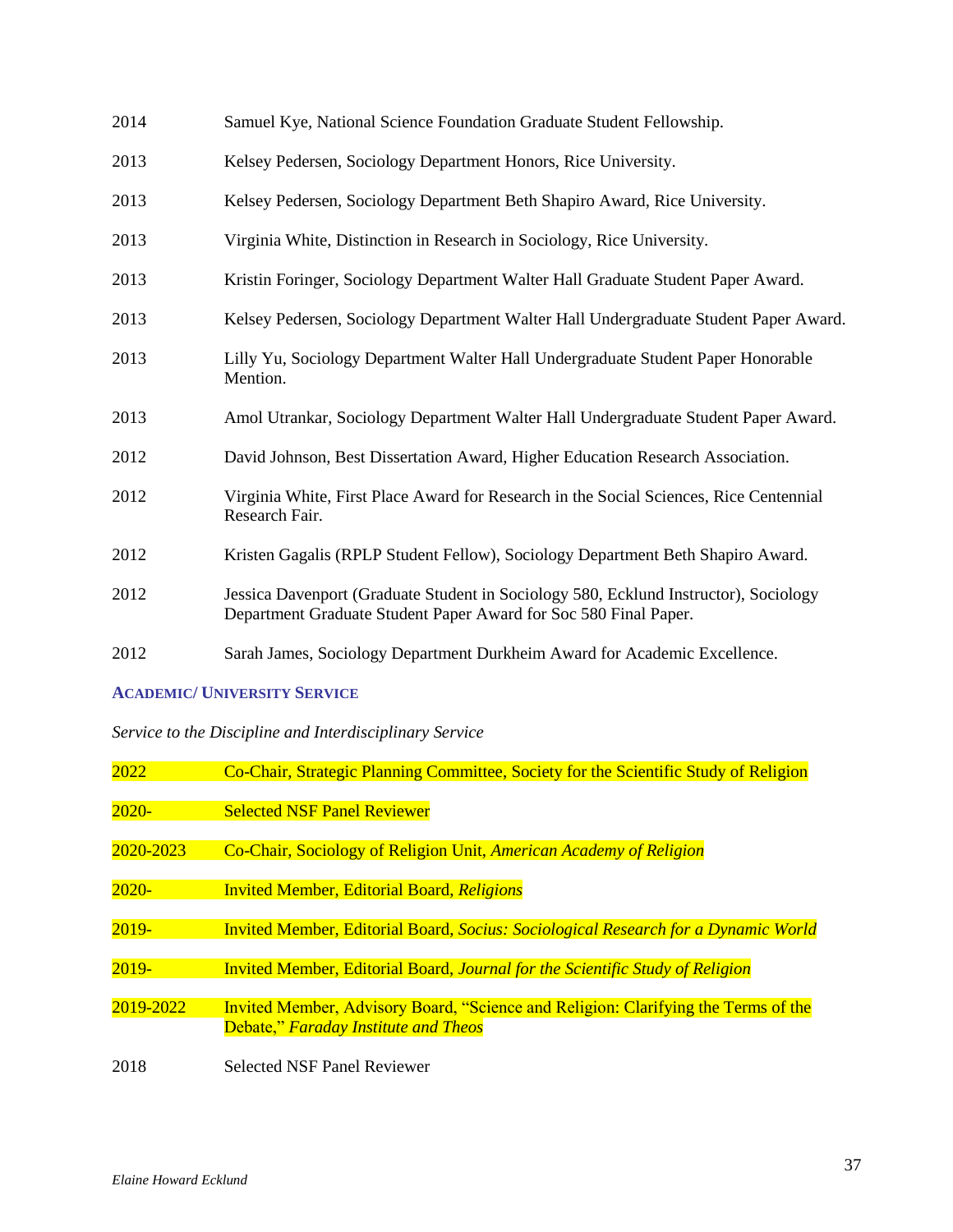| 2018-     | Invited Consultant, Ad Hoc Committee on Professionalism, Association for the Sociology of<br>Religion                                  |
|-----------|----------------------------------------------------------------------------------------------------------------------------------------|
| 2018      | Invited Member, Editorial Board, Socius: Sociological Research for a Dynamic World                                                     |
| 2018-     | Invited Member, Advisory Board, Religion and the Professional Development of Graduate<br><b>Students in the Sciences</b>               |
| 2018-2021 | Invited Member, Advisory Board, Investigating the Non-Religious Mainstream: A<br>Challenge to Narratives of Science and Secularisation |
| 2018-2019 | Invited Member, Advisory Group, "Science and Religion: Clarifying the Terms of the<br>Debate," Faraday Institute and Theos             |
| 2018      | Invited Member, Third Term, Editorial Board, Journal for the Scientific Study of Religion                                              |
| 2018      | President-Elect, Society for the Scientific Study of Religion                                                                          |
| 2016-     | Invited Member, Advisory Council, BioLogos                                                                                             |
| 2016-2018 | Appointed Member, Committee on Professional Ethics, American Sociological Association                                                  |
| $2015 -$  | Academic Advisor, ScienceSites                                                                                                         |
| 2015-2016 | Invited Member, Planning Committee, Conference on Medicine and Religion, Institute for<br>Spirituality and Health                      |
| 2014-2018 | Invited Member, Publications Committee, Association for the Sociology of Religion                                                      |
| 2014-2015 | Elected Chair, Section on Sociology of Religion, American Sociological Association                                                     |
| 2014-     | Invited Member, Advisory Board, Sinai and Synapses                                                                                     |
| 2012-2015 | Elected Chair, Nominating Committee, Religious Research Association                                                                    |
| 2012      | Invited Member, Second Term, Editorial Board, Journal for the Scientific Study of Religion                                             |
| 2010-2012 | Elected Council Member, Society for the Scientific Study of Religion                                                                   |
| 2010-2011 | Session Organizer, Section on Sociology of Religion, American Sociological Association<br>paper submissions                            |
| 2009      | Invited Member, Editorial Board, Journal for the Scientific Study of Religion                                                          |
| 2009      | Member, Nominations Committee, Religious Research Association                                                                          |
| 2009-2011 | Elected Council Member, Section on Sociology of Religion, American Sociological<br>Association                                         |
| 2008      | Co-Editorial Review, Poetics                                                                                                           |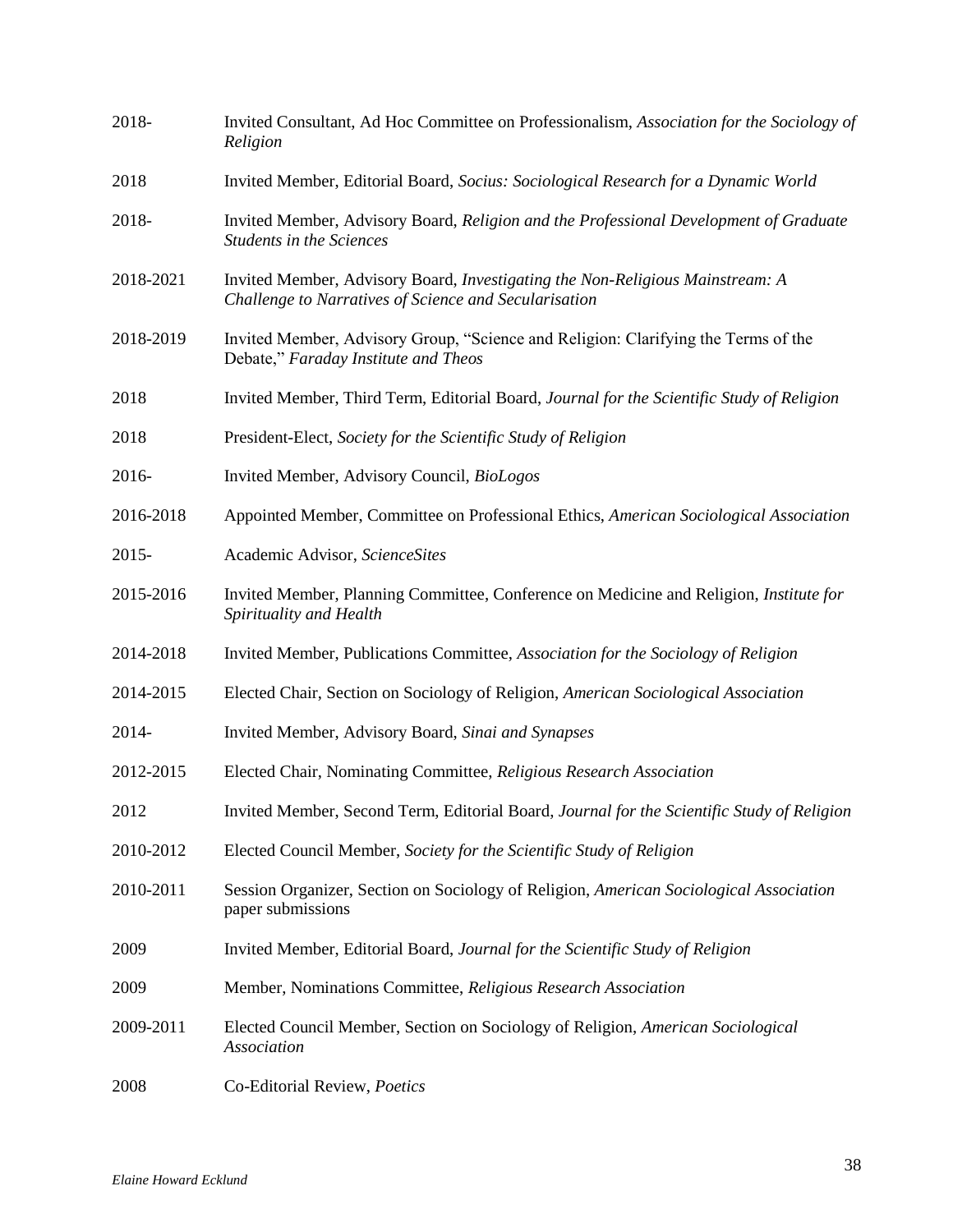| 2008      | Invited Discussant, Religion, Immigration, and Cities Panel, American Academy of Religion<br>Annual Meeting, Chicago, November                                    |
|-----------|-------------------------------------------------------------------------------------------------------------------------------------------------------------------|
| 2007-2009 | Student Paper Award Committee, Society for the Scientific Study of Religion                                                                                       |
| 2007-2009 | Student Paper Award Committee, Section on Sociology of Religion, American Sociological<br>Association                                                             |
| 2007-2008 | Chair, Student Paper Award Committee, International Migration Section, American<br>Sociological Association                                                       |
| 2007-2008 | Chair, Student Paper Award Committee, Society for the Scientific Study of Religion                                                                                |
| 2007-2008 | Chair, Student Paper Award Committee, Section on Sociology of Religion, American<br>Sociological Association                                                      |
| 2007-2008 | Chair, Committee on International Relations, Association for the Sociology of Religion                                                                            |
| 2007      | Organizer, Session Panel: "Religion and Science," American Sociological Association<br>Annual Meeting, New York, August                                           |
| 2007      | Organizer, Session Panel: "Religion in Asian America: A Review of Recent Books," Annual<br>Meeting of the Association for Asian American Studies, New York, April |
| 2006-2008 | Membership Committee, Association for the Sociology of Religion                                                                                                   |
| 2005      | Organizer, Session Panel: "Religion and the Intellect," Annual Meeting of the Society for the<br>Scientific Study of Religion, Rochester, November                |
| 2005      | Organizer, Session Panel: "Religion in the Academy," Annual Meeting of the Association<br>for the Sociology of Religion, Philadelphia, August                     |
| 2005      | Selection Committee, Postdoctoral Fellowship, Rice University                                                                                                     |
| 2004-2006 | Publications Committee, Society for the Scientific Study of Religion                                                                                              |
| 2002-2003 | Elected, Graduate Student Representative to Council, Section on Sociology of Religion,<br><b>American Sociological Association</b>                                |
| 2000      | Nominated Participant, Cornell University Academic Leadership Series Workshop                                                                                     |
|           | Internal University and Department Service                                                                                                                        |

*Internal University and Department Service*

| <u> 2021-</u> | <b>Member, Provost Search Committee, Rice University</b>                    |
|---------------|-----------------------------------------------------------------------------|
|               |                                                                             |
| 2021-2022     | <b>Committee Member, University Committee for Research, Rice University</b> |
|               |                                                                             |
| 2021          | Member, Review Committee for the Vice Provost for Research, Rice University |
|               |                                                                             |
| 2021-2023     | <b>Advisory Board Member, STaRT@Rice, Rice University</b>                   |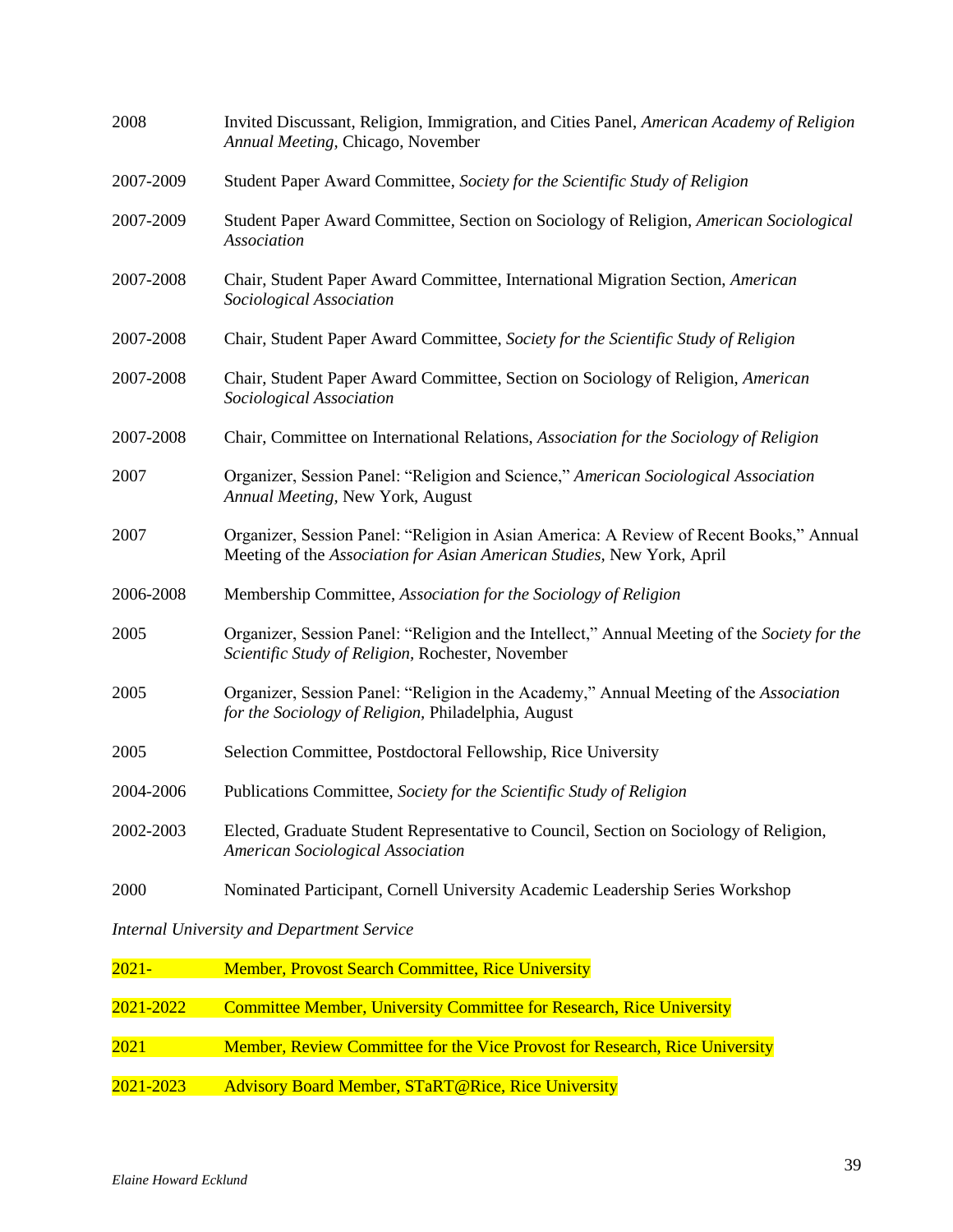| 2021-2024 | <b>Elected Member, Promotion and Tenure Committee, Rice University</b>                                          |  |  |
|-----------|-----------------------------------------------------------------------------------------------------------------|--|--|
| 2021      | Committee Member, Committee to Hire Social Science Director of Development, Rice<br>University                  |  |  |
| 2021      | Board Member, Program on Poverty, Justice, and Human Capabilities, School of<br><b>Humanities</b>               |  |  |
| 2020-2021 | Committee Member, University Committee for Research, Rice University                                            |  |  |
| $2019 -$  | Member, Task Force on Slavery, Segregation, and Racial Injustice, Rice University                               |  |  |
| $2019 -$  | Appointed Faculty Affiliate, Center for the Study of Women Gender and Sexuality, Rice<br>University             |  |  |
| 2019-2020 | Committee Member, University Committee for Research, Rice University                                            |  |  |
| 2019-2020 | Committee Member, Dean Search Committee, School of Social Sciences, Rice University                             |  |  |
| 2018-2019 | Committee Member, University Committee for Research, Rice University                                            |  |  |
| 2018-2019 | Committee Member, Faculty Search Committee, Chao Center for Asian Studies, Rice<br>University                   |  |  |
| 2017-2022 | Director of Graduate Studies, Department of Sociology, Rice University                                          |  |  |
| 2017-2018 | Chair, School-Wide Qualitative Methods Course Development, School of Social Sciences,<br><b>Rice University</b> |  |  |
| 2017      | Committee Member, Dean Review Committee, Rice University                                                        |  |  |
| 2016      | Promotion Review Letter, Department of Sociology, Rice University                                               |  |  |
| 2015-2016 | Invited Mentor, Office of Faculty Development Mentoring Program, Rice University                                |  |  |
| 2015-2016 | Member, Graduate Council, Rice University                                                                       |  |  |
| 2015-2016 | Member, Faculty Advisory Board, Doerr Institute for New Leaders, Rice University                                |  |  |
| 2015      | Co-Chair (with Justin Denney), Faculty Search Committee, Department of Sociology, Rice<br>University            |  |  |
| 2014-2016 | Member, Graduate Curriculum Student Selection Committee, Department of Sociology,<br><b>Rice University</b>     |  |  |
| 2015      | Chair, Postdoctoral Fellow Selection Committee, Department of Sociology, Rice University                        |  |  |
| 2014-     | Member, Graduate Honor System working group, Rice University                                                    |  |  |
| 2014-     | Elected, Membership Committee, Scientia, Rice University                                                        |  |  |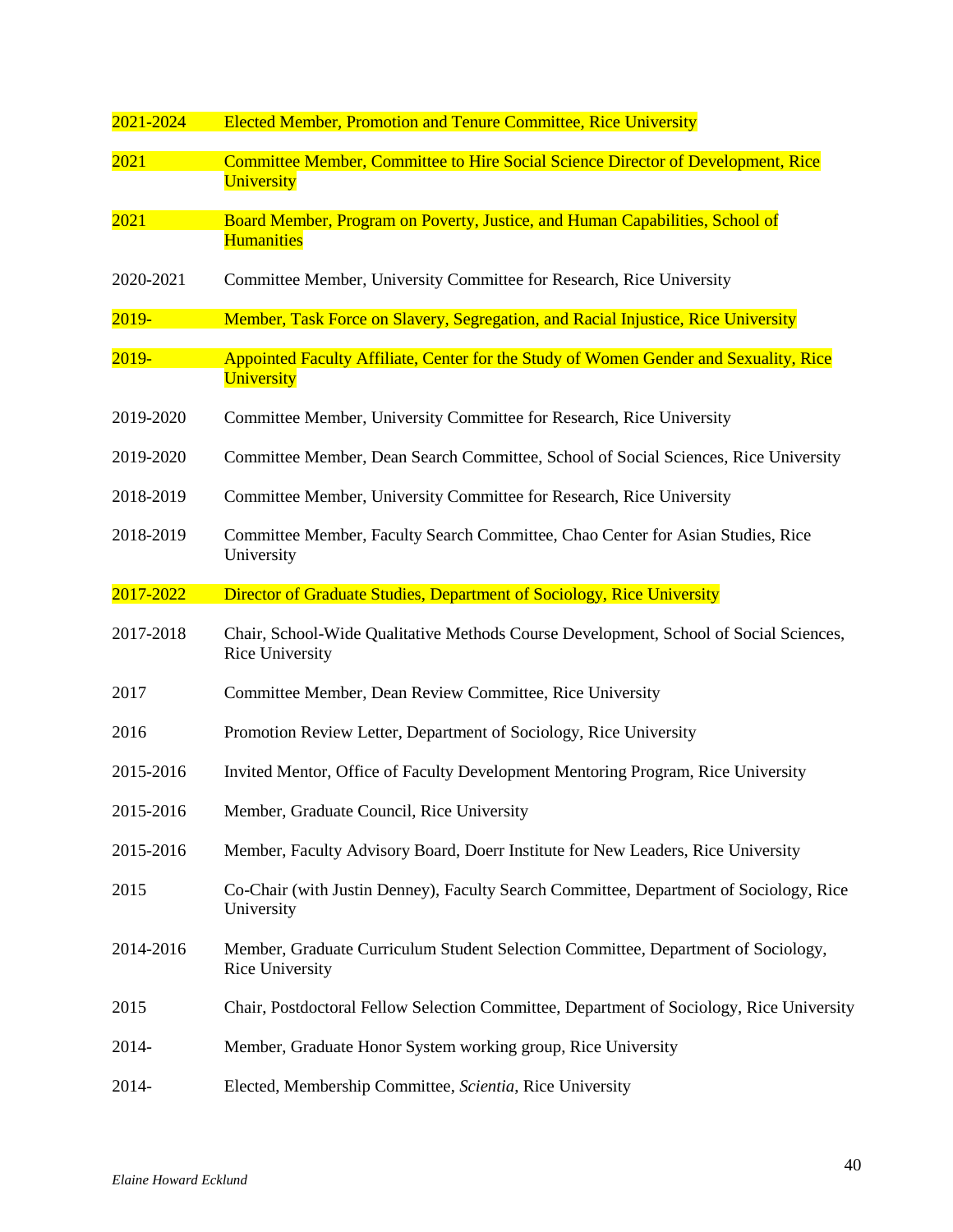| 2012                             | President's Committee on The Boniuk Center, Rice University                                                                           |
|----------------------------------|---------------------------------------------------------------------------------------------------------------------------------------|
| 2012                             | Academic Affairs Committee of the Board of Trustees (asked to draft a statement on<br>"Research at Rice University"), Rice University |
| $2011 -$                         | Invited Advisory Board Member, Scientia, Rice University                                                                              |
| 2010-2013                        | Director of Graduate Studies, Department of Sociology, Rice University                                                                |
| 2010                             | Appointed Member, Dean of Social Sciences Review Committee, Rice University                                                           |
| 2010                             | Divisional Advisor, Will Rice College, Rice University                                                                                |
| 2009, 2010                       | Member, Department Student Paper Award Committee, Department of Sociology, Rice<br>University                                         |
| 2009                             | Member, Teaching Fellow Hiring Committee, Department of Sociology, Rice University                                                    |
| 2008                             | Appointed Dean's Committee on Asian University Relations, School of Social Sciences,<br>Rice University                               |
| 2008                             | Associate and Social Sciences Divisional Advisor, Will Rice College, Rice University<br>(Table Talk Program: "Life After Rice")       |
| 2008                             | Member, Department Policy Committee, Department of Sociology, Rice University                                                         |
| 2007-2009                        | Invited Member, Asia Studies Advisory Council, University at Buffalo, SUNY                                                            |
| 2007-2008                        | Member, Departmental Faculty/Graduate Student Relations Committee, Department of<br>Sociology, University at Buffalo, SUNY            |
| 2007-2008                        | Invited Member, Gender Institute Steering Committee, University at Buffalo, SUNY                                                      |
| 2006-2007                        | Undergraduate Curriculum Committee, Sociology Department, University at Buffalo,<br><b>SUNY</b>                                       |
| 2003-2004                        | Invited Member, Task Force on Asian and Asian Americans, Cornell University                                                           |
| 2002-2004                        | Graduate Student Mentor, Sociology Department, Cornell University                                                                     |
| <b><i>INTERTED DESITEIRO</i></b> |                                                                                                                                       |

### **TENURE REVIEWS**

| 2021 | The Ohio State University, Department of Sociology                         |
|------|----------------------------------------------------------------------------|
|      |                                                                            |
| 2021 | University of California Berkeley, Department of Ethnic Studies            |
|      |                                                                            |
| 2021 | University of California San Diego, Department of Sociology                |
|      |                                                                            |
| 2021 | <b>Texas A&amp;M University, College of Liberal Arts</b>                   |
|      |                                                                            |
| 2021 | University of Texas at Arlington, Department of Sociology and Anthropology |
|      |                                                                            |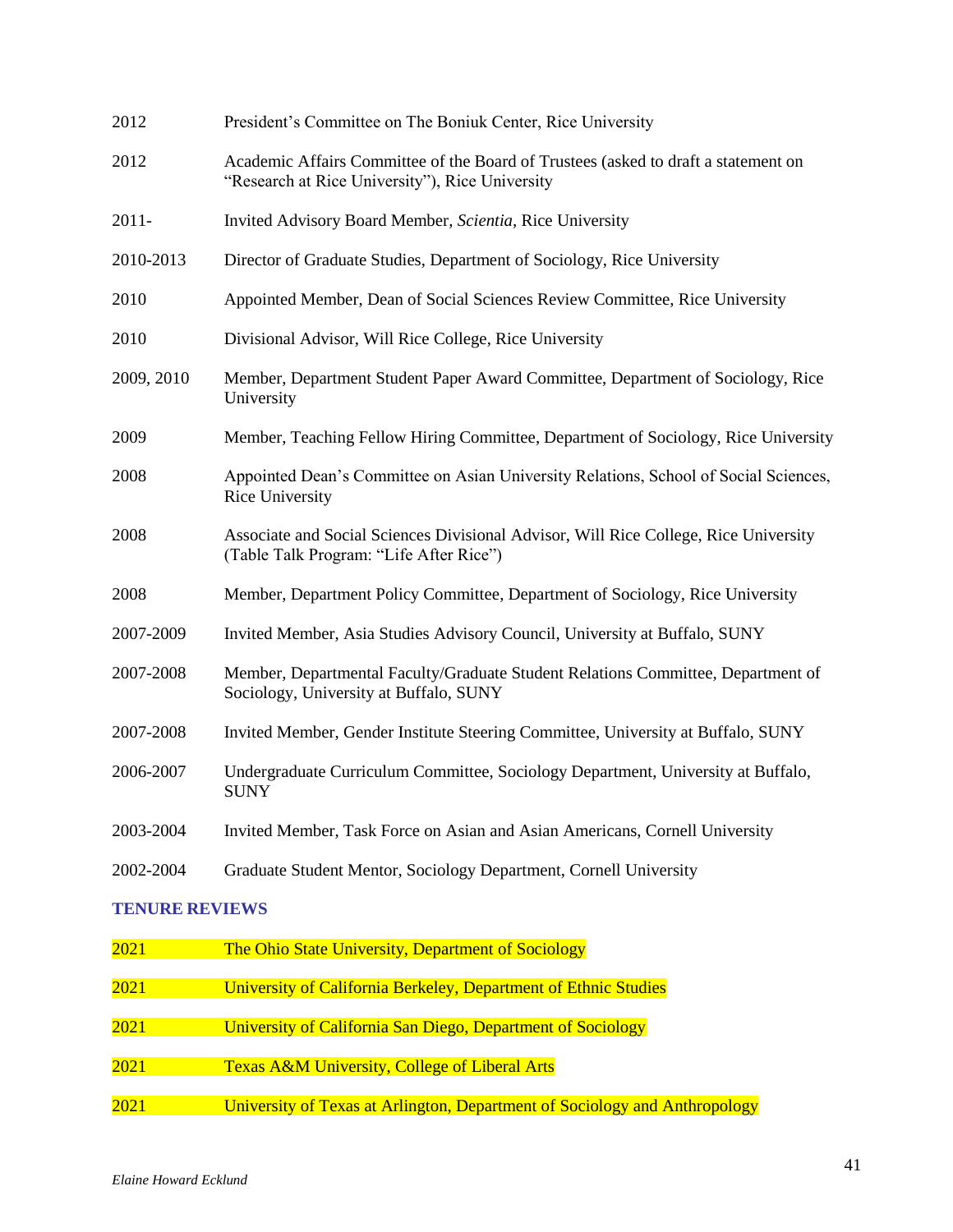| 2020        | Oakland University, Department of Sociology, Anthropology, Social Work, and Criminal                                                                                                                                                                                                                             |
|-------------|------------------------------------------------------------------------------------------------------------------------------------------------------------------------------------------------------------------------------------------------------------------------------------------------------------------|
| 2020        | Providence College, Department of Sociology and Anthropology                                                                                                                                                                                                                                                     |
| 2020        | University of California San Diego, Department of Sociology                                                                                                                                                                                                                                                      |
| 2019        | Princeton University, Keller Center for Innovation in Engineering Education                                                                                                                                                                                                                                      |
| 2019        | University of South Carolina, Department of Sociology                                                                                                                                                                                                                                                            |
| 2019        | Indiana University Bloomington, O'Neill School of Public and Environmental Affairs                                                                                                                                                                                                                               |
| 2018        | Emory University, Candler School of Theology                                                                                                                                                                                                                                                                     |
| 2018        | Clemson University, Department of Sociology, Anthropology & Criminal Justice                                                                                                                                                                                                                                     |
| 2018        | Baylor University, Department of Sociology                                                                                                                                                                                                                                                                       |
| 2018        | University of Wisconsin-Milwaukee, Department of Sociology                                                                                                                                                                                                                                                       |
| 2018        | The Catholic University of America, Department of Sociology                                                                                                                                                                                                                                                      |
| 2017        | University of Wyoming, Department of Criminal Justice and Sociology                                                                                                                                                                                                                                              |
| 2017        | University of Massachusetts Amherst, Department of Sociology                                                                                                                                                                                                                                                     |
| 2017        | Baylor University, Department of Sociology                                                                                                                                                                                                                                                                       |
| 2016        | Wheaton College, Sociology and Anthropology Department                                                                                                                                                                                                                                                           |
| 2015        | University of Nebraska-Lincoln, Department of Sociology                                                                                                                                                                                                                                                          |
| 2015        | University of Notre Dame, Department of Sociology                                                                                                                                                                                                                                                                |
|             | PUBLIC SCHOLARSHIP (SELECTED PRODUCTS 2020 FORWARD)                                                                                                                                                                                                                                                              |
| <b>2021</b> | <b>Ecklund, Elaine Howard, speaker, "Varieties of Atheism in Science," Religion and Public</b><br>Life Program event cosponsored with The Faraday Institute for Science and Religion,<br>Cambridge University, and the Ian Ramsey Centre for Science and Religion, University of<br>Oxford, November 10, online. |
| 2021        | <b>Ecklund, Elaine Howard, and David R. Johnson," Many Scientists Are Atheists, But That</b><br>Doesn't Mean They Are Anti-Religious," The Conversation, November 2,<br>https://theconversation.com/many-scientists-are-atheists-but-that-doesnt-mean-they-are-anti-<br>religious-167677.                        |
| 2021        | Johnson, David R., and Elaine Howard Ecklund, "Stereotypes of Atheist Scientists Need<br>To Be Dispelled Before Trust in Science Erodes," Oxford University Press Blog, September<br>26, https://blog.oup.com/2021/09/stereotypes-of-atheist-scientists-need-to-be-dispelled-                                    |

[before-trust-in-science-erodes/.](https://blog.oup.com/2021/09/stereotypes-of-atheist-scientists-need-to-be-dispelled-before-trust-in-science-erodes/)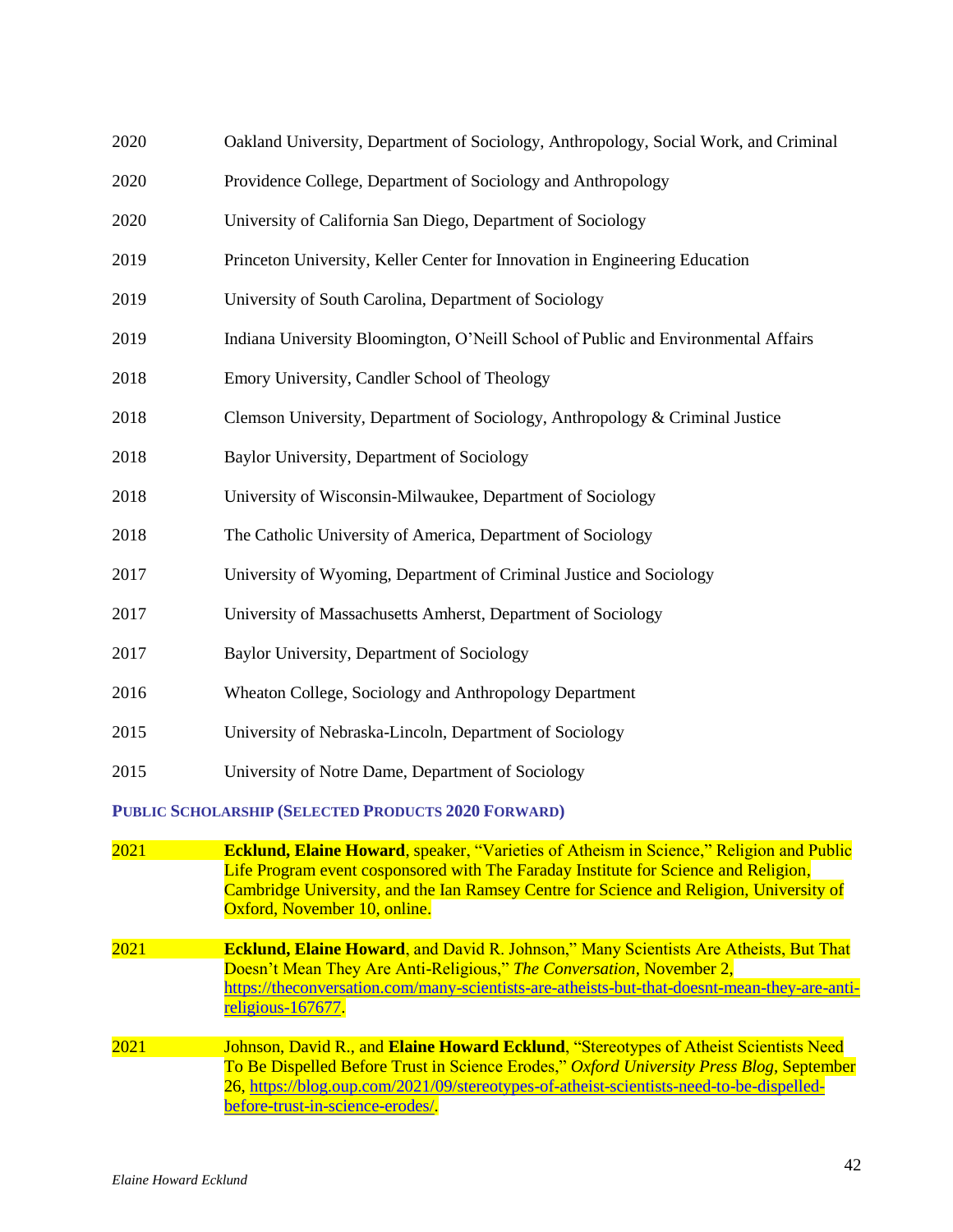| 2021 | Ecklund, Elaine Howard, speaker, "Science and Religion: Why Hong Kong and Taiwan                           |
|------|------------------------------------------------------------------------------------------------------------|
|      | Are Different," Religion and Public Life Program event cosponsored with Faith and Science                  |
|      | Collaborative Research Forum, Hong Kong University, September 23, online.                                  |
| 2021 | Ecklund, Elaine Howard, and Di Di, "Parenting Is the Mother of Gender Inequality in                        |
|      | Science," Times Higher Education, August 27,                                                               |
|      | https://www.timeshighereducation.com/blog/parenting-mother-gender-inequality-science.                      |
| 2021 | Ecklund, Elaine Howard, speaker, "Welcome Back and Semester Overview," Religion and                        |
|      | Public Life Program fellows meeting, August 27, online.                                                    |
|      |                                                                                                            |
| 2021 | <b>Ecklund, Elaine Howard</b> , speaker, "What Scientists Think About Religion and Why It                  |
|      | Matters," Religion and Public Life Program event, May 19, online.                                          |
| 2021 | <b>Ecklund, Elaine Howard</b> , speaker, "Practical tools for navigating divides around the                |
|      | COVID-19 vaccine," Religion and Public Life Program fellows meeting, March 19, online.                     |
| 2021 | <b>Ecklund, Elaine Howard</b> , speaker, "Discussion of Faith at Work Book 1," Religion and                |
|      | Public Life Program fellows meeting, January 29, online.                                                   |
|      |                                                                                                            |
| 2020 | Ecklund, Elaine Howard, and Pamela Prickett, hosts, "Thinking Beyond Elections,"                           |
|      | Religion Unmuted podcast, December 16, https://religionunmuted.libsyn.com/thinking-<br>beyond-elections.   |
|      |                                                                                                            |
| 2020 | Ecklund, Elaine Howard, speaker, "What Scientists Around the World Think About                             |
|      | Religion and Why It Matters," Religion and Public Life Program and The Faculty                             |
|      | Roundtables on Science and Religion event, Cambridge, November 12, online.                                 |
| 2020 | Ecklund, Elaine Howard, and Pamela Prickett, hosts, "Gearing Up for Tuesday," Religion                     |
|      | Unmuted podcast, October 30, https://religionunmuted.libsyn.com/gearing-up-for-tuesday.                    |
| 2020 | Ecklund, Elaine Howard, moderator, "Race and Religion in the Presidential Election,"                       |
|      | Religion and Public Life Program event, October 27, online.                                                |
|      |                                                                                                            |
| 2020 | Ecklund, Elaine Howard, and Pamela Prickett, hosts, "Black Islam and Radical Love,"                        |
|      | Religion Unmuted podcast, October 23, https://religionunmuted.libsyn.com/black-islam-and-<br>radical-love. |
|      |                                                                                                            |
| 2020 | <b>Ecklund, Elaine Howard</b> , speaker, "Why Scientists Need to Talk About Religion to                    |
|      | Address Race and Gender Disparities in Science," Religion and Public Life Program and                      |
|      | American Association for the Advancement of Science (AAAS) event, October 5, online.                       |
| 2020 | Ecklund, Elaine Howard, and Pamela Prickett, hosts, "A Male Perspective on Gender in                       |
|      | Politics and Religion," Religion Unmuted podcast, September 29,                                            |
|      | https://religionunmuted.libsyn.com/a-male-perspective-on-gender-in-politics-and-religion.                  |
| 2020 | Ecklund, Elaine Howard, moderator, "Religion and Educational Inequality," Religion and                     |
|      | Public Life Program event, September 21, online.                                                           |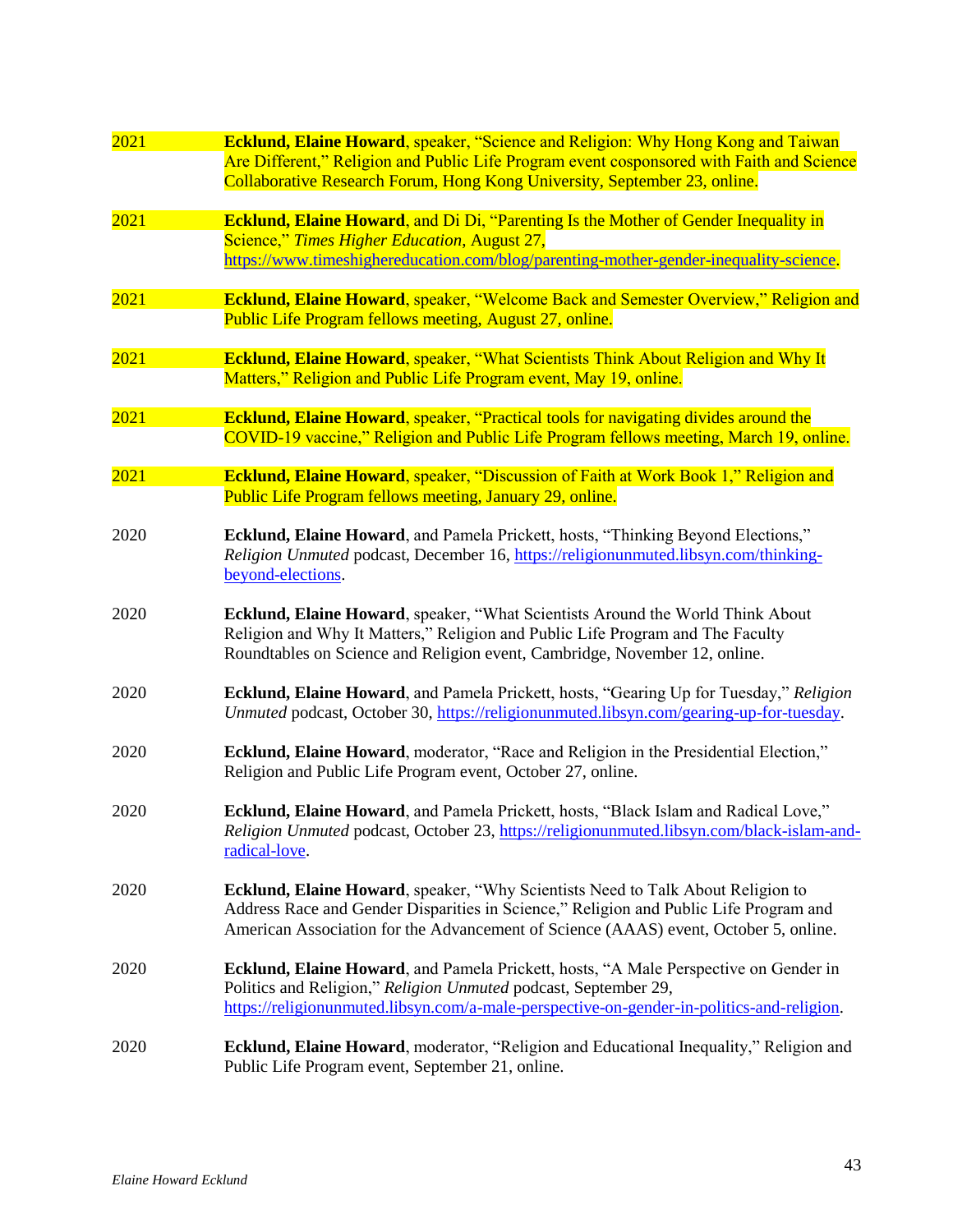| 2020 | Ecklund, Elaine Howard, and Pamela Prickett, hosts, "Race, Religion, Gender, and the<br>Presidential Election," Religion Unmuted podcast, September 11,<br>https://religionunmuted.libsyn.com/race-religion-gender-and-the-presidential-election.                    |
|------|----------------------------------------------------------------------------------------------------------------------------------------------------------------------------------------------------------------------------------------------------------------------|
| 2020 | Ecklund, Elaine Howard, and Pamela Prickett, hosts, "Religion Unmuted Teaser,"<br>Religion Unmuted podcast, September 5, https://religionunmuted.libsyn.com/religion-<br>unmuted-teaser.                                                                             |
| 2020 | Ecklund, Elaine Howard, and Rachel C. Schneider, "How White Churches Can Work for<br>Racial Justice," Religion News Service, June 19, https://religionnews.com/2020/06/19/how-<br>white-churches-can-work-for-racial-justice/.                                       |
| 2020 | Ecklund, Elaine Howard, "Why Sociologists of Religion Are Needed to Study COVID-19<br>Response," Footnotes, May/June 2020,<br>https://www.asanet.org/sites/default/files/attach/footnotes/may-june 2020 0.pdf.                                                       |
| 2020 | Ecklund, Elaine Howard, speaker and moderator, "How Science Can Strengthen the Faith<br>of Your Church," Religion and Public Life Program conference, June 5, online.                                                                                                |
| 2020 | <b>Ecklund, Elaine Howard</b> , "Curiosity in Science – and Faith," Mockingbird, June 3,<br>https://mbird.com/2020/06/curiosity-in-science-and-faith/.                                                                                                               |
| 2020 | Ecklund, Elaine Howard, "Beyond Fear: How Religious Organizations Respond to COVID-<br>19," Mockingbird, April 21, https://mbird.com/2020/04/beyond-fear-how-religious-<br>organizations-respond-to-covid-19/.                                                       |
| 2020 | Ecklund, Elaine Howard, "It's Time to Face the Collective Grief of COVID-19," Religion<br>News Service, April 15, https://religionnews.com/2020/04/15/its-time-to-face-the-collective-<br>grief-of-covid-19/                                                         |
| 2020 | Daniels, Denise, Elaine Howard Ecklund, and Deidra Carroll Coleman, "Now is the Time<br>to Reimagine Faith and Work," Made to Flourish, April 3,<br>https://www.madetoflourish.org/resources/now-is-the-time-to-reimagine-faith-and-work/.                           |
| 2020 | Ecklund, Elaine Howard, "Why Religious Congregations May Be Crucial to Halting the<br>Spread of COVID-19," Religion News Service, April 2,<br>https://religionnews.com/2020/04/02/why-religious-congregations-may-be-crucial-to-<br>halting-the-spread-of-covid-19/. |
| 2020 | Ecklund, Elaine Howard, and Deidra Carroll Coleman, "It's Hard to Close Black Churches<br>amid COVID-19," Christianity Today, March 24,<br>https://www.christianitytoday.com/ct/2020/march-web-only/coronavirus-hard-to-close-<br>black-churches-amid-covid-19.html. |
| 2020 | Ecklund, Elaine Howard, "How Religious Leaders Can Help Stop the Spread of<br>Coronavirus," Time Magazine, March 21, https://time.com/5807372/coronavirus-religion-<br>science/.                                                                                     |
| 2020 | Ecklund, Elaine Howard, and Robert A. Thomson Jr., "Why Do Fewer Christian Women<br>Work in Science?," Christianity Today, February 17,                                                                                                                              |